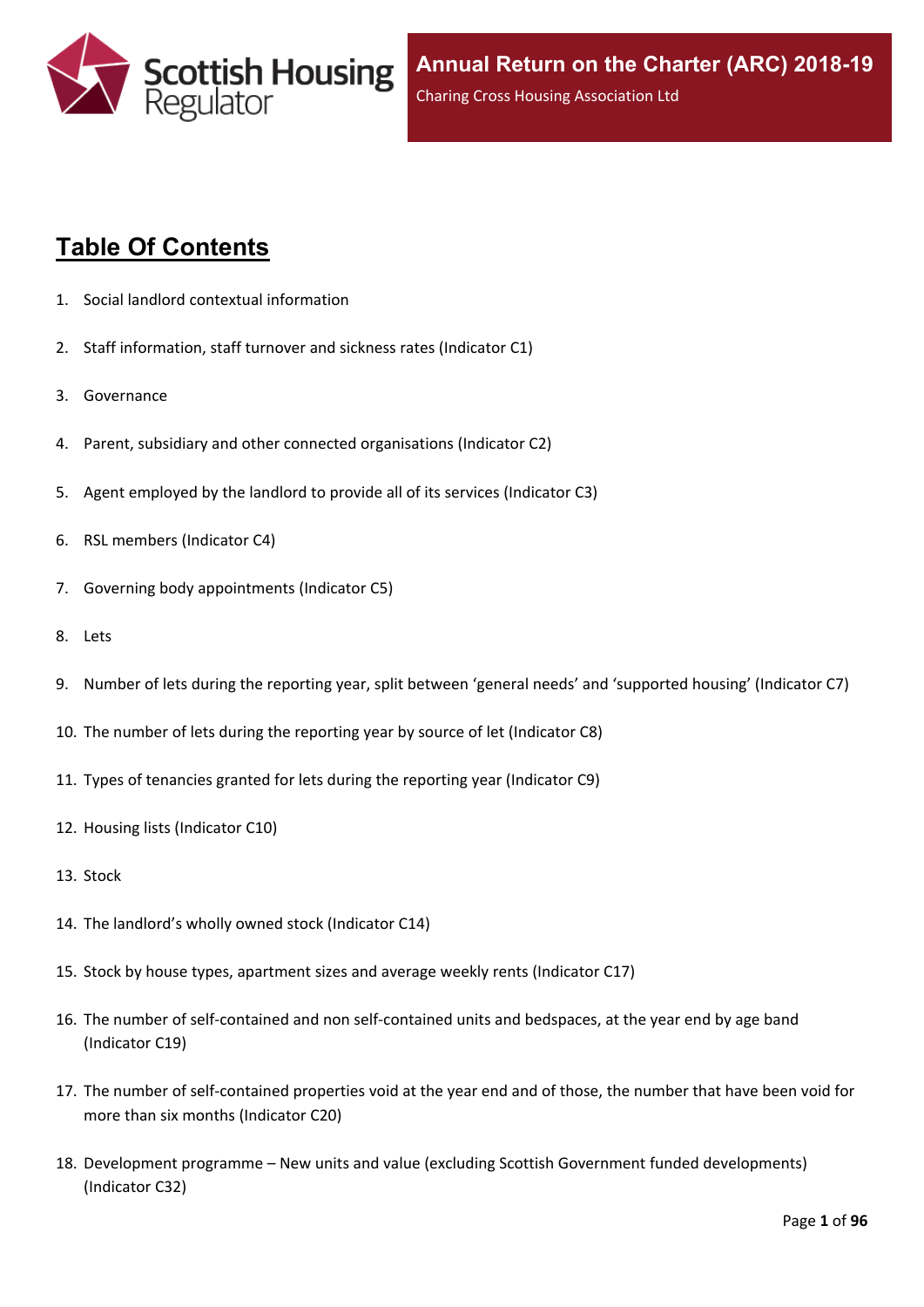

- 19. Comments (Social landlord contextual [information\)](#page-25-0)
- 20. Overall [satisfaction](#page-26-0)
- 21. [Percentage](#page-27-0) of tenants satisfied with the overall service provided by their landlord (Indicator 1)
- 22. Comments (Overall [satisfaction\)](#page-29-0)
- 23. The [Customer/Landlord](#page-30-0) relationship
- 24. Ethnic origins and disability details of service users, staff and for RSLs only, [governing](#page-31-0) body members (Indicator [2\)](#page-31-0)
- 25. [Percentage](#page-33-0) of tenants who feel their landlord is good at keeping them informed about their services and [decisions](#page-33-0) [\(Indicator](#page-33-0) 3)
- 26. Percentage of tenants satisfied with the [opportunities](#page-34-0) given to them to participate in their landlord's decision making [processes](#page-34-0) (Indicator 6)
- 27. Comments (The customer / landlord [relationship\)](#page-35-0)
- 28. Housing Quality and [Maintenance](#page-36-0)
- 29. Quality of [Housing](#page-37-0)
- 30. Scottish Housing Quality [Standard](#page-38-0) (SHQS) [–](#page-38-0) Stock condition survey [information](#page-38-0) (Indicator C24)
- 31. Scottish Housing Quality [Standard](#page-39-0) (SHQS) [–](#page-39-0) Stock summary [\(Indicator](#page-39-0) C25)
- 32. Scottish Housing Quality [Standard](#page-41-0) (SHQS) [–](#page-41-0) Stock failing by criterion [\(Indicator](#page-41-0) C26)
- 33. Scottish Housing Quality [Standard](#page-42-0) (SHQS) [–](#page-42-0) Working towards the standard [\(Indicator](#page-42-0) C27)
- 34. Scottish Housing Quality Standard (SHQS) [\(Indicator](#page-43-0) C28.1)
- 35. Scottish Housing Quality [Standard](#page-44-0) (SHQS) [–](#page-44-0) [Abeyances](#page-44-0) at the year end (Indicator C28.2)
- 36. Scottish Housing Quality [Standard](#page-45-0) (SHQS) [–](#page-45-0) Actual and projected investment by [criteria/element](#page-45-0) (Indicator C29)
- 37. [Percentage](#page-46-0) of stock meeting the Scottish Housing Quality Standard (SHQS) (Indicator 7)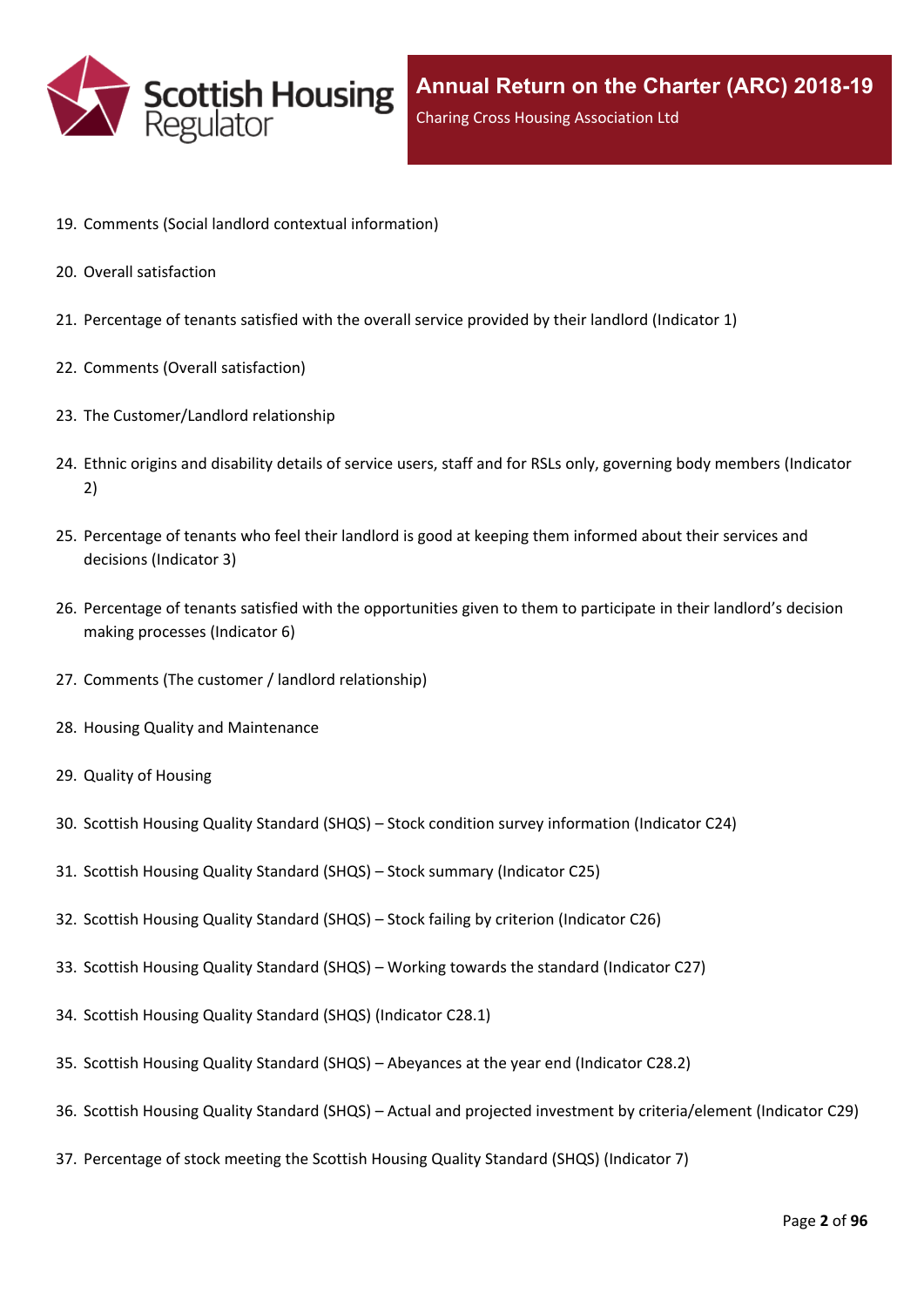

- 38. Percentage of properties at or above the [appropriate](#page-47-0) NHER or SAP ratings specified in element 35 of the SHQS, as at 31 March each year [\(Indicator](#page-47-0) 8)
- 39. [Percentage](#page-48-0) of tenants satisfied with the standard of their home when moving in (Indicator 9)
- 40. [Percentage](#page-49-0) of tenants satisfied with the quality of their home (Indicator 10)
- 41. Repairs, Maintenance & [Improvements](#page-50-0)
- 42. Average number of reactive repairs [completed](#page-51-0) per occupied property (Indicator C13)
- 43. Average length of time taken to complete [emergency](#page-52-0) repairs (Indicator 11)
- 44. Average length of time taken to complete [non-emergency](#page-53-0) repairs (Indicator 12)
- 45. [Percentage](#page-54-0) of reactive repairs carried out in the last year completed right first time (Indicator 13)
- 46. Percentage of repairs [appointments](#page-55-0) kept (Indicator 14)
- 47. [Percentage](#page-56-0) of properties that require a gas safety record which had a gas safety check and record completed by the [anniversary](#page-56-0) date (Indicator 15)
- 48. Percentage of tenants who have had repairs or [maintenance](#page-57-0) carried out in last 12 months satisfied with the repairs and [maintenance](#page-57-0) service (Indicator 16)
- 49. Comments (Housing quality and [maintenance\)](#page-58-0)
- 50. [Neighbourhood](#page-59-0) and Community
- 51. Estate [Management,](#page-60-0) anti-social behaviour, neighbour nuisance and tenancy disputes
- 52. [Percentage](#page-61-0) of 1st and 2nd stage complaints resolved by the landlord (Indicators 4 & 5)
- 53. Percentage of tenants satisfied with the management of the [neighbourhood](#page-64-0) they live in (Indicator 17)
- 54. [Percentage](#page-65-0) of tenancy offers refused during the year (Indicator 18)
- 55. [Percentage](#page-66-0) of anti-social behaviour cases reported in the last year which were resolved within locally agreed targets [\(Indicator](#page-66-0) 19)
- 56. [Percentage](#page-67-0) of the court actions initiated which resulted in eviction and the reasons for eviction (Indicator 24)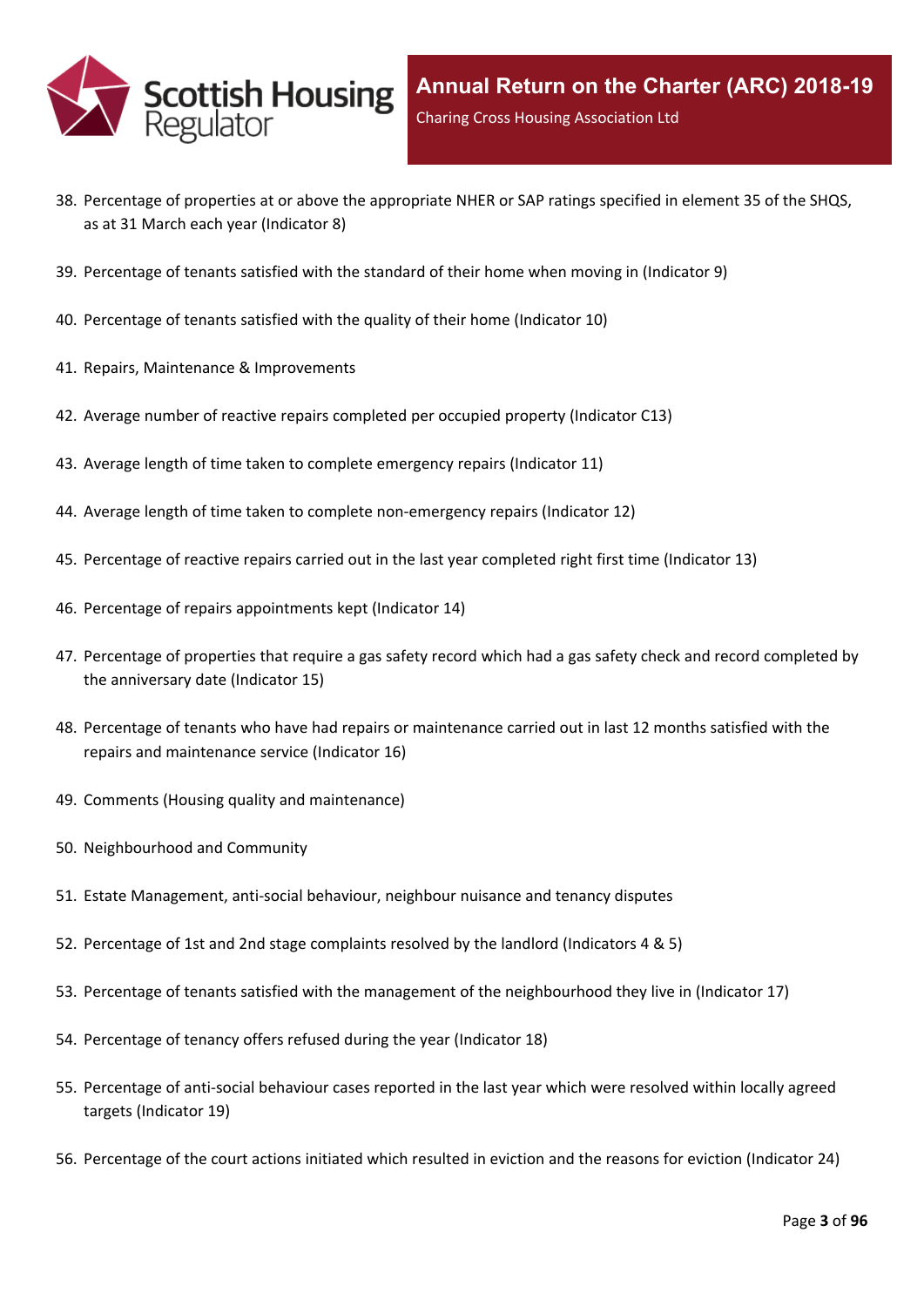

- 57. [Abandoned](#page-68-0) properties (Indicator C11)
- 58. Number of notices of [proceedings](#page-69-0) issued and court action initiated (Indicator C12)
- 59. Comments [\(Neighbourhood](#page-70-0) & community)
- 60. Access to [housing](#page-71-0) and support
- 61. [Housing](#page-72-0) Options and Access to Social Housing
- 62. [Percentage](#page-73-0) of lettable houses that became vacant in the last year (Indicator 21)
- 63. Average time to re-let [properties](#page-74-0) in the last year (Indicator 35)
- 64. Percentage of approved [applications](#page-75-0) for medical adaptations completed during the reporting year and the average time to complete [applications](#page-75-0) (Indicators 22 & 23)
- 65. [Percentage](#page-76-0) of new tenancies sustained for more than a year, by source of let (Indicator 20)
- 66. [Comments](#page-78-0) (Access to housing and support)
- 67. Getting good value from rents and service [charges](#page-79-0)
- 68. Value for [money](#page-80-0)
- 69. [Percentage](#page-81-0) of tenants who feel that the rent for their property represents good value for money (Indicator 29)
- 70. [Percentage](#page-82-0) of factored owners satisfied with the factoring service they receive (Indicator 33)
- 71. Rents and service [charges](#page-83-0)
- 72. Rent collected as [percentage](#page-84-0) of total rent due in the reporting year (Indicator 30)
- 73. Gross rent arrears (all tenants) as at 31 March each year as a [percentage](#page-85-0) of rent due for the reporting year [\(Indicator](#page-85-0) 31)
- 74. Average annual [management](#page-86-0) fee per factored property (Indicator 32)
- 75. [Percentage](#page-87-0) of rent due lost through properties being empty during the last year (Indicator 34)
- 76. Rent increase [\(Indicator](#page-88-0) C21)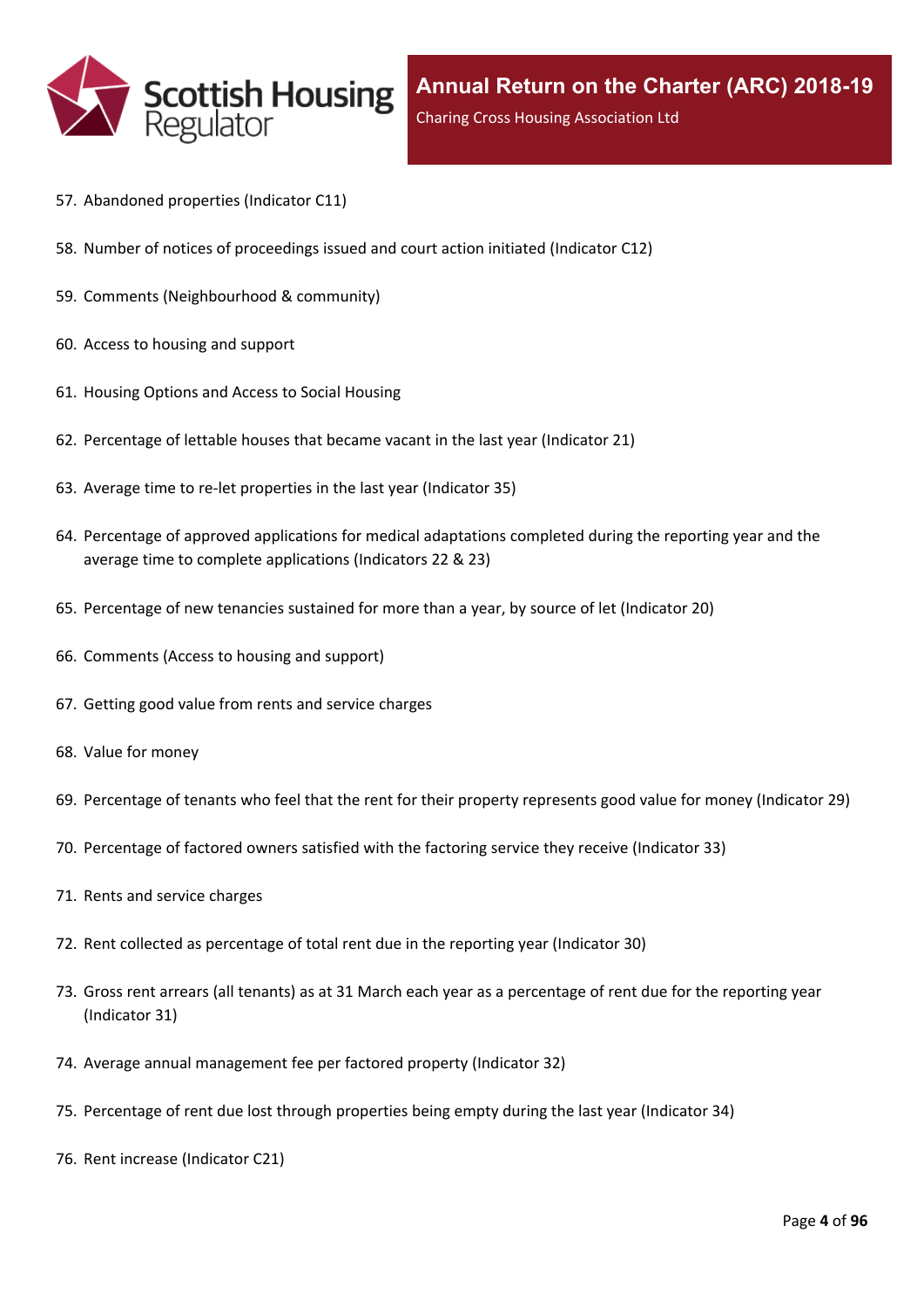

- 77. The number of [households](#page-89-0) for which landlords are paid housing costs directly and the total value of payments received in the reporting year [\(Indicator](#page-89-0) C22)
- 78. Amount and [percentage](#page-90-0) of former tenant rent arrears written off at the year end (Indicator C23)
- 79. [Comments](#page-91-0) (Getting good value from rents and service charges)
- 80. Other [Customers](#page-92-0)
- 81. [Gypsies/travellers](#page-93-0) [–](#page-93-0) Average weekly rent per pitch [\(Indicator](#page-93-0) 36)
- 82. For those who [provide](#page-94-0) sites [–](#page-94-0) percentage of [gypsies/travellers](#page-94-0) satisfied with the landlord's management of the site [\(Indicator](#page-94-0) 37)
- 83. Comments (Other [customers\)](#page-95-0)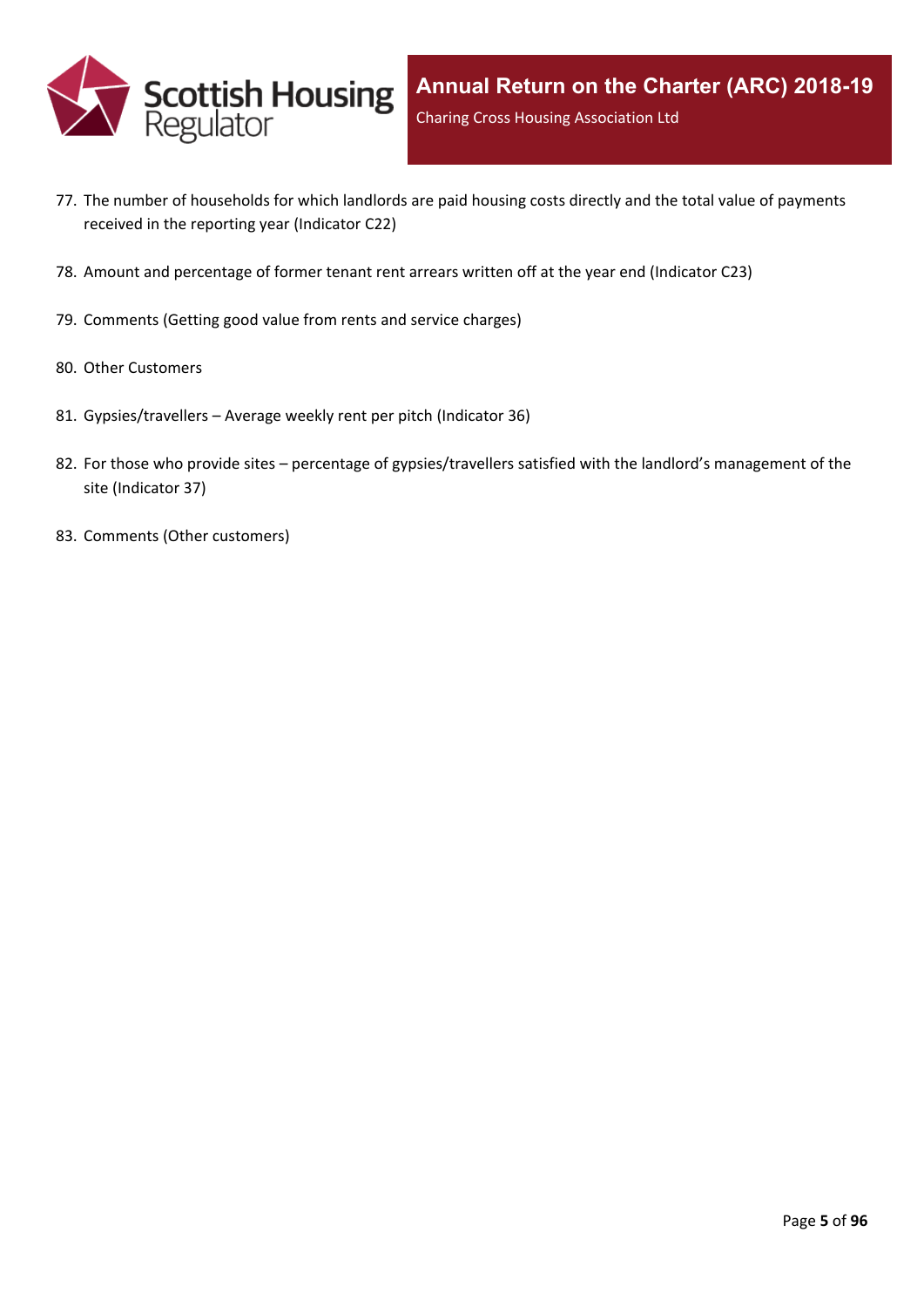

#### <span id="page-5-0"></span>*Social landlord contextual information*

The information you give us here will allow us to build a profile of you as a landlord and the housing sector. We **will use this information to assess performance against the Charter.**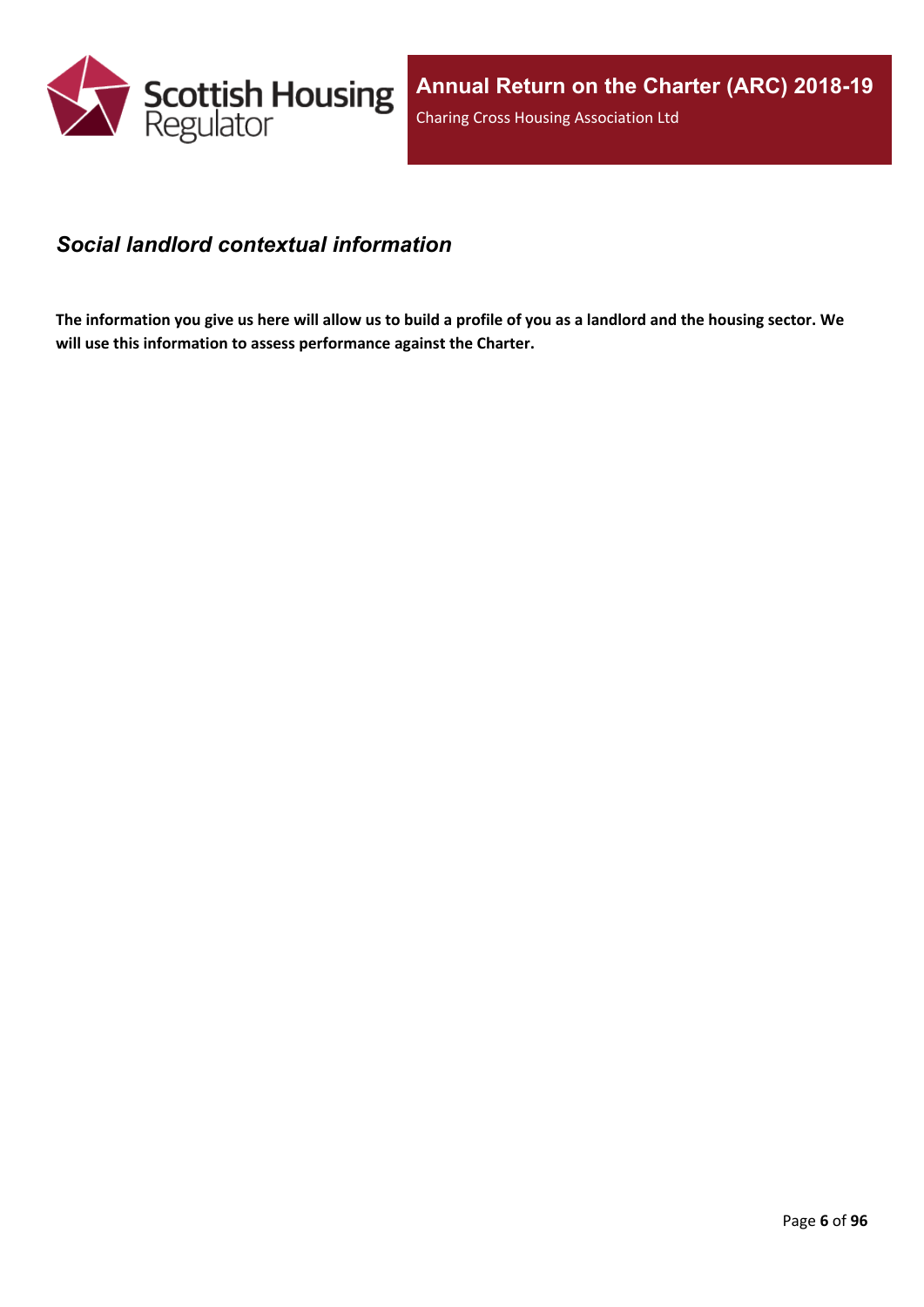

#### <span id="page-6-0"></span>*Staff information, staff turnover and sickness rates (Indicator C1)*

The information you give us here will allow us to build a profile of you as a landlord and the housing sector. We **will use this information to assess performance against the Charter.**

| C1.2 Staff employed by the RSL:                                                            |                                                                                             |             |
|--------------------------------------------------------------------------------------------|---------------------------------------------------------------------------------------------|-------------|
| C1.2.1 the number of senior staff                                                          |                                                                                             | 3           |
|                                                                                            |                                                                                             |             |
| C1.1 the name of Chief Executive                                                           | <b>Elaine Lister</b>                                                                        |             |
|                                                                                            |                                                                                             |             |
| C1.2.2 the number of office based staff                                                    |                                                                                             | 14          |
|                                                                                            |                                                                                             |             |
|                                                                                            |                                                                                             |             |
| C1.2.3 the number of care / support staff                                                  |                                                                                             | $\pmb{0}$   |
|                                                                                            |                                                                                             |             |
| C1.2.4 the number of concierge staff                                                       |                                                                                             | $\mathbf 0$ |
|                                                                                            |                                                                                             |             |
|                                                                                            |                                                                                             |             |
| C1.2.5 the number of direct labour staff                                                   |                                                                                             | $\pmb{0}$   |
|                                                                                            |                                                                                             |             |
| C1.2.6 the total number of staff                                                           |                                                                                             | 17.0        |
|                                                                                            |                                                                                             |             |
| C1.3 Staff turnover and sickness absence:                                                  |                                                                                             |             |
|                                                                                            | C1.3.1 the percentage of senior staff turnover in the year to the end of the reporting year | 25          |
|                                                                                            |                                                                                             |             |
| C1.3.2 the percentage of total staff turnover in the year to the end of the reporting year |                                                                                             | 11.8        |
|                                                                                            |                                                                                             |             |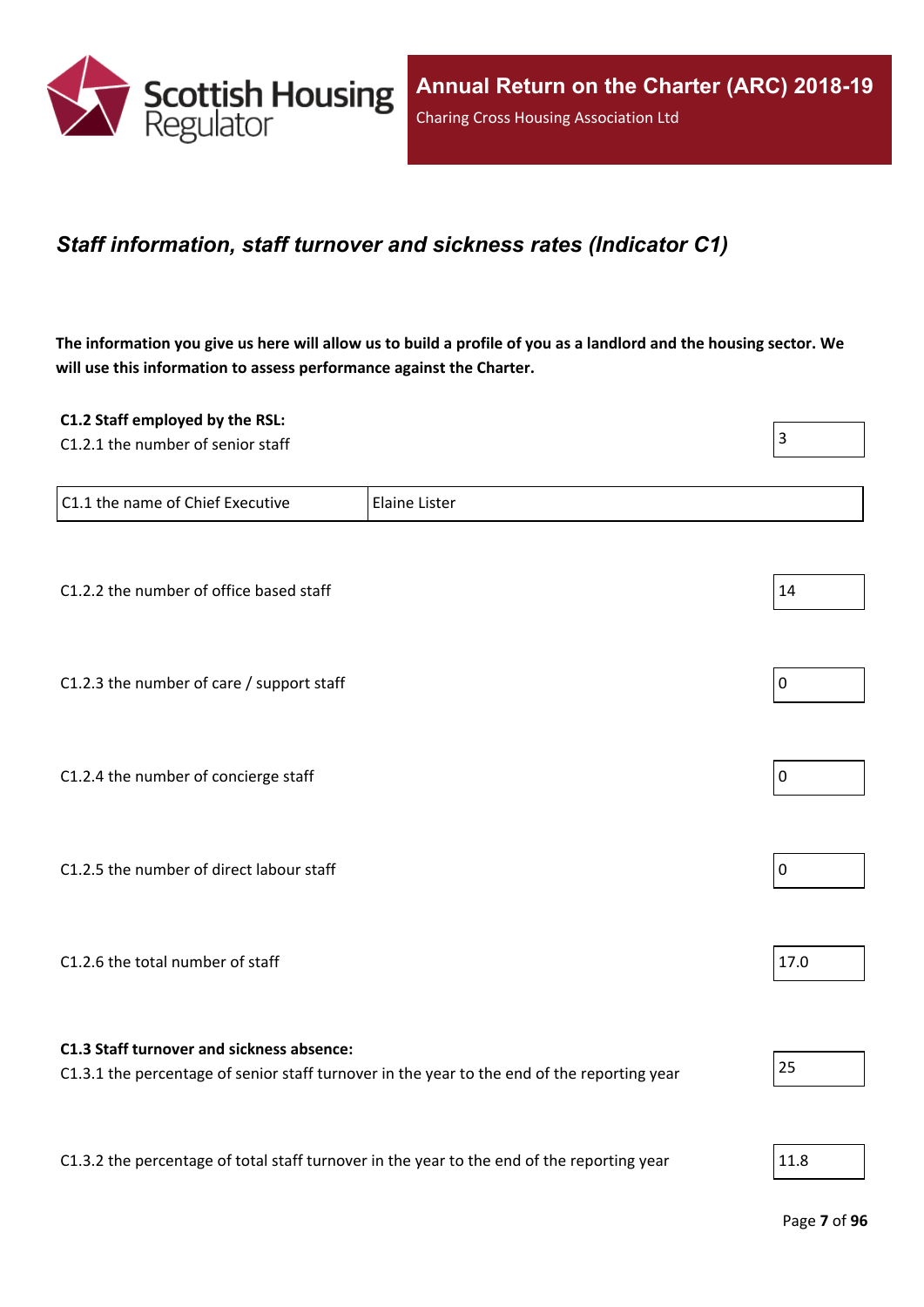

C1.3.3 the percentage of days lost through staff sickness absence in the reporting year  $6.46$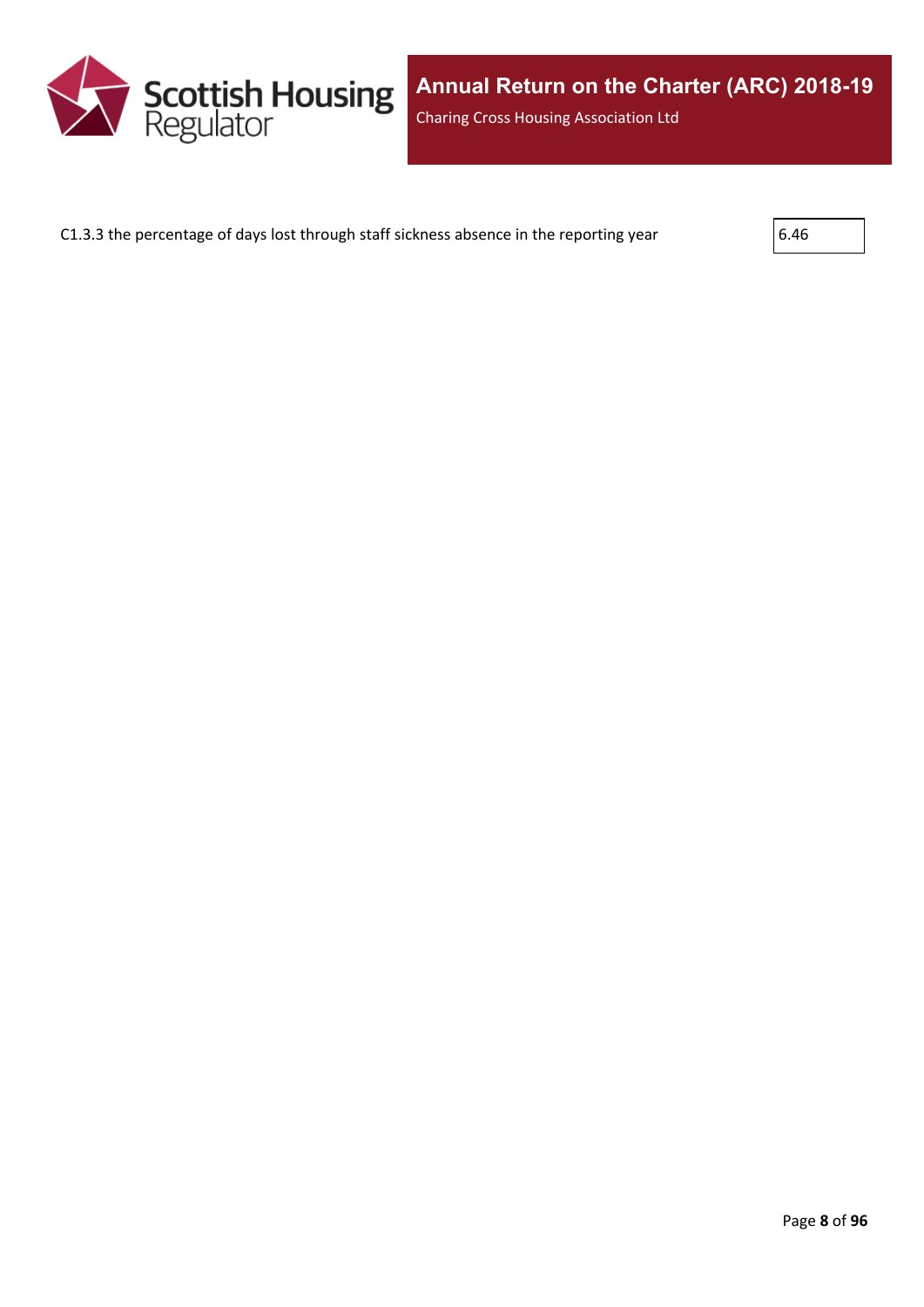

#### <span id="page-8-0"></span>*Governance*

The information you give us here will tell us about your governing body and how your organisation is structured.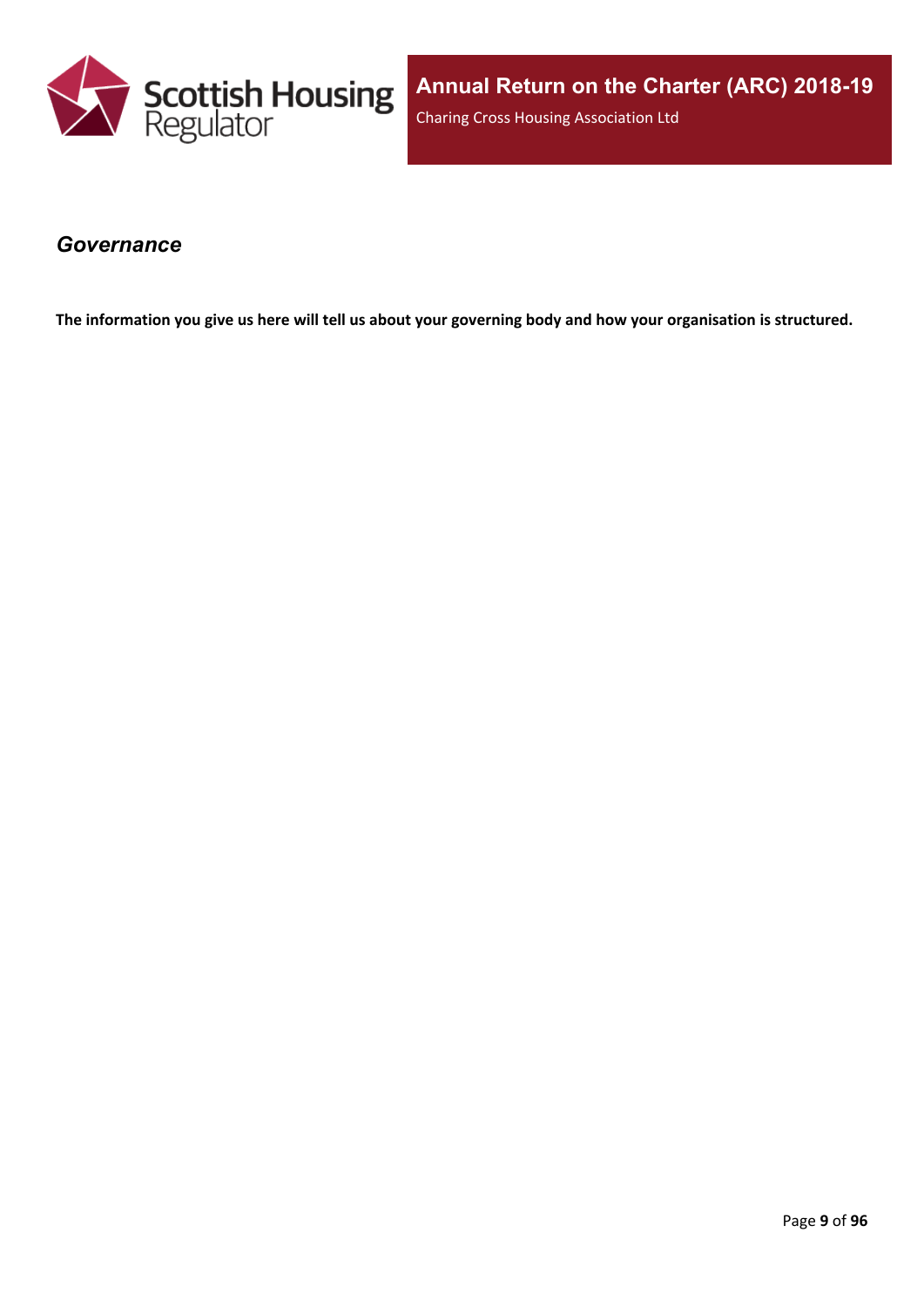

### <span id="page-9-0"></span>*Parent, subsidiary and other connected organisations (Indicator C2)*

**If parent organisation**

**C2.2 If subsidiary of another organisation, please state:**

C2.2.1 the name of the parent organisation

C2.2.2 the address of the parent organisation

**If connected with another organisation, please state:**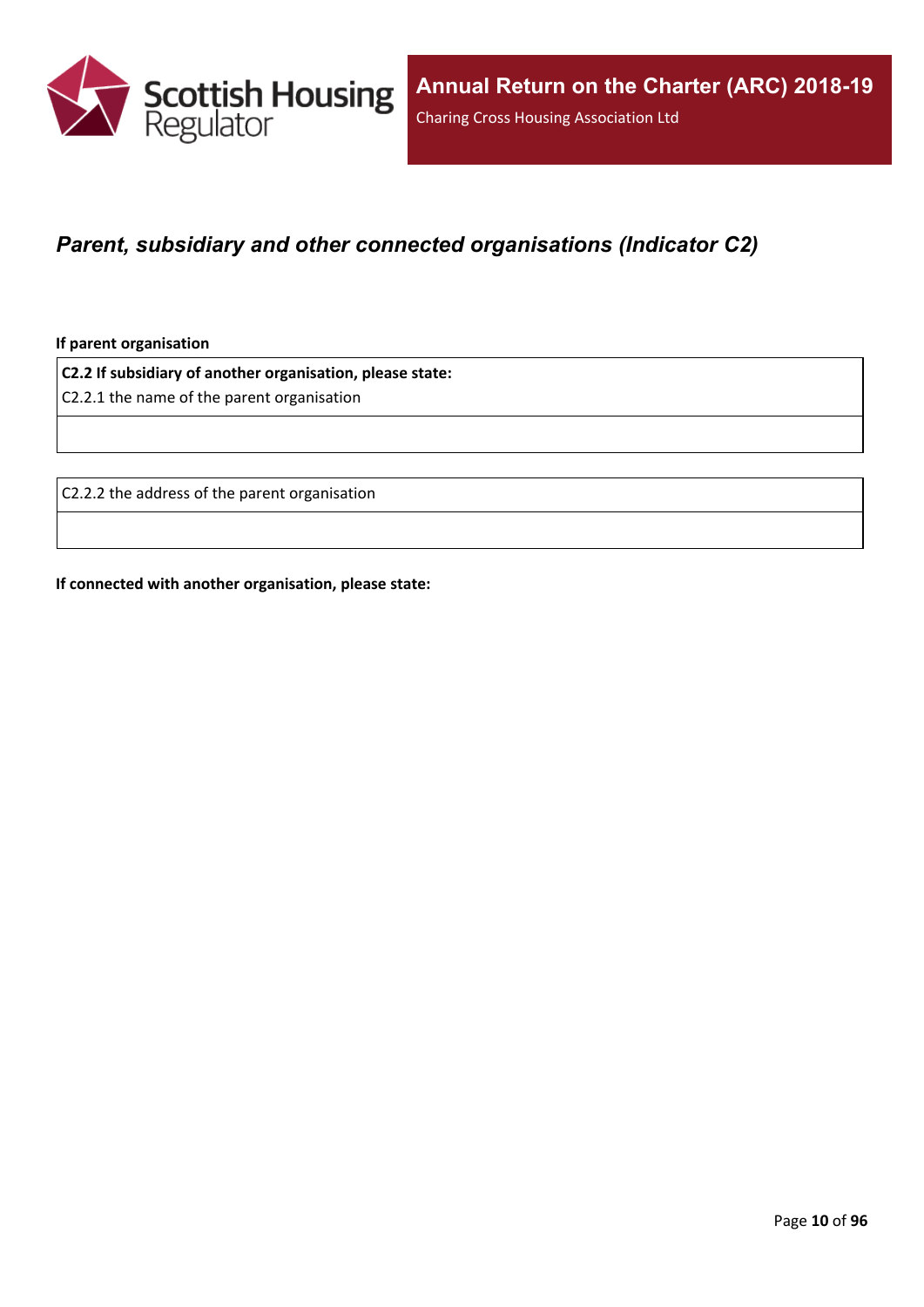

### <span id="page-10-0"></span>*Agent employed by the landlord to provide all of its services (Indicator C3)*

**If an agent is employed by the landlord to provide all its services, please state:**

#### **(i) the name of the organisation**

#### **(ii) contact details of the organisation**

C3.1 The name of organisation

C3.2.3 surname

C3.2 Contact name: C3.2.1 title (Select) C3.2.2 forename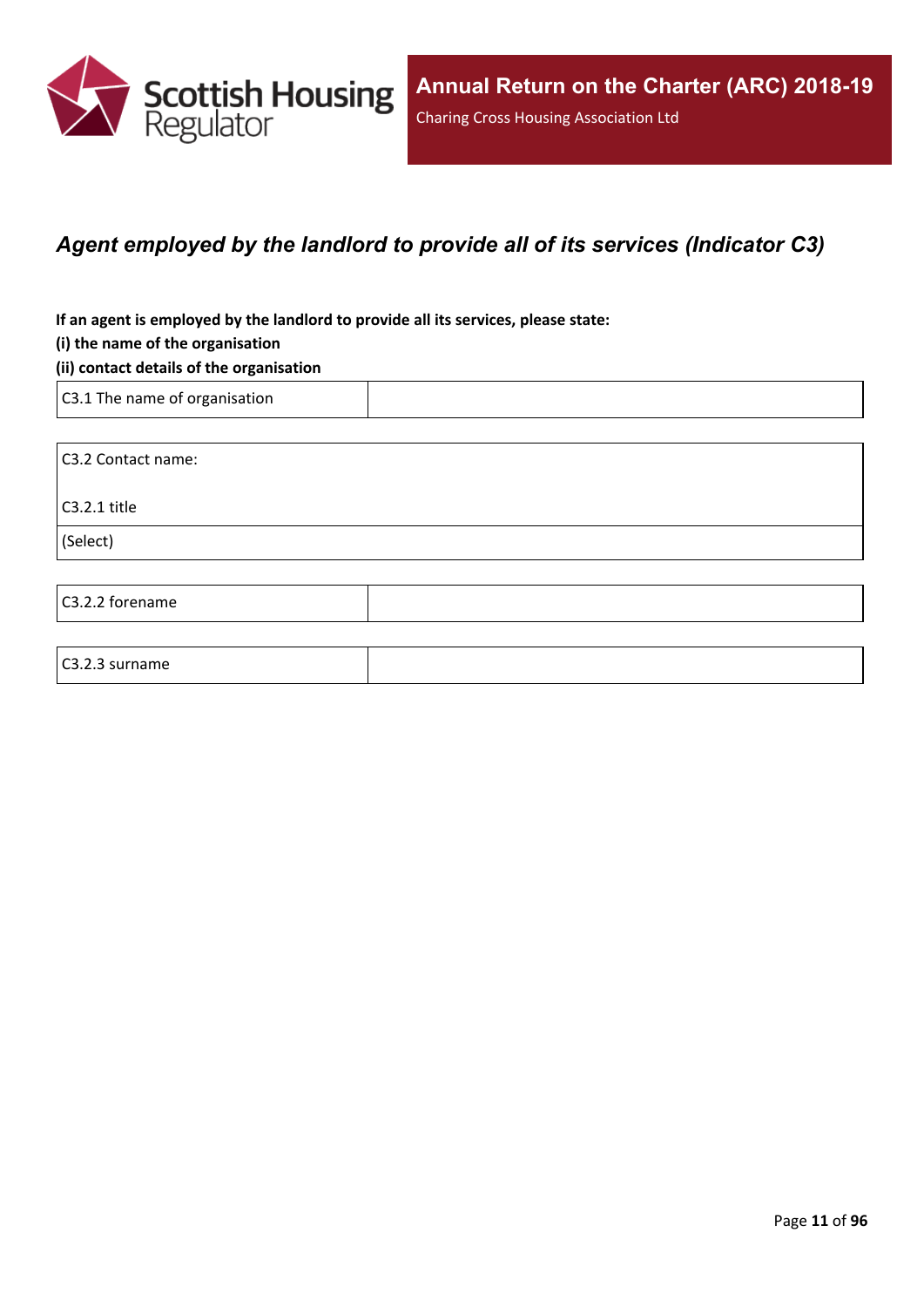

#### <span id="page-11-0"></span>*RSL members (Indicator C4)*

**Please state:**

C4.1 The total number of RSL members as at the time of the last Annual General Meeting 372

C4.2 The number of members attending last RSL Annual General Meeting  $\vert$  15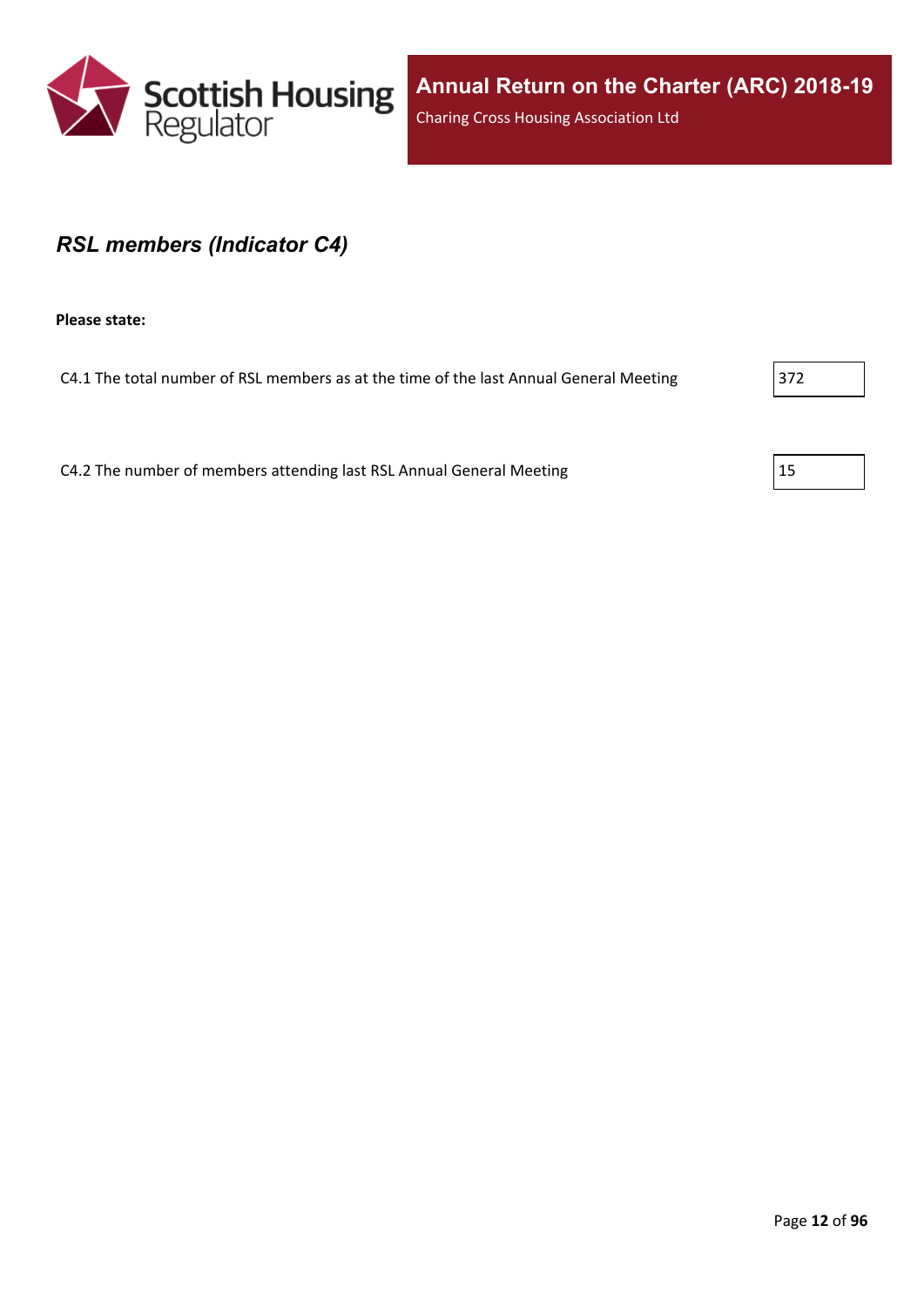

## <span id="page-12-0"></span>*Governing body appointments (Indicator C5)*

**Please state:**

C5.1 The number of governing body vacancies at last Annual General Meeting  $\vert 4 \vert$ 

C5.2 The number of candidates for the vacancies  $\vert$  5

C5.3 The number of vacancies filled  $\vert 4 \vert$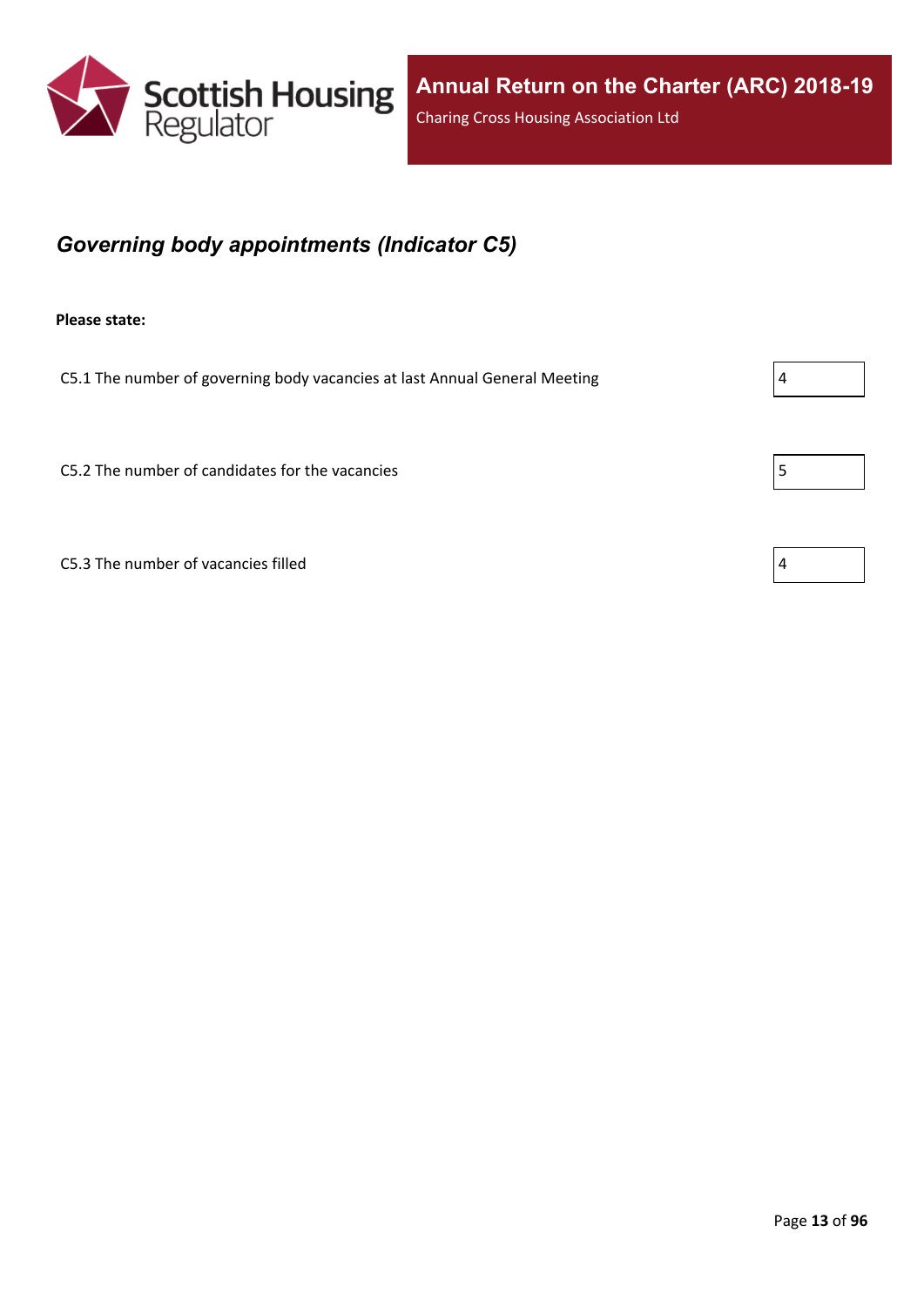

#### <span id="page-13-0"></span>*Lets*

**The information you give us here will allow us to build a profile of your lets.**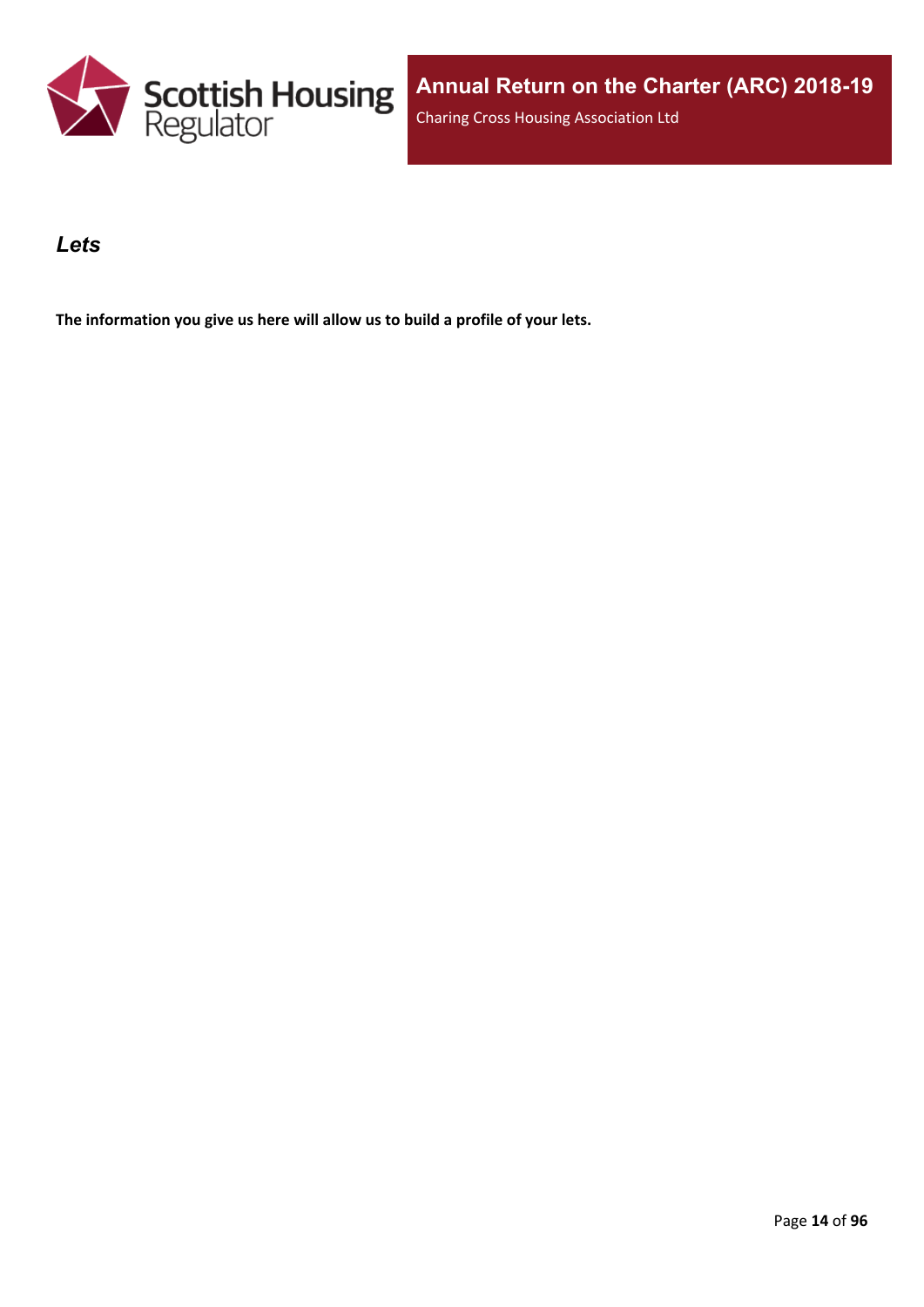

## <span id="page-14-0"></span>*Number of lets during the reporting year, split between 'general needs' and 'supported housing' (Indicator C7)*

**Please state, excluding mutual exchanges:**

C7.1 The number of 'general needs' lets during the reporting year 38

C7.2 The number of 'supported housing' lets during the reporting year  $\vert 0 \rangle$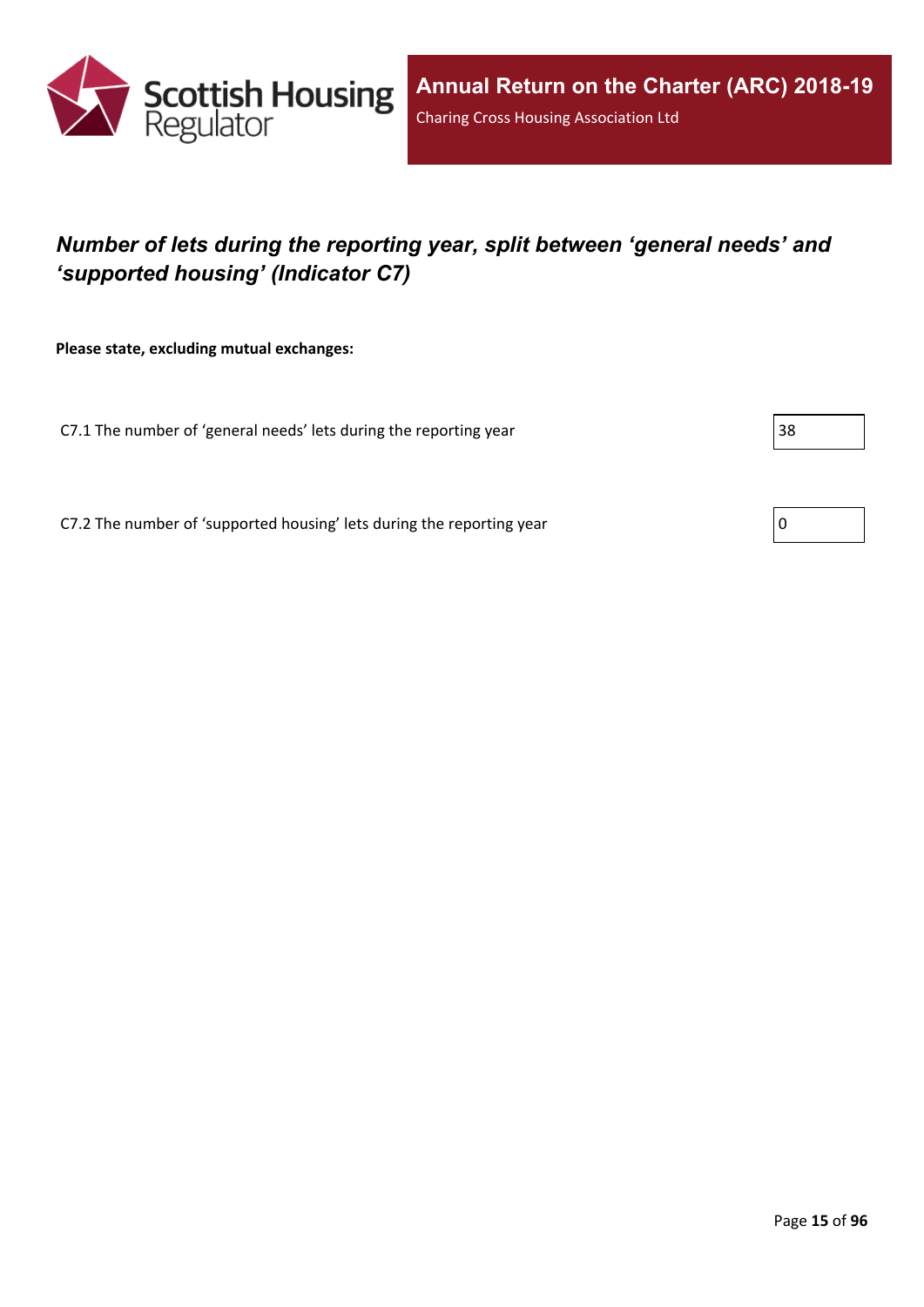

#### <span id="page-15-0"></span>*The number of lets during the reporting year by source of let (Indicator C8)*

#### **Please state:**

| C8.1 The number of lets to existing tenants                                                                                              | 8              |
|------------------------------------------------------------------------------------------------------------------------------------------|----------------|
| C8.2 The number of lets to housing list applicants                                                                                       | 20             |
| C8.3 The number of mutual exchanges                                                                                                      | $\overline{3}$ |
| C8.4 The number of lets from other sources                                                                                               | 0              |
| C8.5 The number of applicants who have been assessed as statutorily homeless by the local<br>authority as:<br>C8.5.1 section 5 referrals | 10             |
| C8.5.2 nominations from the local authority                                                                                              | $\pmb{0}$      |
| C8.5.3 other                                                                                                                             | 0              |

C8.6 the number of other nominations from local authorities  $\vert$  0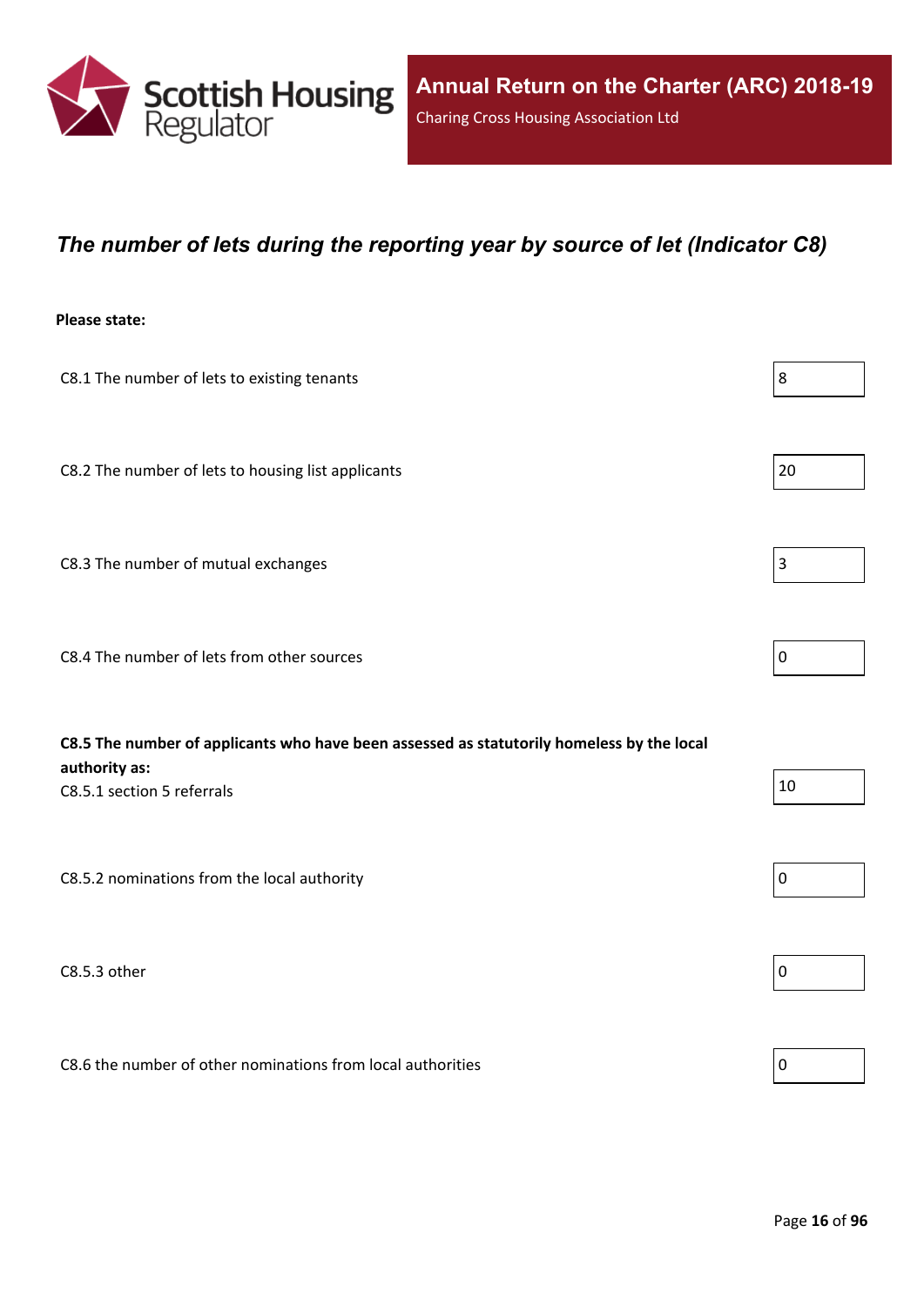

### <span id="page-16-0"></span>*Types of tenancies granted for lets during the reporting year (Indicator C9)*

**Please state, excluding mutual exchanges:**

C9.1 The number of occupancy agreements granted in the reporting year

C9.2 The number of short SSTs granted in the reporting year  $\vert$  0

C9.3 The number of SSTs granted in the reporting year  $\vert$  38

|  | 0 |  |  |  |
|--|---|--|--|--|
|--|---|--|--|--|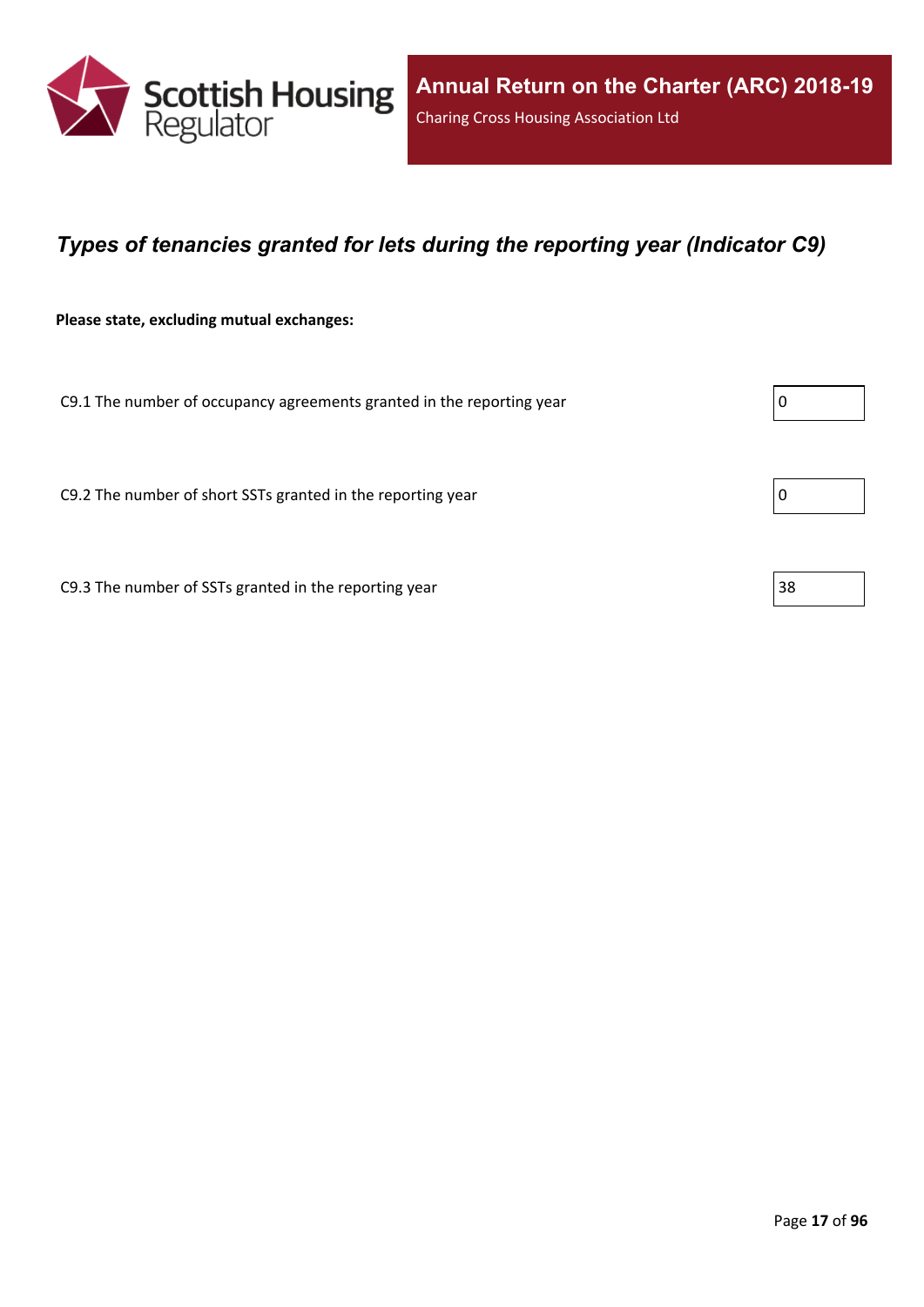

## <span id="page-17-0"></span>*Housing lists (Indicator C10)*

#### **Please state:**

C10.1 What type of housing list do you operate (select all that apply)

| Your own housing list, Mutual exchange scheme                                              |      |
|--------------------------------------------------------------------------------------------|------|
|                                                                                            |      |
| C10.2 The number of new applicants added to the housing list(s)                            | 330  |
|                                                                                            |      |
| C10.3 The number of applicants on the housing list(s) at end of reporting year             | 1904 |
|                                                                                            |      |
| C10.4 The number of suspensions from the housing list at end of reporting year             | 0    |
|                                                                                            |      |
| C10.5 The number of applications cancelled from the housing list during the reporting year | 15   |
|                                                                                            |      |
| C10.6 The number of Section 5 referrals received during the last reporting year            | 17   |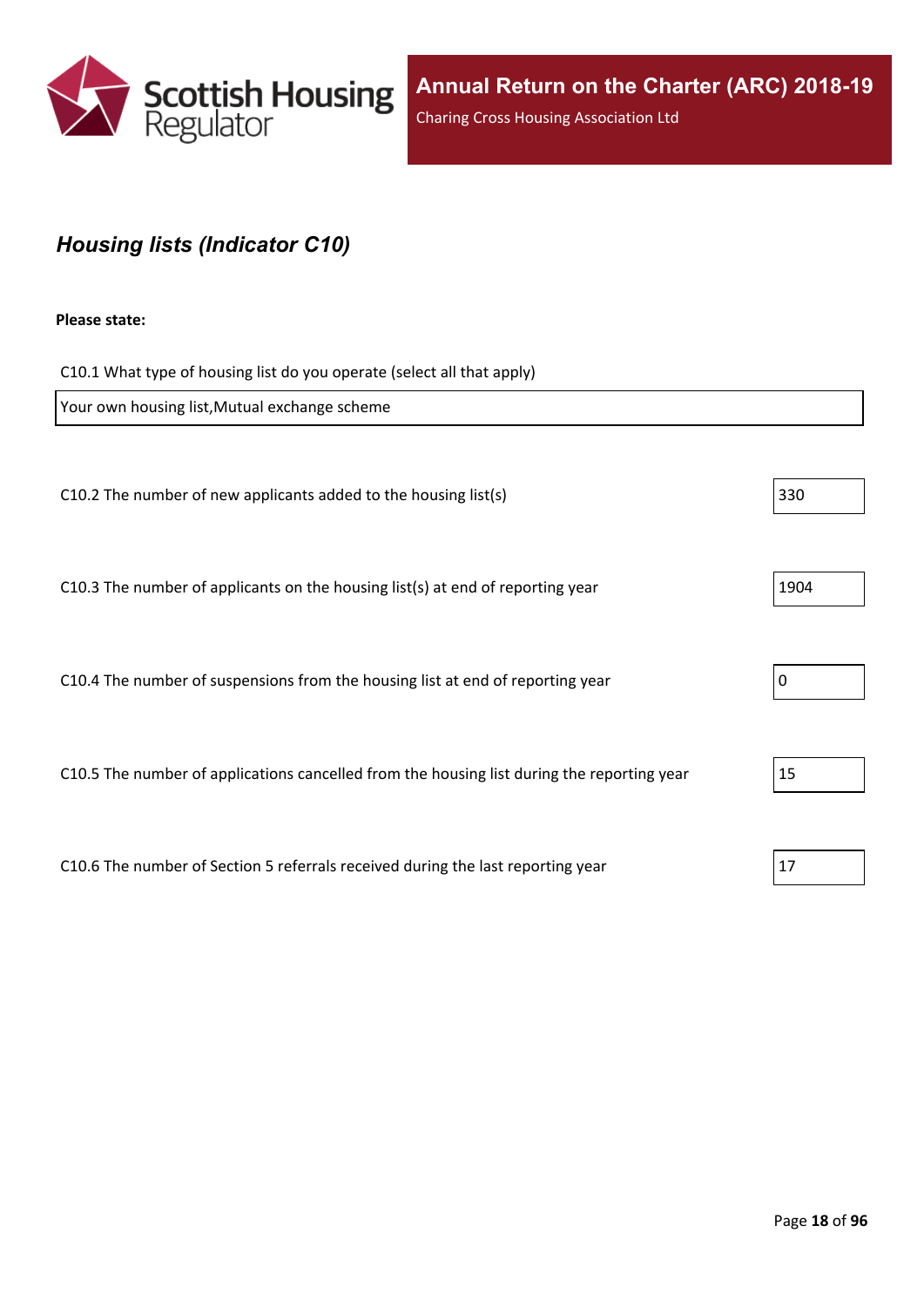

#### <span id="page-18-0"></span>*Stock*

The information you give us here will allow us to build a profile of your stock and your average weekly rents.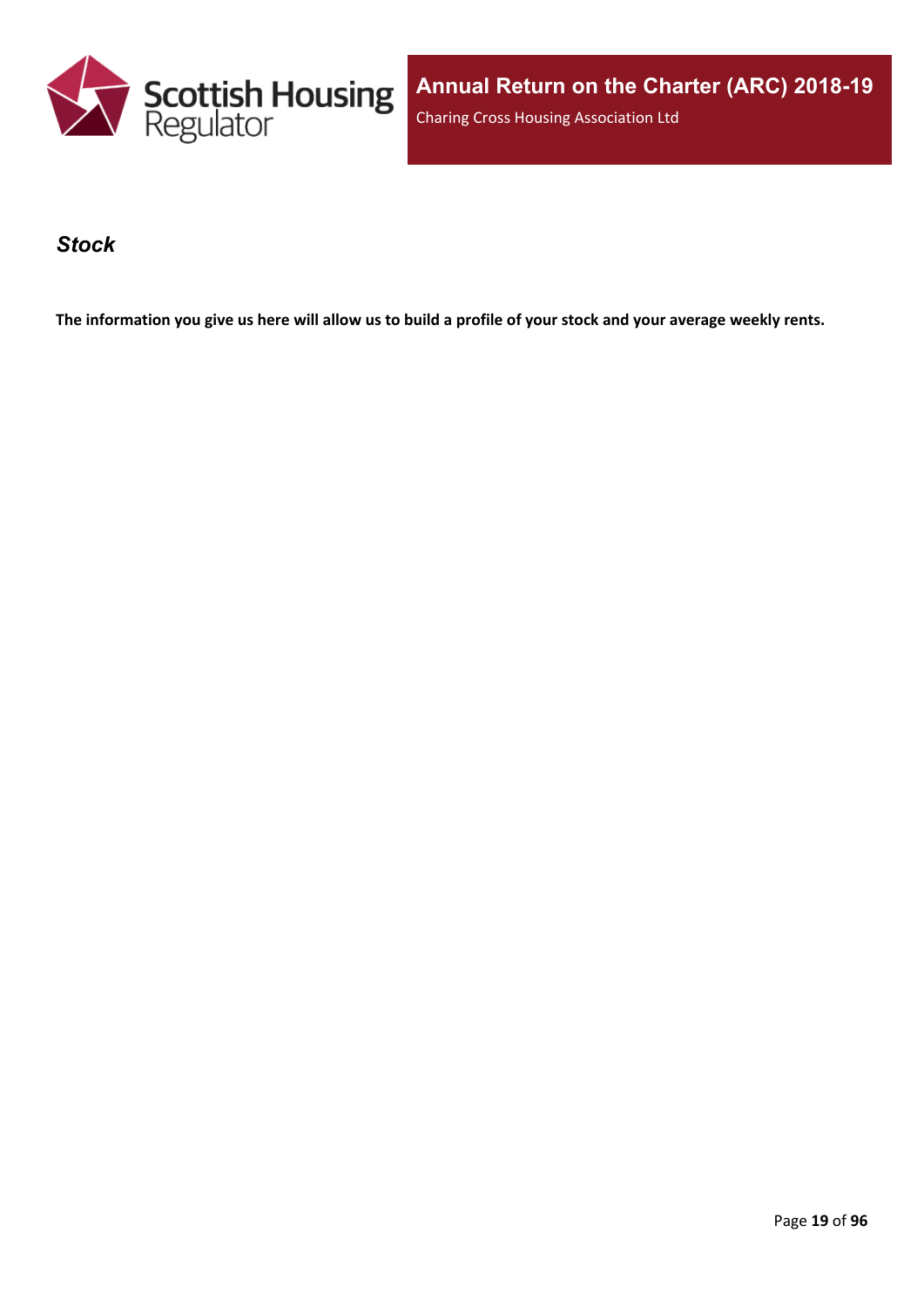

## <span id="page-19-0"></span>*The landlord's wholly owned stock (Indicator C14)*

**Self contained dwellings are properties where the household has exclusive use of WC, bathroom and kitchen facilities contained within the property.**

**Non-self contained units/bedspaces are properties where WC, bathroom or kitchen facilities are communal or shared.**

**Non-housing units are properties that could be used for respite care; commercial activities; office space.** Please note, parts (a), (b) and (c) of indicator C14 are located at the 'Organisation details' section on the Portal and are not included in the ARC return itself. Further information on this is available in the FAQs at the 'Help & **Guidance' section.**

**Please state:**

|                                                   |                                                                            | Of the<br>stock at<br>year end: |                  |                   |           |                                            |             |
|---------------------------------------------------|----------------------------------------------------------------------------|---------------------------------|------------------|-------------------|-----------|--------------------------------------------|-------------|
|                                                   |                                                                            | (d) Low<br>Demand               |                  | (e)<br>unlettable |           | (f) used for<br>temporary<br>accommodation |             |
| For the<br>landlord's<br>wholly<br>owned<br>stock | C14.1 The<br>number of<br>self-<br>contained<br>units                      | $\mathbf 0$                     |                  | $\mathbf{1}$      |           | $\mathbf 0$                                |             |
|                                                   | C14.2 The<br>number of<br>non self-<br>contained<br>units $/$<br>bedspaces | $\mathbf 0$                     | $\boldsymbol{0}$ | $\mathbf 0$       | $\pmb{0}$ | $\mathbf 0$                                | $\mathbf 0$ |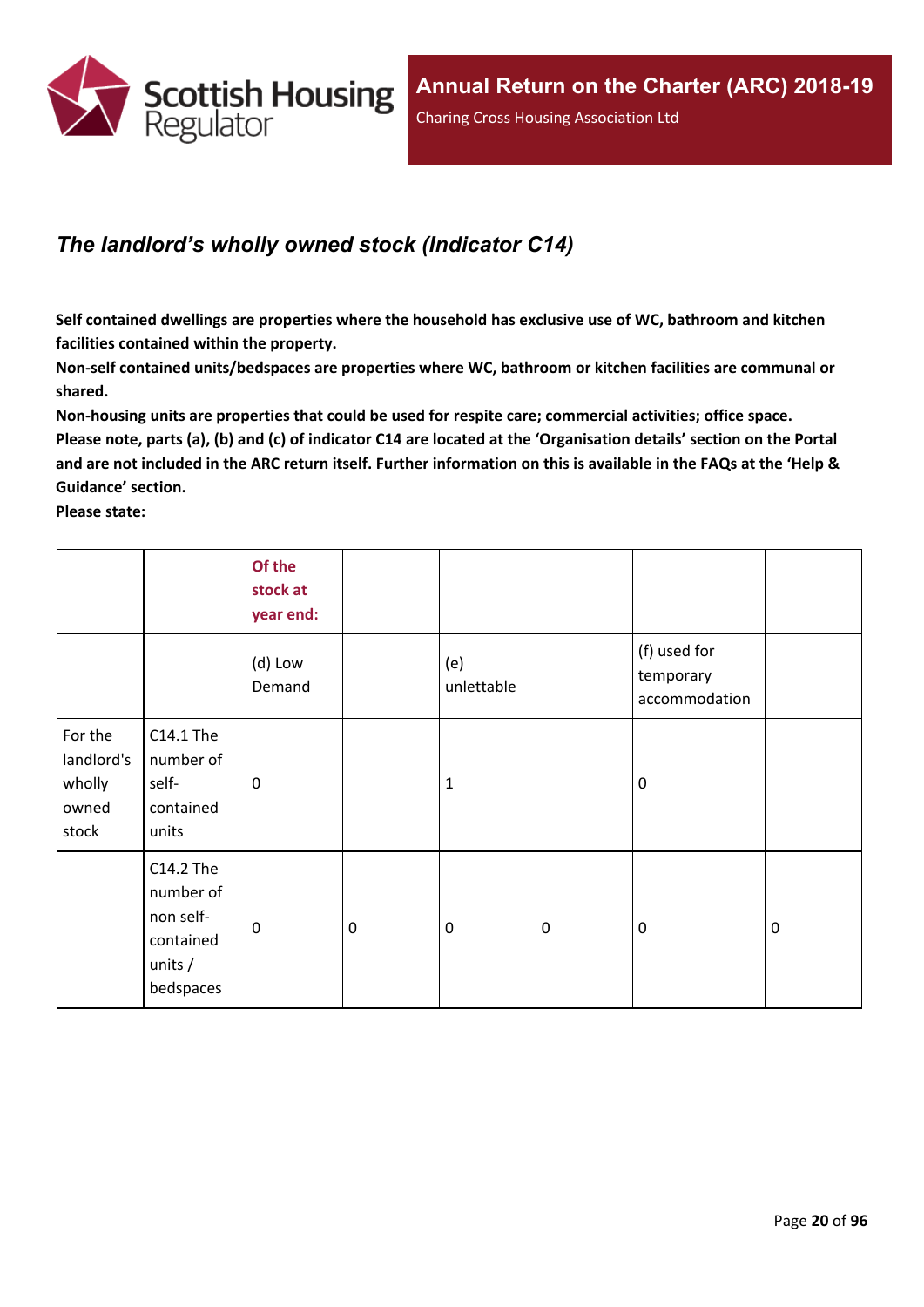

## <span id="page-20-0"></span>*Stock by house types, apartment sizes and average weekly rents (Indicator C17)*

The stock by type and apartment size reported in this indicator are wholly owned by the landlord and should **match the totals provided at C14.**

The average weekly rent in this indicator includes service or other charges and is calculated for lettable stock only. **For all wholly owned stock, please state:**

| C17 Stock<br>by type,<br>apartment<br>size and<br>rent | House          | High rise        | Tenement | 4 in a block     | Other flat<br>/ maisonett<br>e | Total | Nos. of<br>lettable<br>units | Average<br>weekly rent<br>$\pmb{\mathsf{f}}$ |
|--------------------------------------------------------|----------------|------------------|----------|------------------|--------------------------------|-------|------------------------------|----------------------------------------------|
| 1 Apt                                                  | $\overline{0}$ | $\mathbf 0$      | 19       | $\mathbf 0$      | 0                              | 19    | 18                           | 65.38                                        |
| 2 Apt                                                  | $\mathbf 0$    | $\mathbf 0$      | 216      | $\mathbf 0$      | 1                              | 217   | 217                          | 71.49                                        |
| 3 Apt                                                  | $\mathbf{0}$   | $\mathbf 0$      | 173      | $\mathbf 0$      | 5                              | 178   | 178                          | 78.06                                        |
| 4 Apt                                                  | $\overline{0}$ | $\mathbf 0$      | 79       | $\mathbf 0$      | 4                              | 83    | 83                           | 86.17                                        |
| $5$ Apt +                                              | $\overline{0}$ | $\mathbf 0$      | 15       | $\mathbf 0$      | 3                              | 18    | 18                           | 96.84                                        |
| <b>Total SC</b>                                        | $\overline{0}$ | $\boldsymbol{0}$ | 502      | $\boldsymbol{0}$ | 13                             | 515   | 514                          | 76.81                                        |

Number of lettable non self contained units at year end 2

Number of lettable non self contained bed spaces at year end  $|70 \rangle$ 

Average weekly rent charge per bed space for the reporting year  $44.65$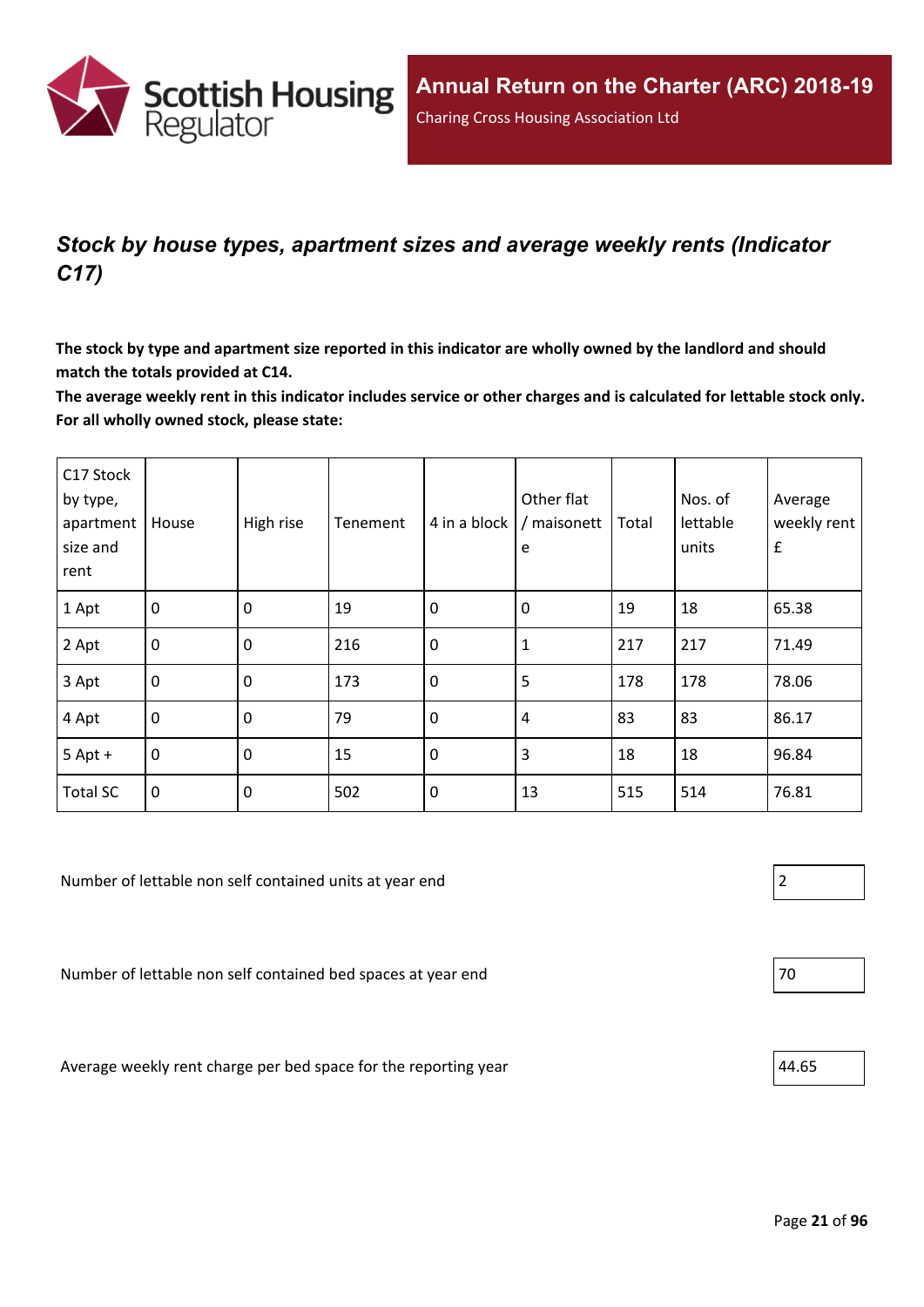

## <span id="page-21-0"></span>*The number of self-contained and non self-contained units and bedspaces, at the year end by age band (Indicator C19)*

The stock by age band reported in this indicator are wholly owned by the landlord and should match the totals **provided at C14.**

**For all wholly owned stock, please state:**

|                                                   | (a)<br>pre-<br>1919 | (b)<br>1919<br>1944 | (c)<br>1945<br>$\overline{\phantom{a}}$<br>1964 | (d)<br>1965<br>1982 | (e)<br>1983<br>2002 | (f)<br>Post-<br>2002 | Total |
|---------------------------------------------------|---------------------|---------------------|-------------------------------------------------|---------------------|---------------------|----------------------|-------|
| C19.1 The number of self-contained units          | 325                 | 0                   | l 0                                             | 0                   | 168                 | 22                   | 515   |
| C19.2 The number of non self-contained units      | -0                  | 0                   | l 0                                             | 0                   | 1                   |                      | 2     |
| C19.2 The number of non self-contained bed spaces | -0                  | 0                   | l 0                                             | 0                   | 49                  | 21                   | 70    |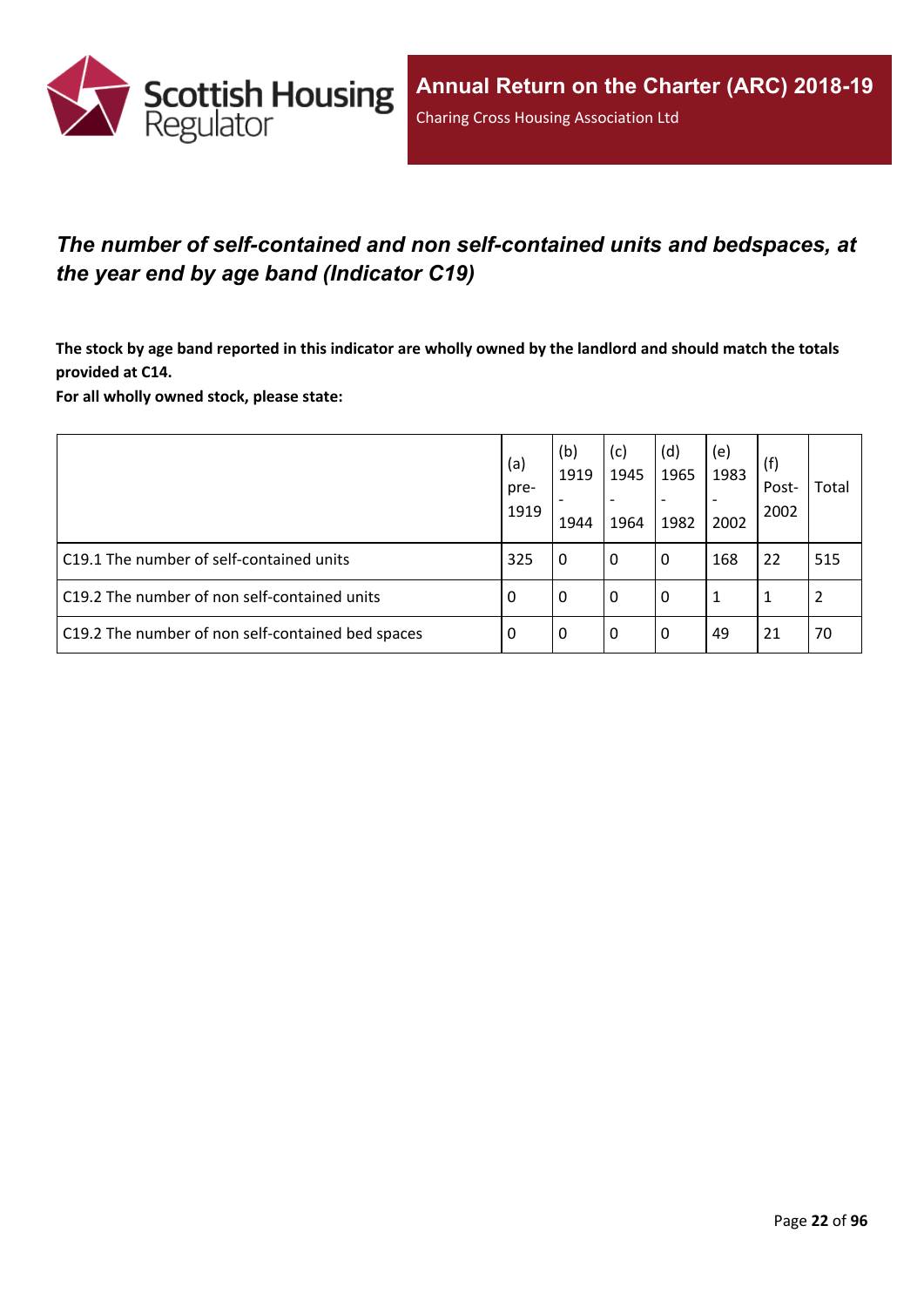

## <span id="page-22-0"></span>*The number of self-contained properties void at the year end and of those, the number that have been void for more than six months (Indicator C20)*

**Please state the number of self-contained properties that:**

C20.1 were void at the year end

Г

C20.2 have been void for more than six months  $\vert 0 \rangle$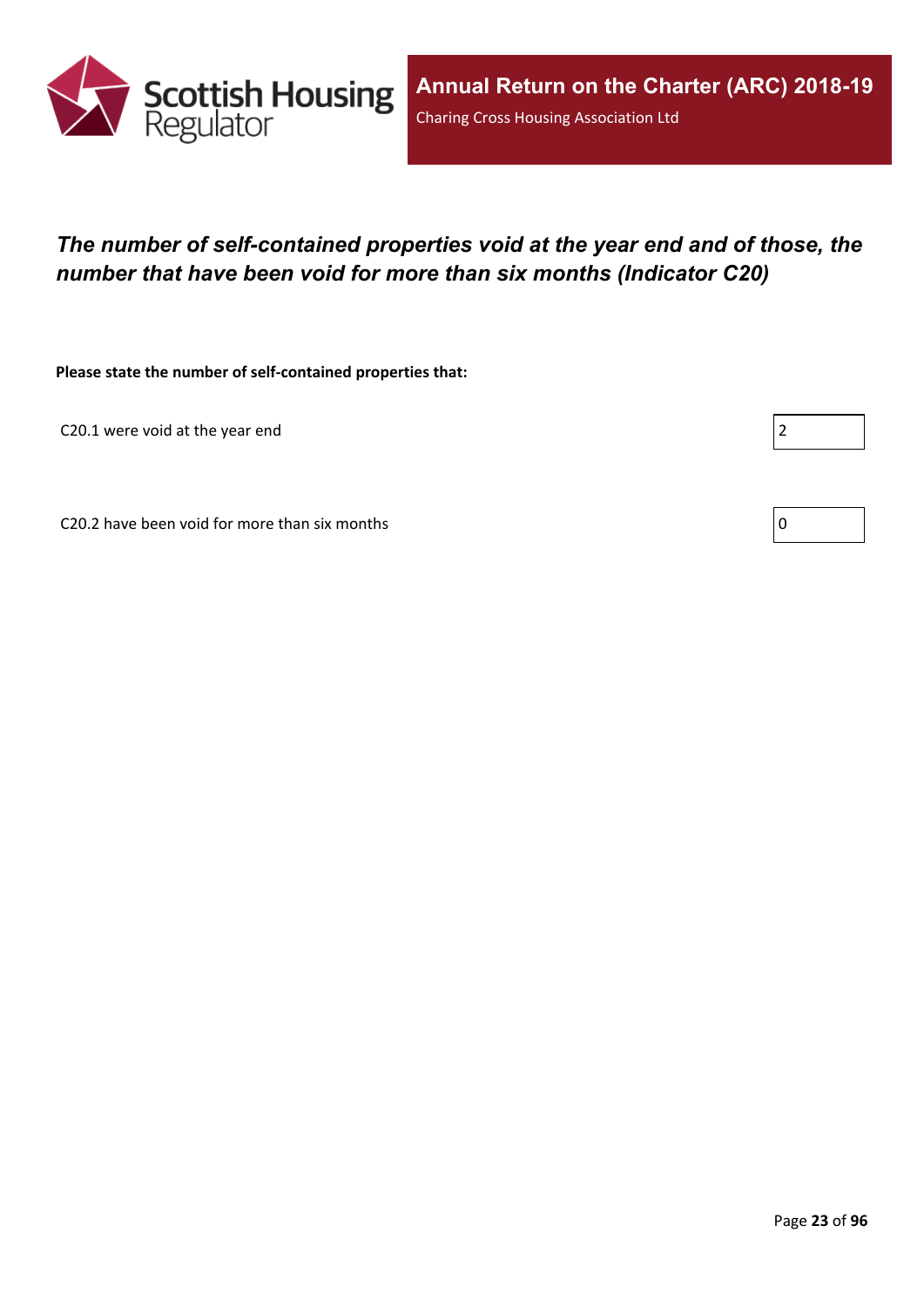

## <span id="page-23-0"></span>*Development programme – New units and value (excluding Scottish Government funded developments) (Indicator C32)*

**Please state:**

|                       | in the current reporting year |                          |                         |
|-----------------------|-------------------------------|--------------------------|-------------------------|
|                       | Social letting                | Midmarket / market rents | Low cost home ownership |
| C32.1.1 RSL           | u                             | υ                        | ∣U                      |
| C32.1.2<br>subsidiary | 0                             | υ                        | O                       |

|                       | projected for the next<br>reporting year |                          |                         |
|-----------------------|------------------------------------------|--------------------------|-------------------------|
|                       | Social letting                           | Midmarket / market rents | Low cost home ownership |
| C32.1.1 RSL           | 0                                        | -U                       | 0                       |
| C32.1.2<br>subsidiary | 0                                        | -0                       | 0                       |

|                       | projected for the following<br>year |                          |                         |
|-----------------------|-------------------------------------|--------------------------|-------------------------|
|                       | Social letting                      | Midmarket / market rents | Low cost home ownership |
| C32.1.1 RSL           | 0                                   | -U                       | 0                       |
| C32.1.2<br>subsidiary | 0                                   | -0                       | 0                       |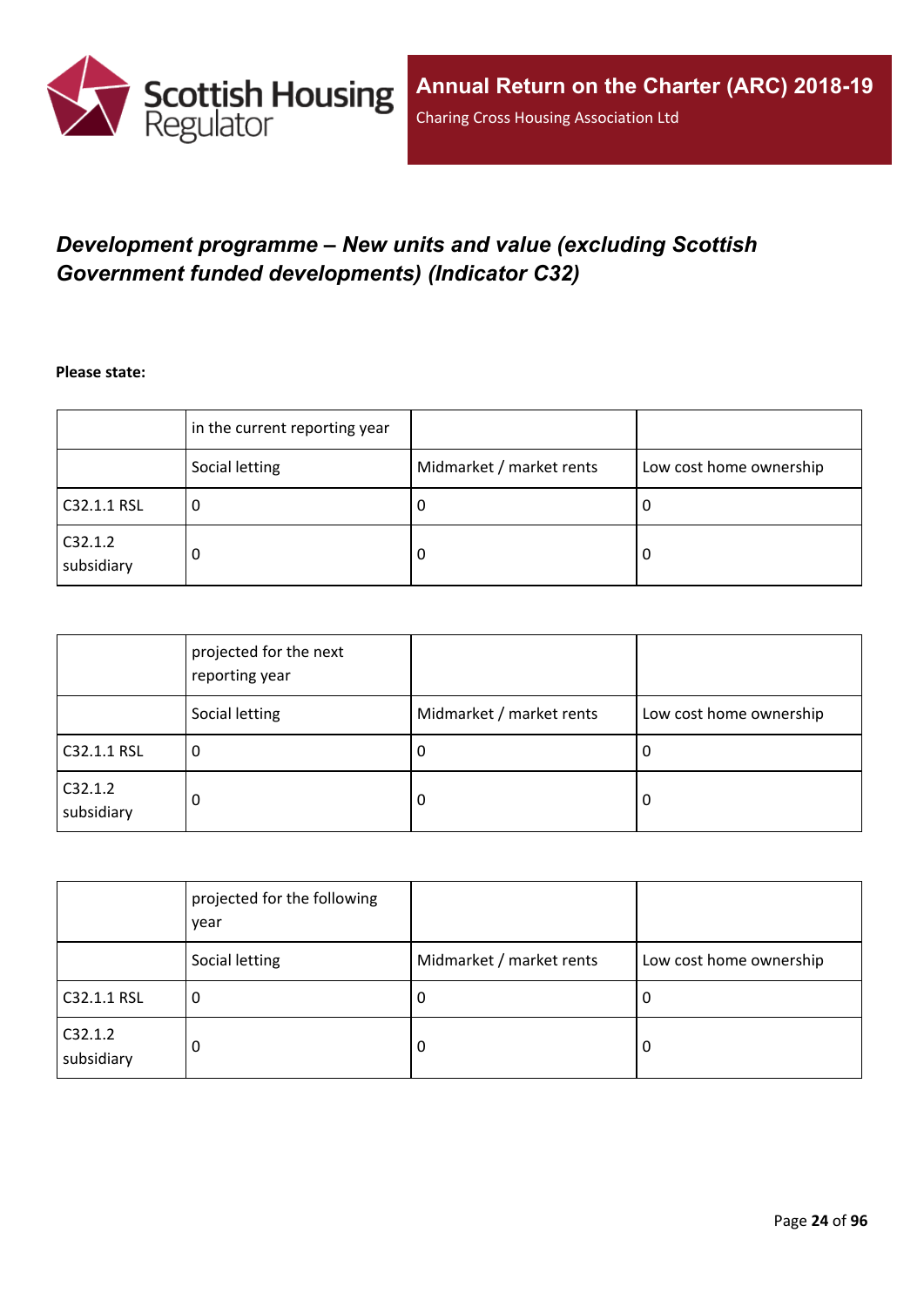

Charing Cross Housing Association Ltd

|                                                     | in the current reporting year | projected for the next<br>reporting year | projected for the following<br>year |
|-----------------------------------------------------|-------------------------------|------------------------------------------|-------------------------------------|
| C32.2.1 funded<br>through own<br>cash / reserves    | 0                             | 0                                        | 0                                   |
| C32.2.2 funded<br>through private<br>finance        | $\mathbf 0$                   | 0                                        | 0                                   |
| C32.2.3 funded<br>through other<br>grants / sources | 0                             | 0                                        | 0                                   |
| C32.2.4 funded<br>through sales                     | 0                             | 0                                        | 0                                   |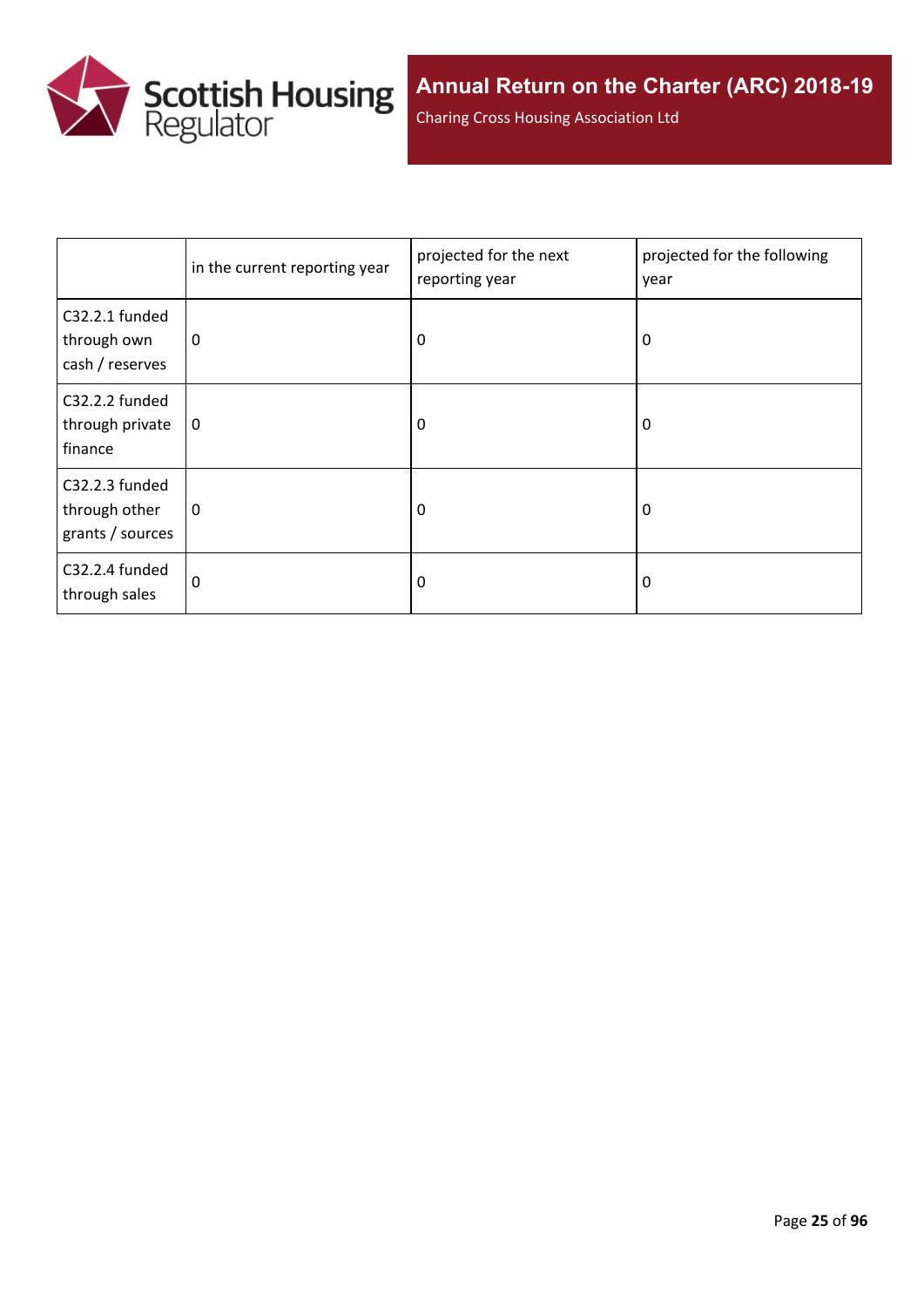

#### <span id="page-25-0"></span>*Comments (Social landlord contextual information)*

Please use the comment field below to tell the regulator about any exceptional circumstances regards the figures **supplied in the "Social landlord contextual information" section.**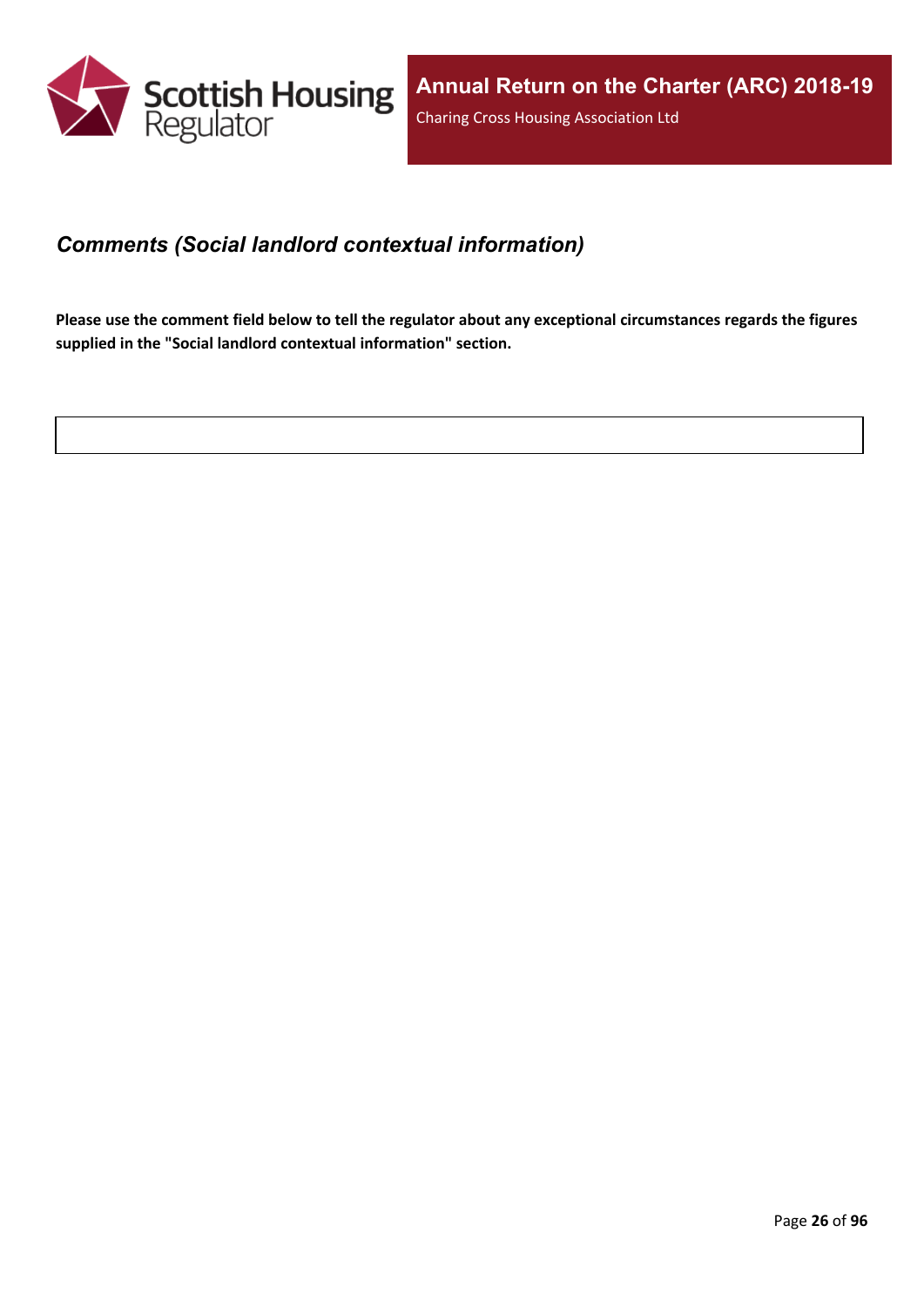

#### <span id="page-26-0"></span>*Overall satisfaction*

The information you give us here will tell us how satisfied your tenants are with the overall service you provide.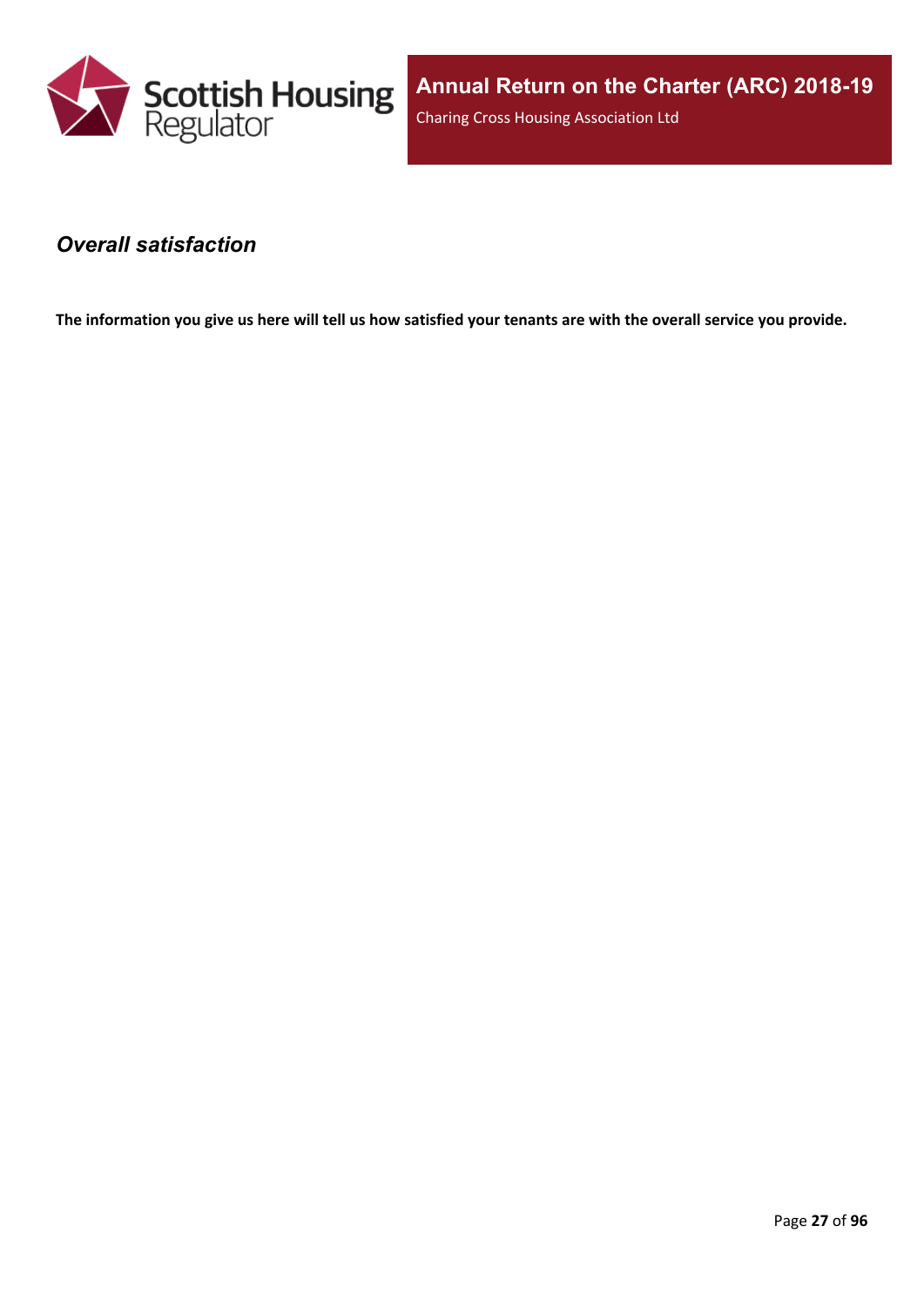

## <span id="page-27-0"></span>*Percentage of tenants satisfied with the overall service provided by their landlord (Indicator 1)*

| 1.1 In relation to the overall tenant satisfaction survey carried out, please state:<br>1.1.1 the number of tenants who were surveyed                 | 397         |
|-------------------------------------------------------------------------------------------------------------------------------------------------------|-------------|
| 1.1.2 the fieldwork dates of the survey                                                                                                               | August 2016 |
| 1.1.3 the method(s) of administering the survey                                                                                                       |             |
| Face-to-Face                                                                                                                                          |             |
| 1.2 In relation to the tenant satisfaction question on overall services, please state the number of<br>tenants who responded:<br>1.2.1 very satisfied | 139         |
| 1.2.2 fairly satisfied                                                                                                                                | 207         |
| 1.2.3 neither satisfied nor dissatisfied                                                                                                              | 19          |
| 1.2.4 fairly dissatisfied                                                                                                                             | 19          |
| 1.2.5 very dissatisfied                                                                                                                               | 11          |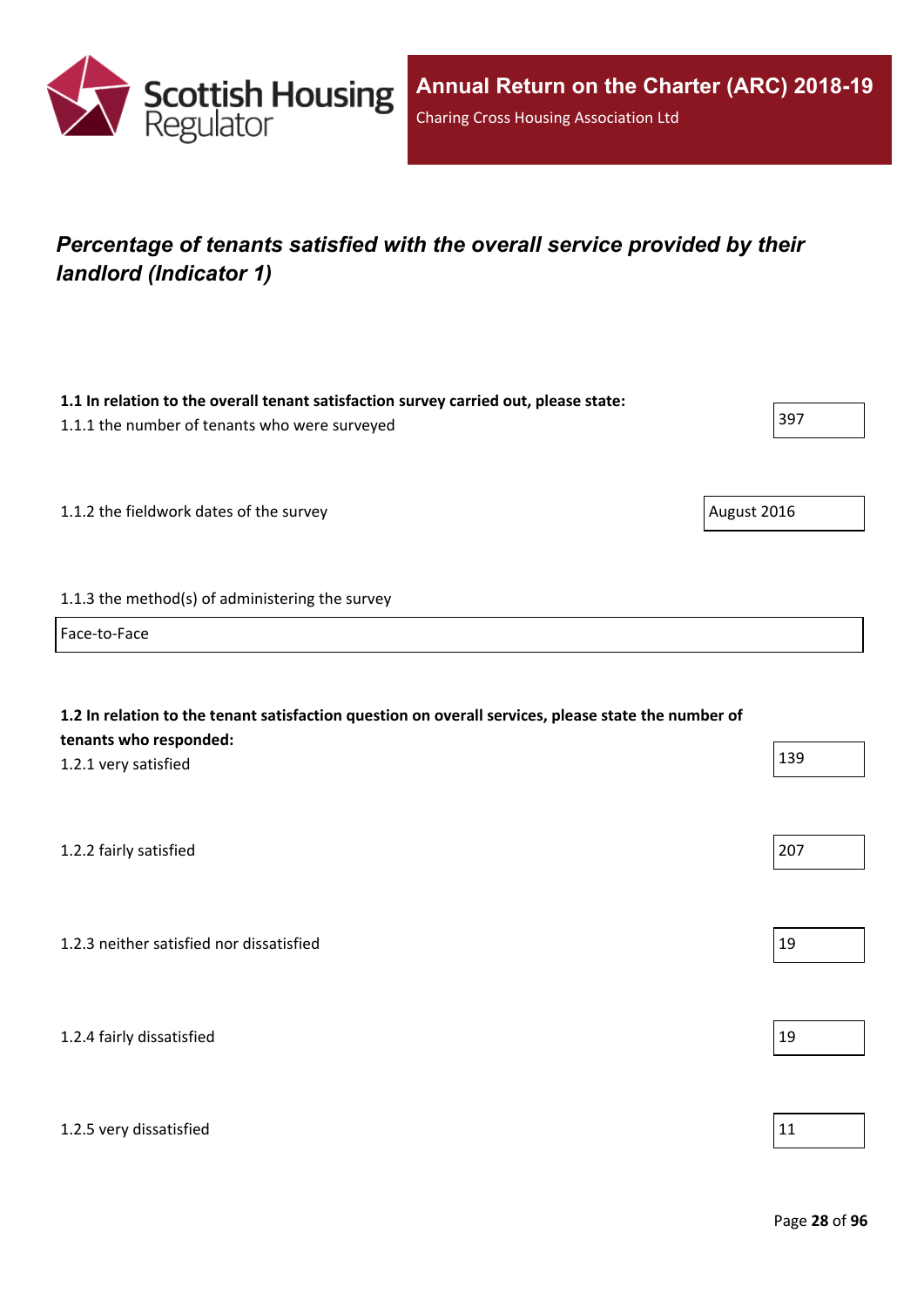

Charing Cross Housing Association Ltd

1.2.6 no opinion

|--|

| ۰.<br>×<br>×<br>۰, |  |
|--------------------|--|
|--------------------|--|

| Percentage of tenants satisfied with the overall service provided by their landlord | 87.15 | '% |
|-------------------------------------------------------------------------------------|-------|----|
| $\vert$ (Indicator 1)                                                               |       |    |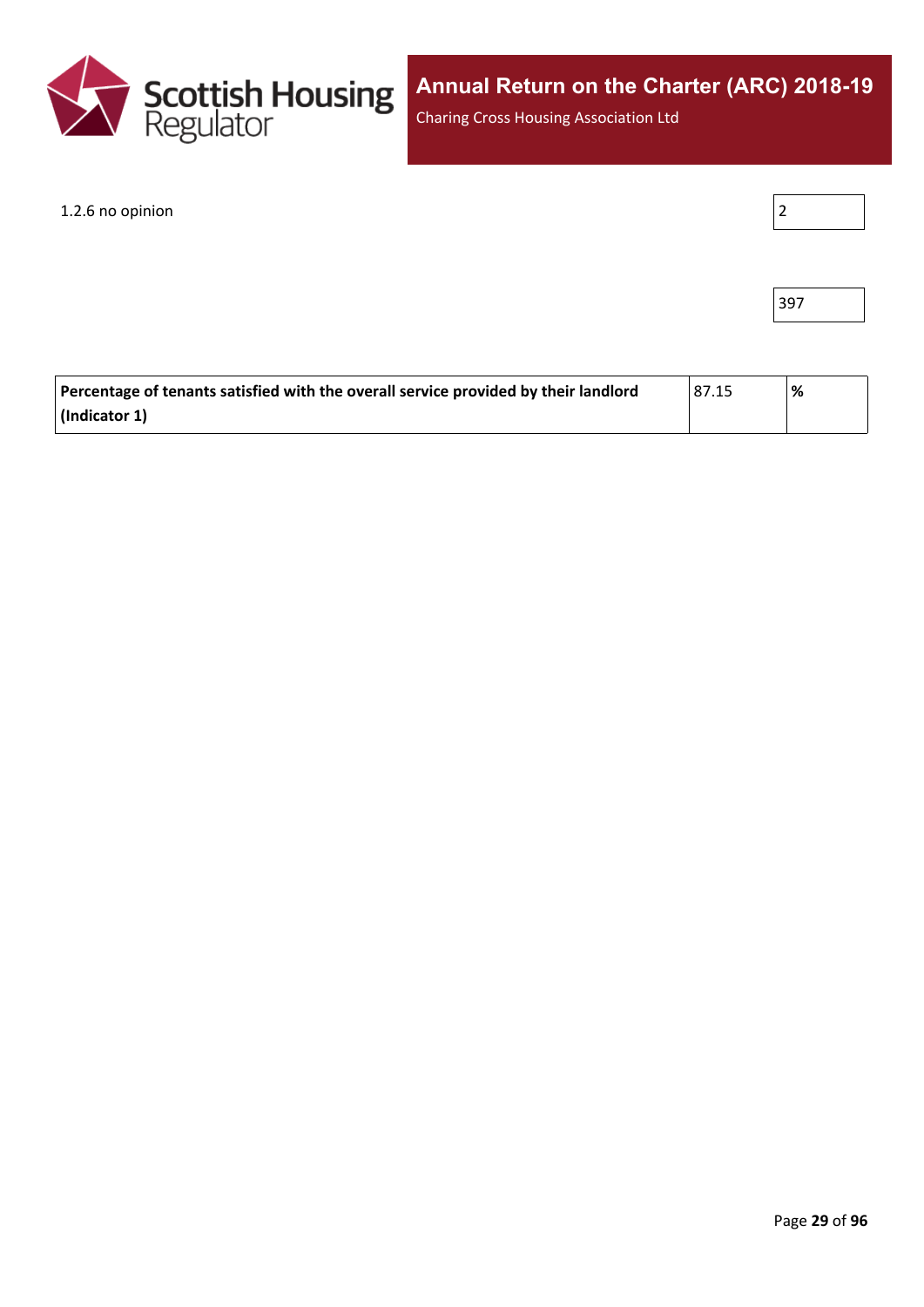

#### <span id="page-29-0"></span>*Comments (Overall satisfaction)*

Please use the comment field below to tell the regulator about any exceptional circumstances regards the figures **supplied in the "Overall satisfaction" section.**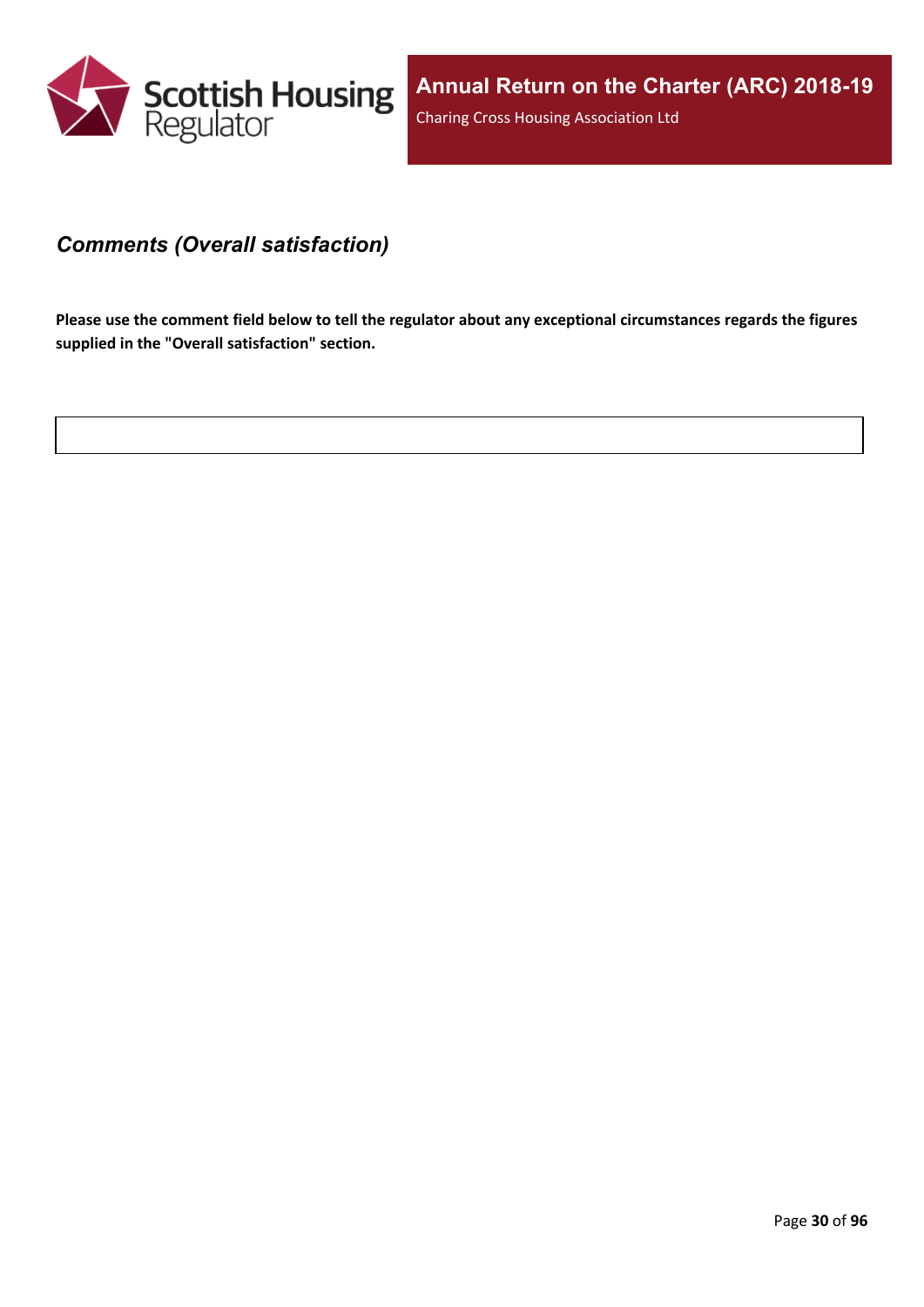

#### <span id="page-30-0"></span>*The Customer/Landlord relationship*

The information you give us here will tell us about the relationships you have with your tenants and other service **users.**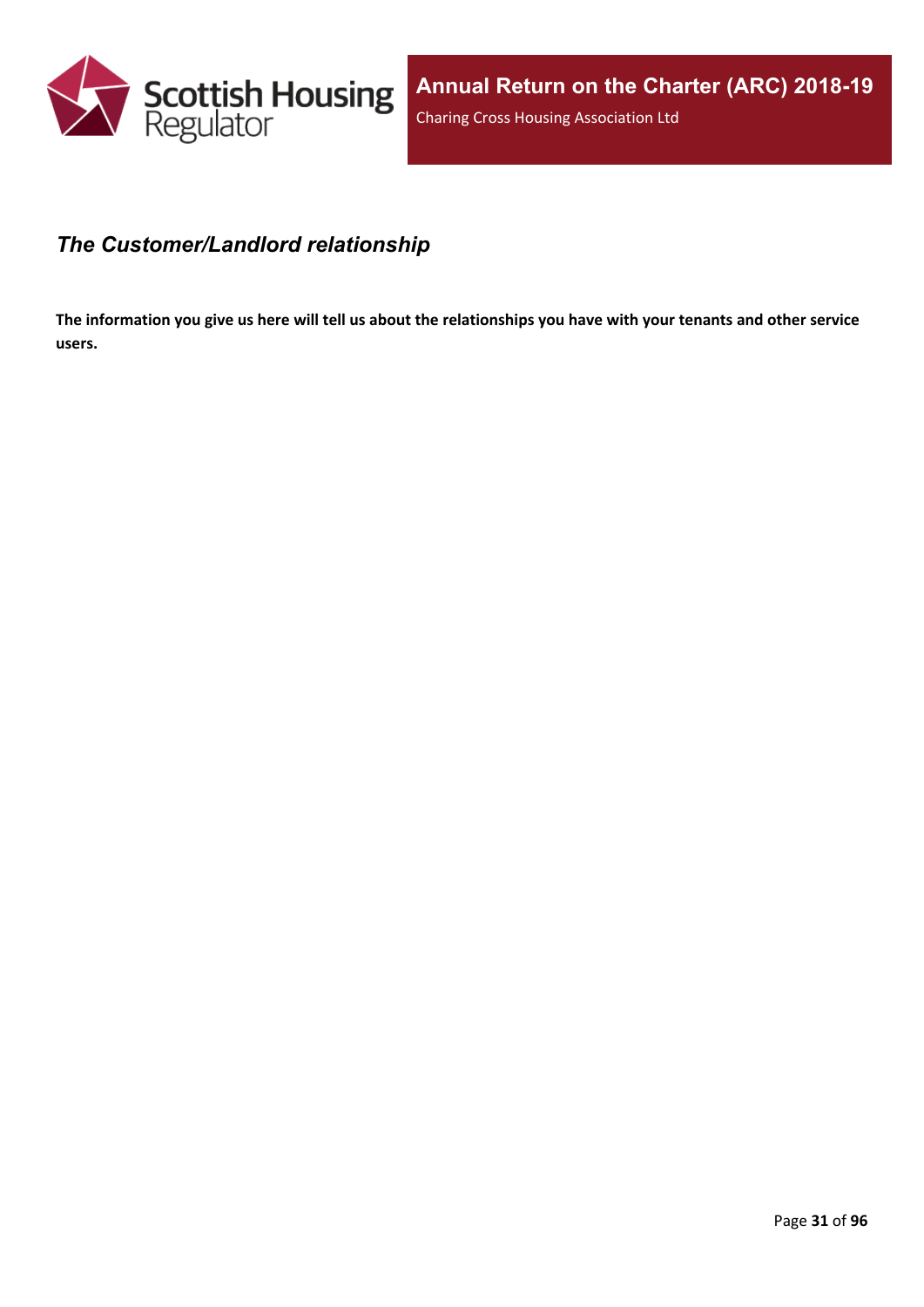

## <span id="page-31-0"></span>*Ethnic origins and disability details of service users, staff and for RSLs only, governing body members (Indicator 2)*

Ethnic origins are as based on The Scottish Government and General Register Office for Scotland official Ethnicity **Classification for Scottish Official Statistics. Disability is as defined under the Equality Act 2010. Please state:**

2.1 The ethnic origins of:

2.2 The number of people who consider themselves to have a disability by:

|       |                                                      | (a) staff    | (b) existing<br>tenants | (c) applicants<br>on housing list | (d) new tenants  | (e) governing<br>body members |
|-------|------------------------------------------------------|--------------|-------------------------|-----------------------------------|------------------|-------------------------------|
| 2.1.1 | White (total)                                        | 17           | 295                     | 1114                              | 22               | $\mathbf 0$                   |
|       | (a) Scottish                                         | 16           | 189                     | 708                               | 21               | $\mathbf 0$                   |
|       | (b) Other British                                    | $\mathbf{1}$ | 7                       | 50                                | $\mathbf 0$      | $\mathbf 0$                   |
|       | (c) Irish                                            | $\mathbf 0$  | 3                       | 12                                | $\mathbf 0$      | $\pmb{0}$                     |
|       | (d)<br>Gypsy/traveller                               | $\mathbf 0$  | 0                       | $\mathbf 0$                       | $\mathbf 0$      | $\mathbf 0$                   |
|       | (e) Polish                                           | $\mathbf 0$  | $\mathbf 0$             | $\pmb{0}$                         | $\mathbf 0$      | $\pmb{0}$                     |
|       | (f) any other<br>white backgroun $ 0$<br>d           |              | 96                      | 344                               | $\mathbf 1$      | $\pmb{0}$                     |
| 2.1.2 | <b>Mixed or</b><br>multiple<br>ethnic backgrou<br>nd | 0            | 8                       | 37                                | $\boldsymbol{0}$ | $\boldsymbol{0}$              |
|       | Asian, Asian                                         |              |                         |                                   |                  |                               |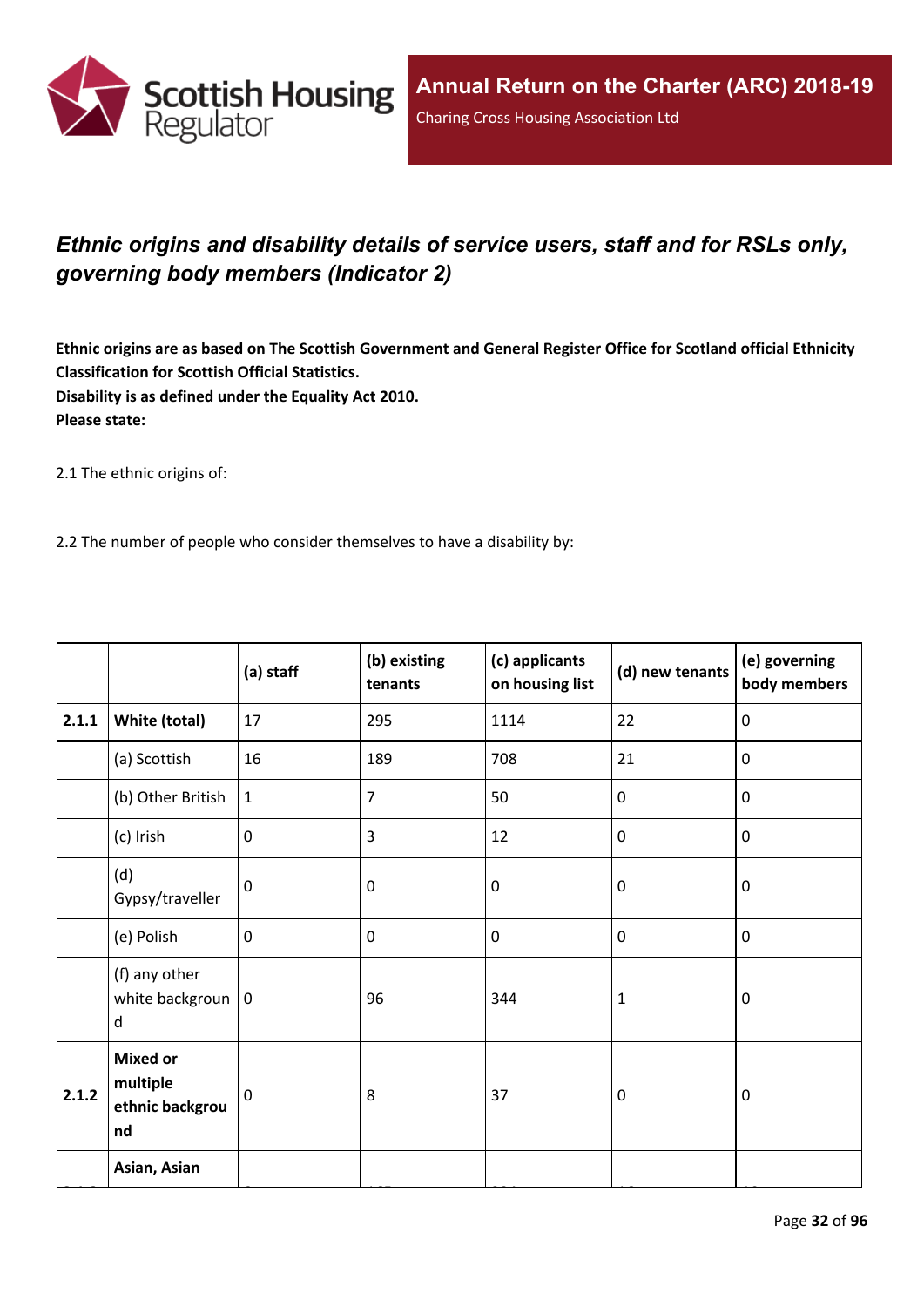

Charing Cross Housing Association Ltd

|       | Scottish, Asian<br><b>British (total)</b>                               |                  |                  |                  |                |                  |
|-------|-------------------------------------------------------------------------|------------------|------------------|------------------|----------------|------------------|
|       | (a) Indian                                                              | $\mathbf 0$      | 15               | 36               | $\mathbf{1}$   | $\mathbf{1}$     |
|       | (b) Pakistani                                                           | $\mathbf 0$      | 108              | 158              | 8              | 9                |
|       | (c) Bangladeshi                                                         | $\boldsymbol{0}$ | 3                | 8                | $\pmb{0}$      | $\pmb{0}$        |
|       | (d) Chinese                                                             | $\boldsymbol{0}$ | 24               | 25               | $\overline{3}$ | $\pmb{0}$        |
|       | (e) Any other<br>Asian backgroun<br>$\mathsf d$                         | $\overline{0}$   | 15               | 67               | 4              | $\pmb{0}$        |
| 2.1.4 | <b>Black, Black</b><br><b>Scottish, Black</b><br><b>British (total)</b> | $\mathbf 0$      | 13               | 114              | $\pmb{0}$      | $\pmb{0}$        |
|       | (a) Caribbean                                                           | $\pmb{0}$        | $\mathbf{1}$     | $\boldsymbol{6}$ | $\pmb{0}$      | $\pmb{0}$        |
|       | (b) African                                                             | $\pmb{0}$        | $\boldsymbol{9}$ | 84               | $\pmb{0}$      | $\pmb{0}$        |
|       | (c) Any other<br>black backgroun<br>d                                   | $\overline{0}$   | $\mathsf{3}$     | 24               | $\pmb{0}$      | $\pmb{0}$        |
| 2.1.5 | <b>Other</b><br>ethnic backgrou<br>nd                                   | $\overline{0}$   | 40               | 271              | $\mathbf{3}$   | $\mathbf{1}$     |
|       | (a) Arab, Arab<br>Scottish or Arab<br><b>British</b>                    | $\bf{0}$         | $\pmb{0}$        | $\pmb{0}$        | $\mathbf 1$    | $\mathbf 1$      |
|       | (b) any other<br>group                                                  | $\pmb{0}$        | 40               | 271              | $\mathbf 2$    | $\pmb{0}$        |
| 2.1.6 | <b>Unknown</b>                                                          | $\pmb{0}$        | $\overline{4}$   | 74               | $\pmb{0}$      | $\boldsymbol{0}$ |
| 2.1.7 | <b>Total</b>                                                            | 17               | 525              | 1904             | 41             | $11\,$           |

| (a) staff | (b) existing<br>tenants | $\vert$ (c) applicants on<br>housing list | $\vert$ (d) new tenants $\vert$ . | $\vert$ (e) governing<br>body members |
|-----------|-------------------------|-------------------------------------------|-----------------------------------|---------------------------------------|
|           | 107                     | 427                                       | 12                                |                                       |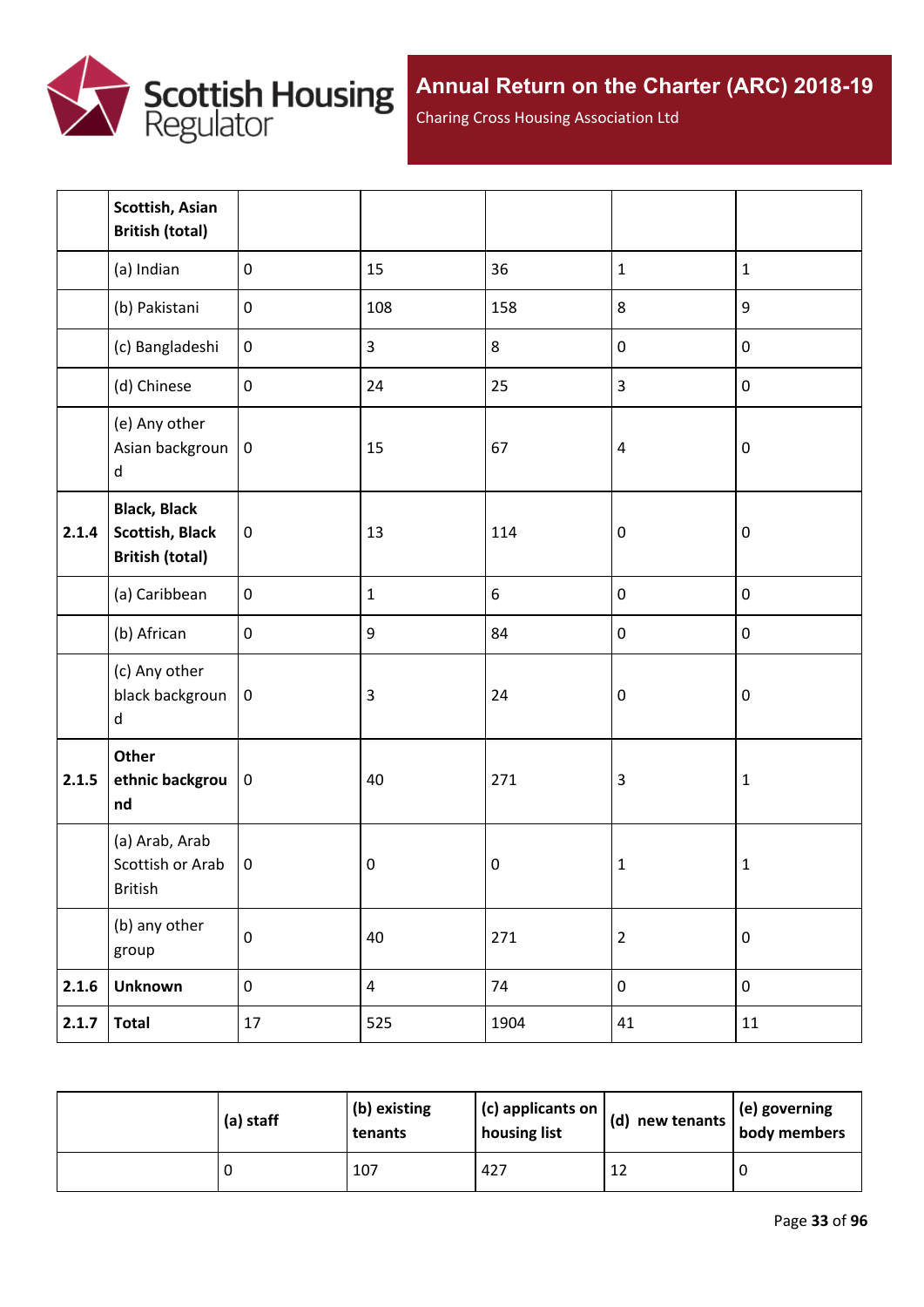

## <span id="page-33-0"></span>*Percentage of tenants who feel their landlord is good at keeping them informed about their services and decisions (Indicator 3)*

In relation to satisfaction with how well their landlord keeps tenants informed about their services, please state:

| 3.1 "How many tenants answered the question How good or poor do you feel your landlord is at<br>keeping you informed about their services and decisions?" | 397            |
|-----------------------------------------------------------------------------------------------------------------------------------------------------------|----------------|
| 3.2 Of the tenants who answered, how many said that their landlord was:<br>3.2.1 very good at keeping them informed                                       | 115            |
| 3.2.2 fairly good at keeping them informed                                                                                                                | 234            |
| 3.2.3 neither good nor poor at keeping them informed                                                                                                      | 31             |
| 3.2.4 fairly poor at keeping them informed                                                                                                                | 13             |
| 3.2.5 very poor at keeping them informed                                                                                                                  | $\overline{4}$ |
|                                                                                                                                                           | 397            |

| Percentage of tenants who feel their landlord is good at keeping them informed about | 87.91 | % |
|--------------------------------------------------------------------------------------|-------|---|
| their services and decisions (Indicator 3)                                           |       |   |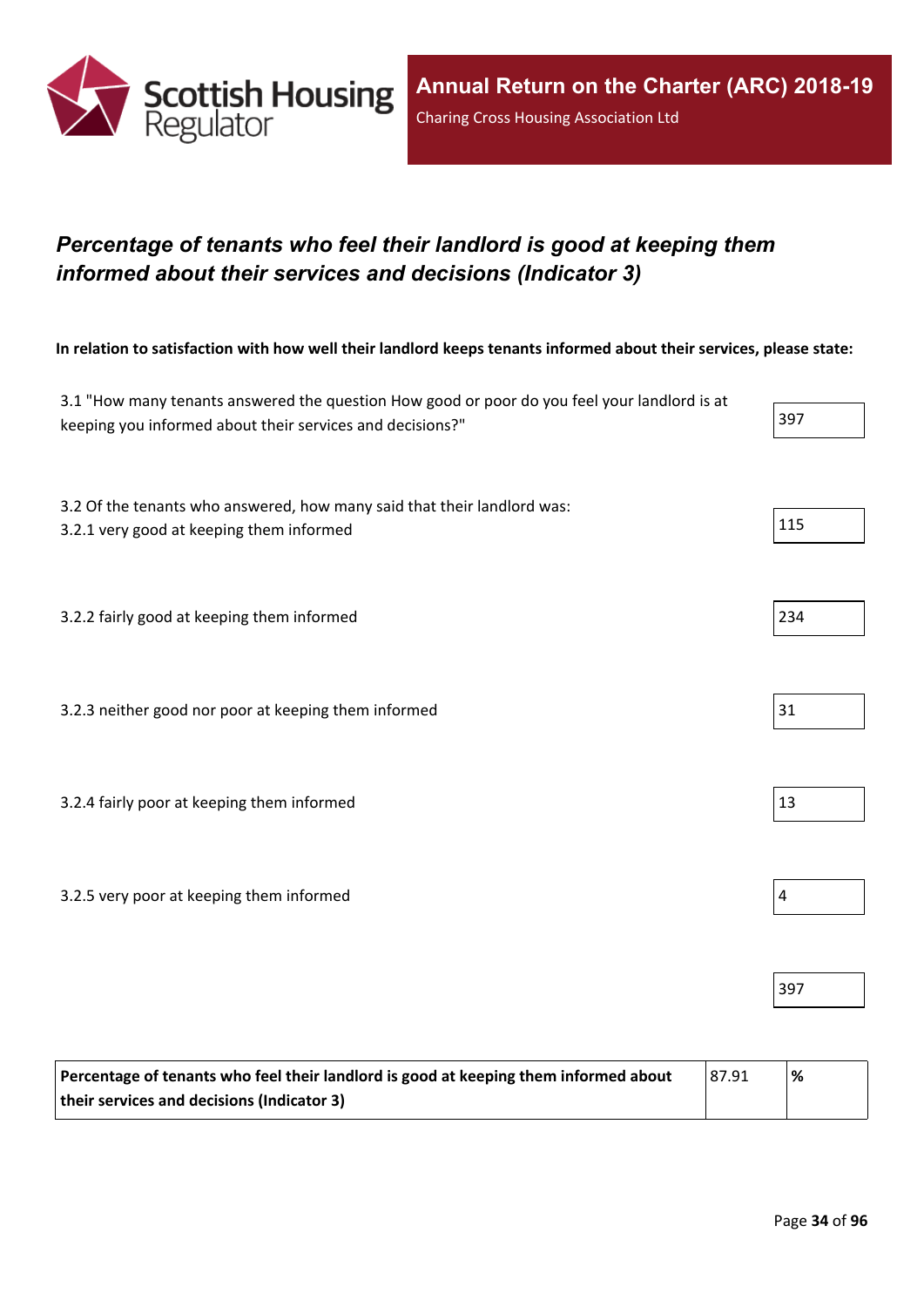

## <span id="page-34-0"></span>*Percentage of tenants satisfied with the opportunities given to them to participate in their landlord's decision making processes (Indicator 6)*

In relation to satisfaction with opportunities given to tenants to participate in their landlord's decision making **process, please state:**

| 6.1 "How many tenants answered the question How satisfied or dissatisfied are you with   |     |
|------------------------------------------------------------------------------------------|-----|
| opportunities given to you to participate in your landlord's decision making processes?" | 397 |

6.2 Of the tenants who answered, how many said that they were: 6.2.1 very satisfied 105

6.2.2 fairly satisfied 228

| 6.2.3 neither satisfied nor dissatisfied |
|------------------------------------------|
|------------------------------------------|

6.2.4 fairly dissatisfied  $\vert$  12

6.2.5 very dissatisfied 5

| Percentage of tenants satisfied with the opportunities given to them to participate in | 83.88 | % |
|----------------------------------------------------------------------------------------|-------|---|
| their landlord's decision making processes (Indicator 6)                               |       |   |



397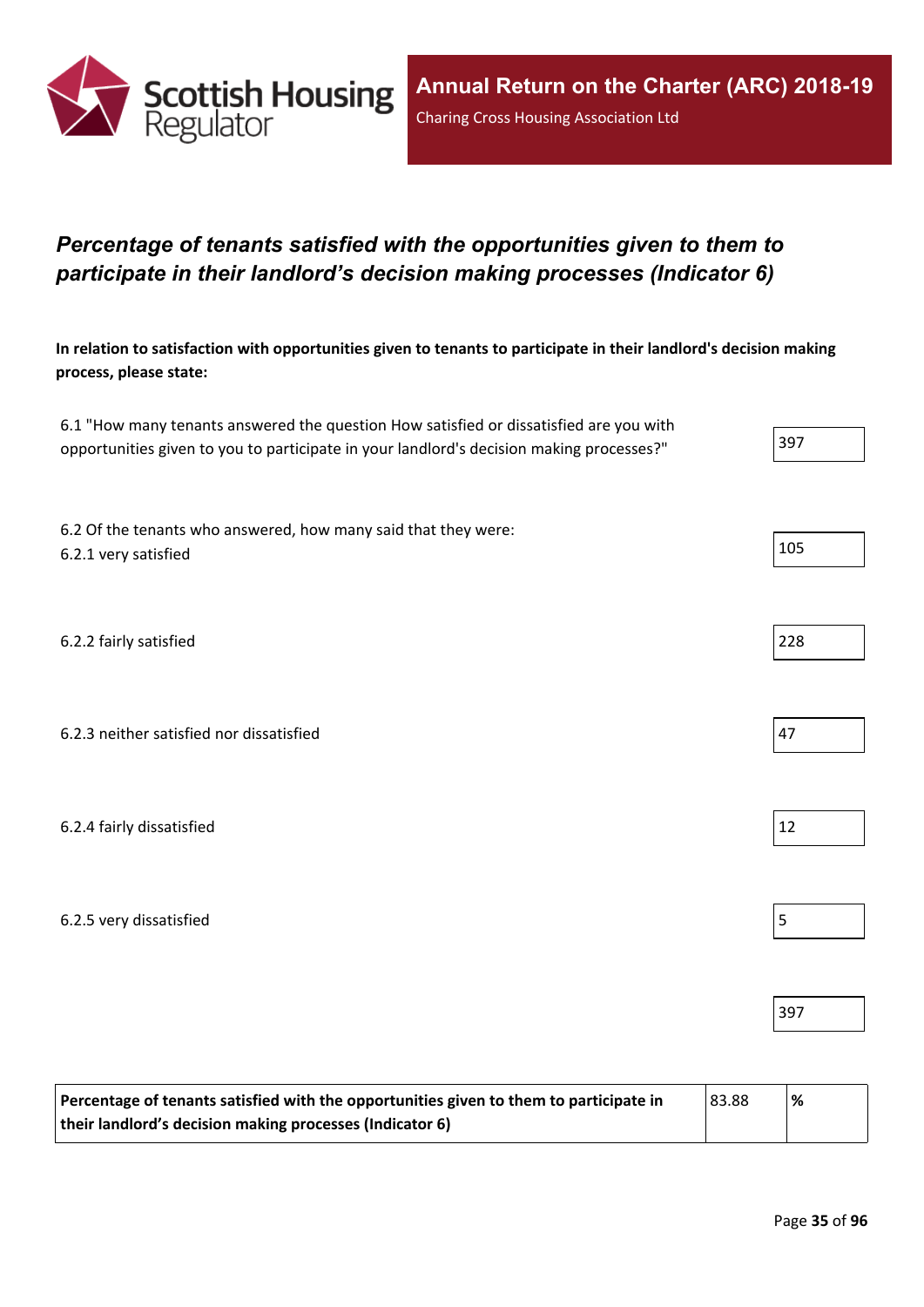

### <span id="page-35-0"></span>*Comments (The customer / landlord relationship)*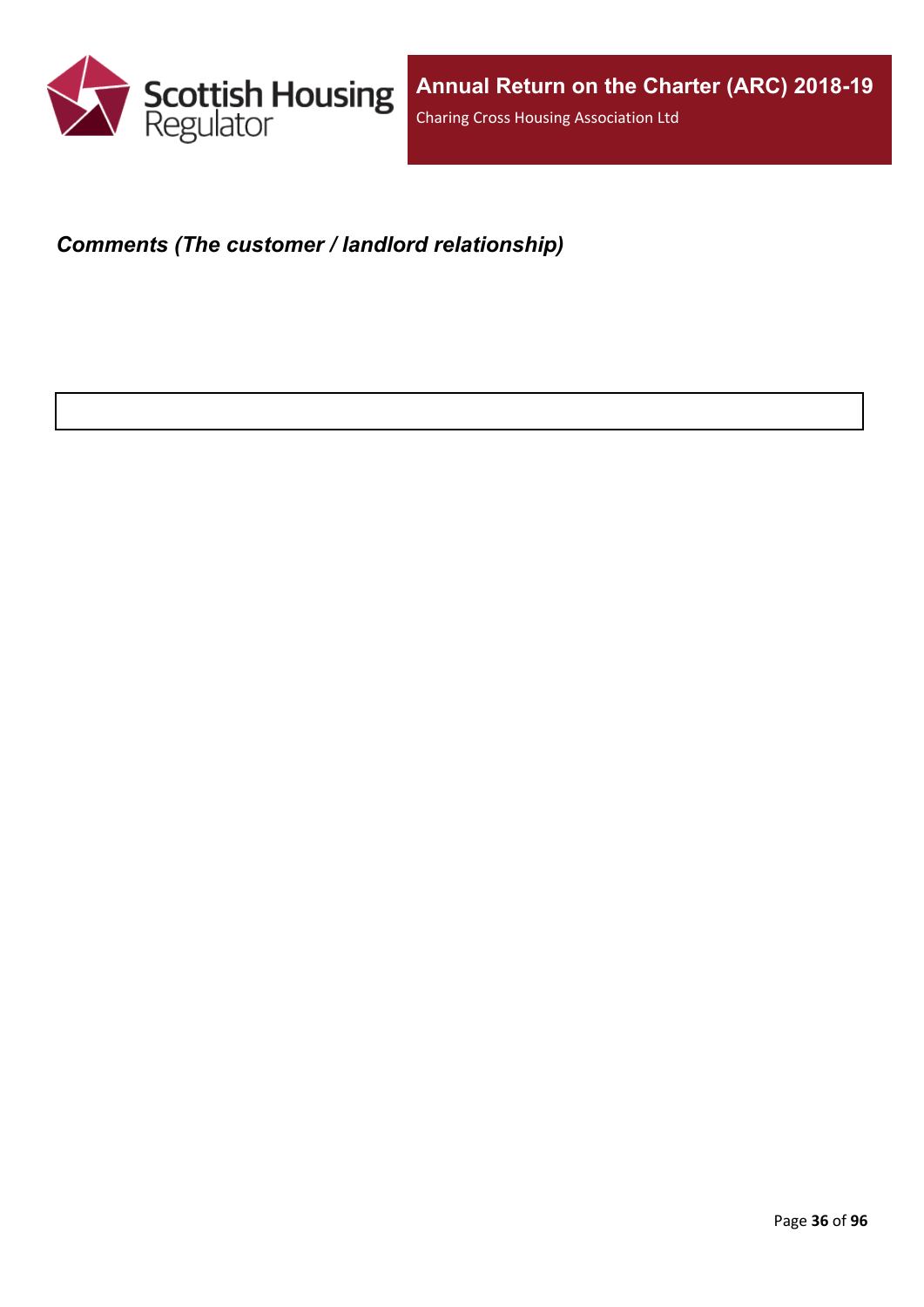

### *Housing Quality and Maintenance*

The information you give us here will tell us about the quality and energy efficiency of the housing you provide **and the repairs service you offer.**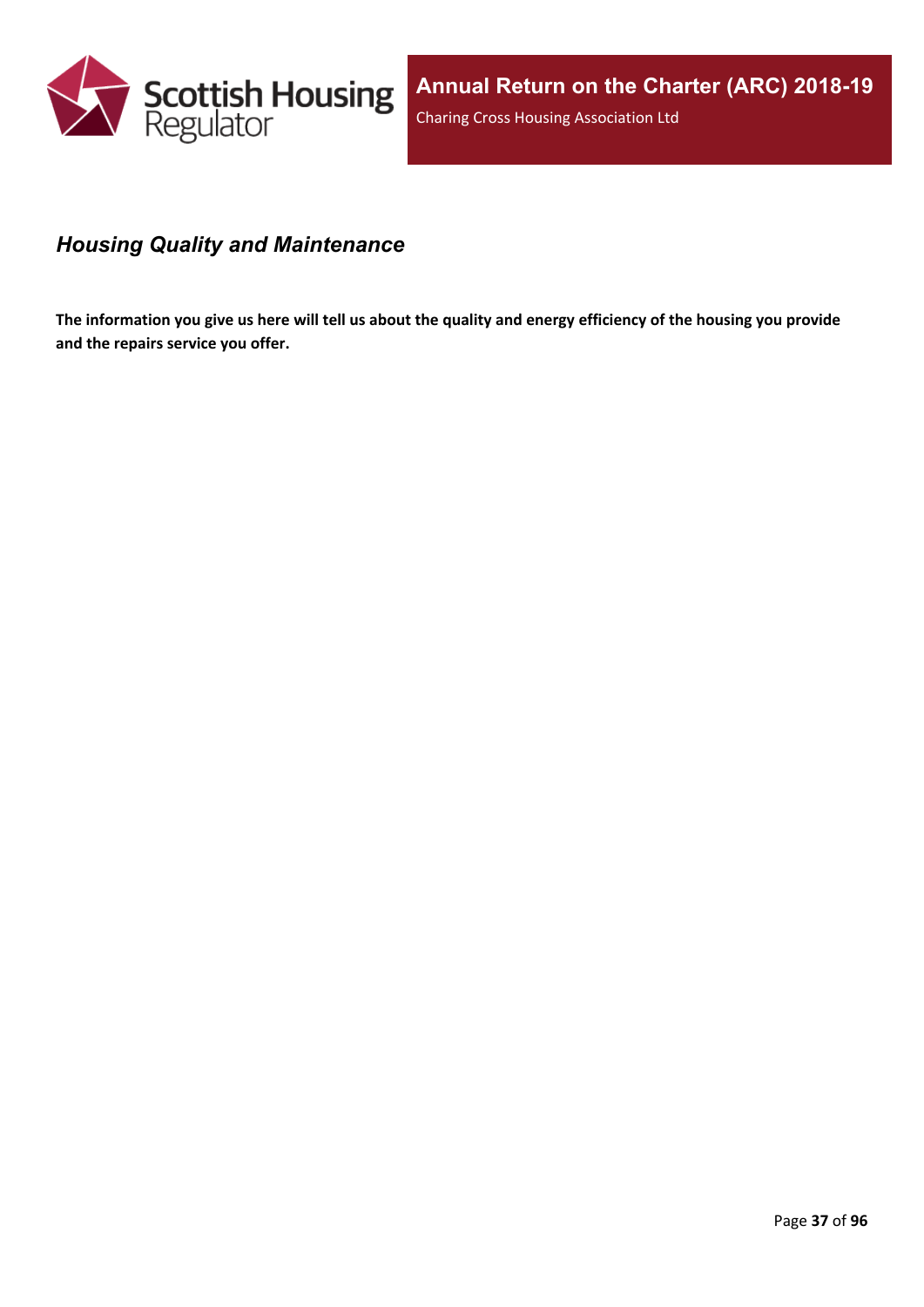

## *Quality of Housing*

The information you give us here will tell us about the quality and energy efficiency of the housing you provide **and the repairs service you offer.**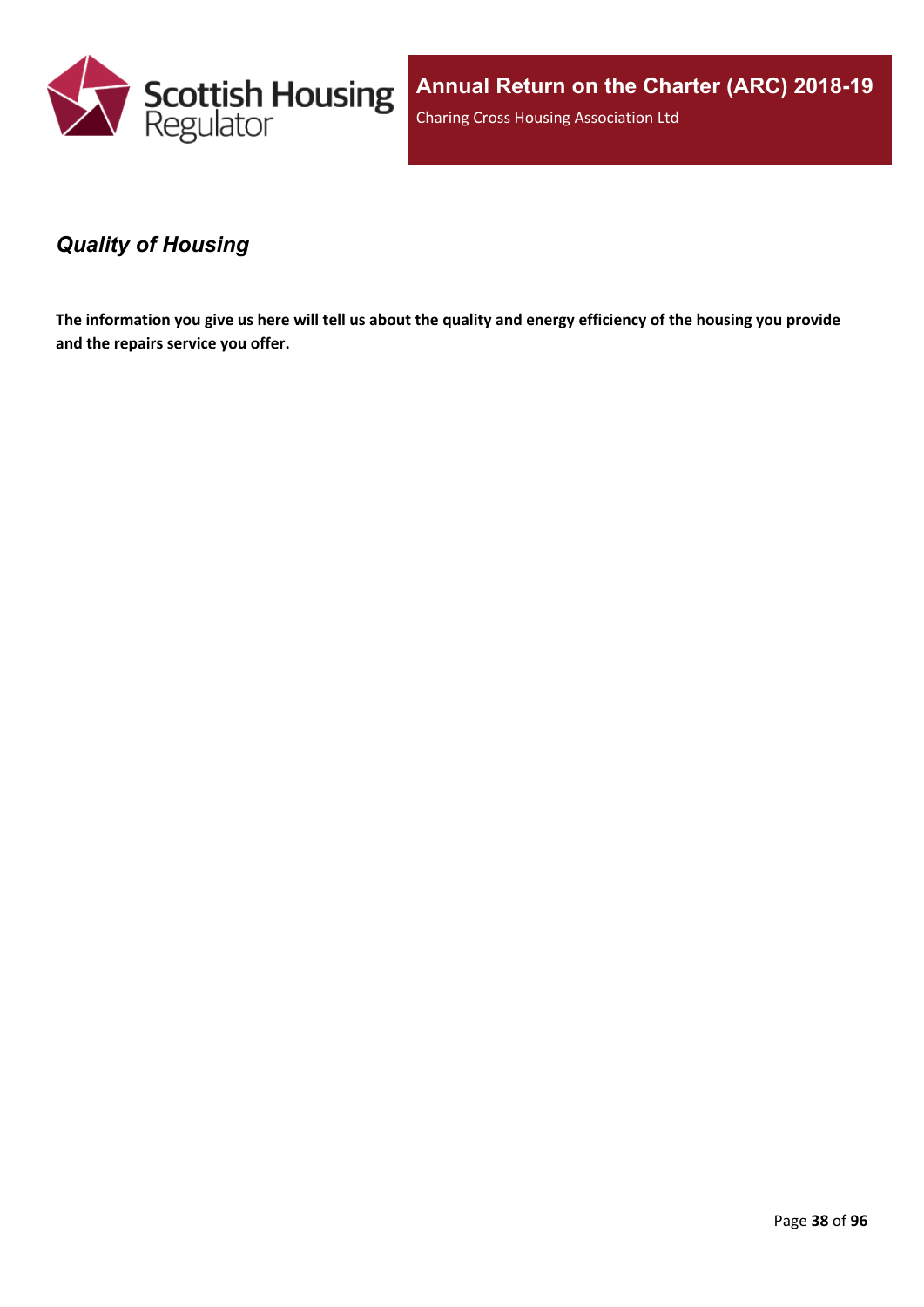

# *Scottish Housing Quality Standard (SHQS) – Stock condition survey information (Indicator C24)*

**Please state:**

| C24.1 The date your organisation's stock was last surveyed or assessed for compliance with |              |
|--------------------------------------------------------------------------------------------|--------------|
| the SHQS                                                                                   | October 2016 |
|                                                                                            |              |

C24.2 What percentage of stock did your organisation fully assess for compliance in the last four years? 35

C24.3 The date of your next scheduled stock condition survey or assessment June 2021

C24.4 What percentage of your organisation's stock will be fully assessed in the next survey  $\vert$ 40

C24.5 How did your organisation use the survey data stated at C24.2 to establish how the stock complied overall with the SHQS

Survey Assessed stock condition against SHQS. Properties not accessed cloned according to build type. Outcomes inputted onto Asset management system which is updated when work carried out.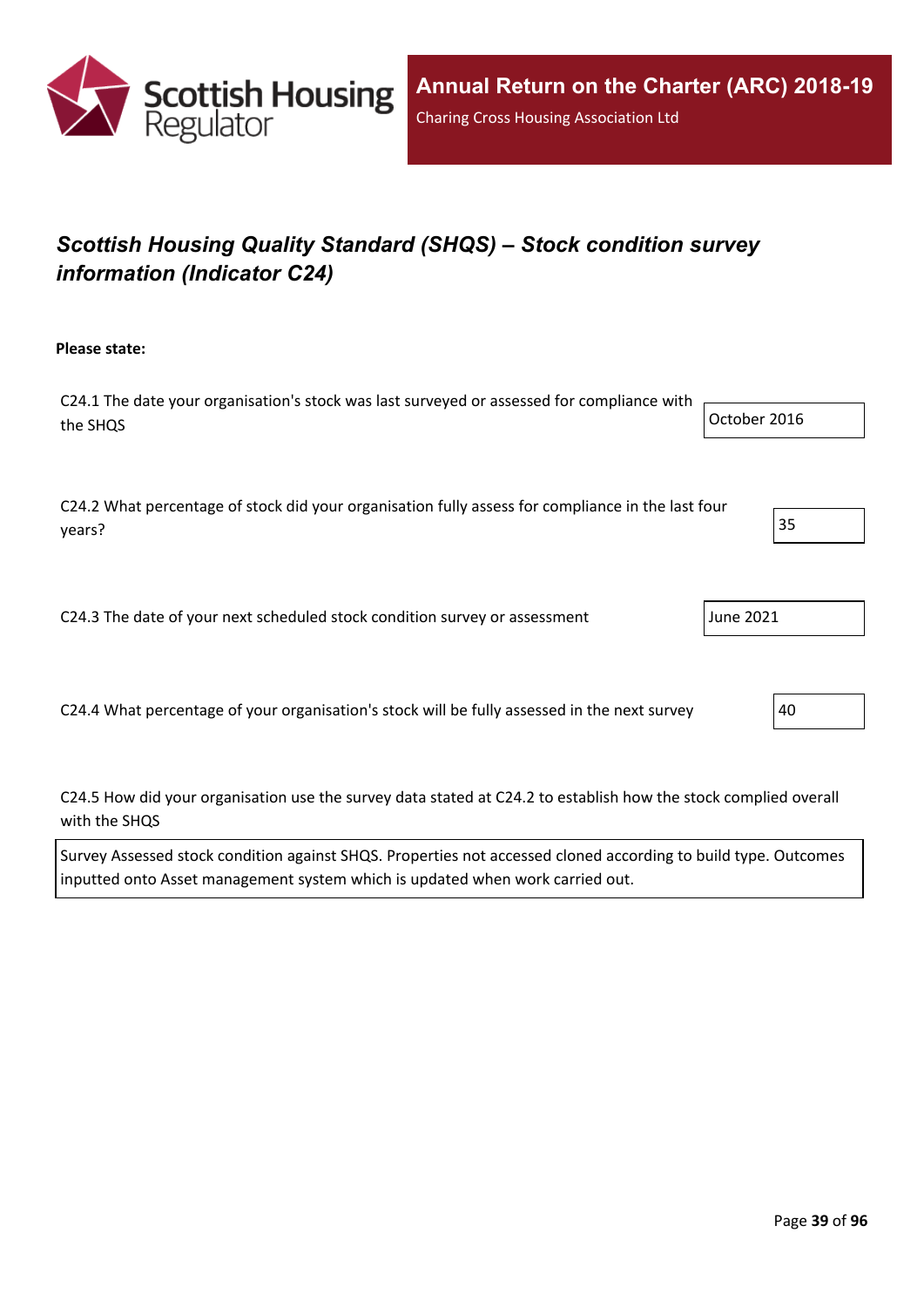

## *Scottish Housing Quality Standard (SHQS) – Stock summary (Indicator C25)*

#### **Please state:**

|                                                                    | End of the reporting<br>year | End of the next<br>reporting year |
|--------------------------------------------------------------------|------------------------------|-----------------------------------|
| C25.1 Total self-contained stock                                   | 514                          | 512                               |
| C25.2 Self-contained stock exempt from SHQS                        | 3                            | 3                                 |
| C25.3 Self-contained stock in abeyance from SHQS                   | 58                           | 51                                |
| C25.4.1 Self-contained stock failing SHQS for one criterion        | 0                            | 0                                 |
| C25.4.2 Self-contained stock failing SHQS for two or more criteria | $\Omega$                     | 0                                 |
| C25.4.3 Total self-contained stock failing SHQS                    | 0                            | 0                                 |
| C25.5 Stock meeting the SHQS                                       | 453                          | 458                               |

#### **C25.6 Total self-contained stock meeting the SHQS by local authority**

| Aberdeen City              | 0        | 0           |
|----------------------------|----------|-------------|
| Aberdeenshire              | 0        | $\mathbf 0$ |
| Angus                      | 0        | $\mathbf 0$ |
| Argyll & Bute              | 0        | 0           |
| City of Edinburgh          | 0        | $\mathbf 0$ |
| Clackmannanshire           | 0        | 0           |
| Dumfries & Galloway        | $\Omega$ | $\Omega$    |
| Dundee City                | $\Omega$ | 0           |
| East Ayrshire              | 0        | 0           |
| <b>East Dunbartonshire</b> | $\Omega$ | 0           |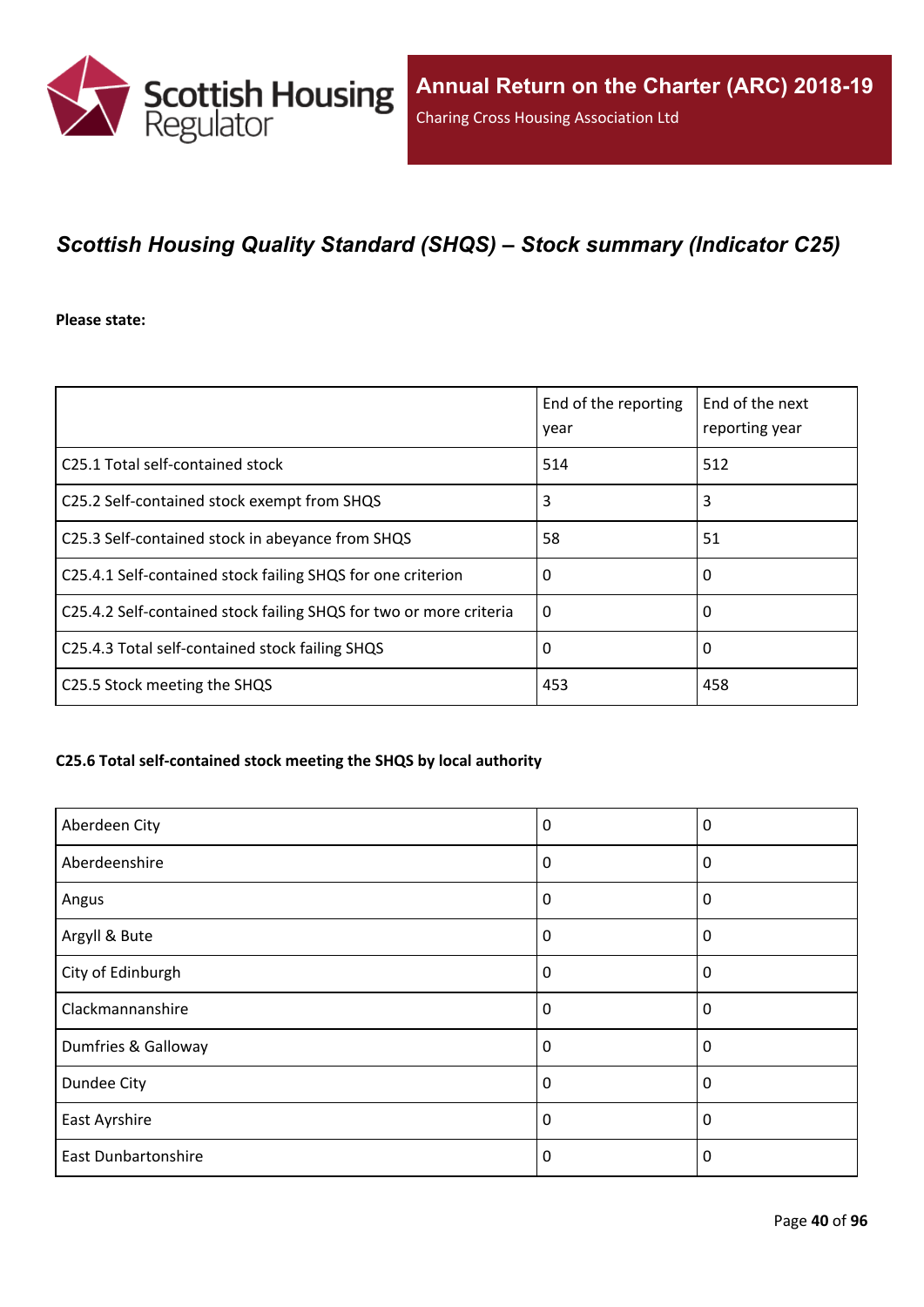

Charing Cross Housing Association Ltd

| East Lothian            | $\boldsymbol{0}$ | $\mathbf 0$ |
|-------------------------|------------------|-------------|
| East Renfrewshire       | $\boldsymbol{0}$ | $\pmb{0}$   |
| Eilean Siar             | $\boldsymbol{0}$ | $\mathbf 0$ |
| Falkirk                 | $\pmb{0}$        | $\pmb{0}$   |
| Fife                    | $\boldsymbol{0}$ | $\pmb{0}$   |
| <b>Glasgow City</b>     | 453              | 458         |
| Highland                | $\pmb{0}$        | $\pmb{0}$   |
| Inverclyde              | $\boldsymbol{0}$ | $\pmb{0}$   |
| Midlothian              | $\boldsymbol{0}$ | $\pmb{0}$   |
| Moray                   | $\boldsymbol{0}$ | $\pmb{0}$   |
| North Aryshire          | $\boldsymbol{0}$ | $\pmb{0}$   |
| North Lanarkshire       | $\boldsymbol{0}$ | $\pmb{0}$   |
| Orkney Islands          | $\boldsymbol{0}$ | $\pmb{0}$   |
| Perth & Kinross         | $\boldsymbol{0}$ | $\pmb{0}$   |
| Renfrewshire            | $\boldsymbol{0}$ | $\pmb{0}$   |
| <b>Scottish Borders</b> | $\boldsymbol{0}$ | $\mathbf 0$ |
| Shetland Islands        | $\boldsymbol{0}$ | $\mathbf 0$ |
| South Ayrshire          | $\boldsymbol{0}$ | $\mathbf 0$ |
| South Lanarkshire       | $\boldsymbol{0}$ | $\pmb{0}$   |
| Stirling                | $\pmb{0}$        | $\pmb{0}$   |
| West Dunbartonshire     | $\boldsymbol{0}$ | $\pmb{0}$   |
| West Lothian            | $\pmb{0}$        | $\pmb{0}$   |
|                         |                  |             |

| .<br>otais<br> | $\epsilon$<br>$\mathbf{u}$<br>. 40-<br>$\cdot$ $-$ | $1 - C$<br>470 |
|----------------|----------------------------------------------------|----------------|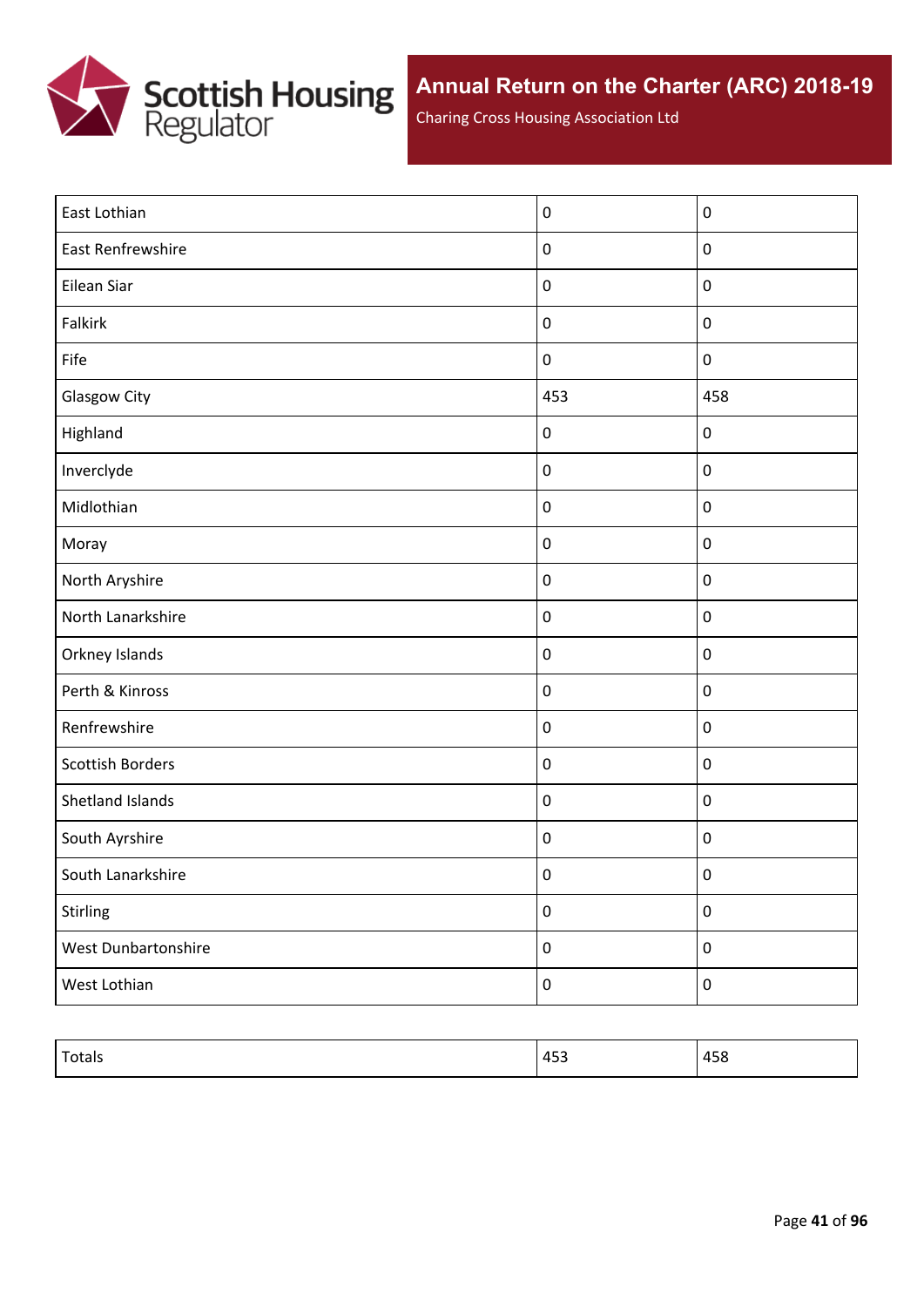

# *Scottish Housing Quality Standard (SHQS) – Stock failing by criterion (Indicator C26)*

How many of your organisation's properties did not meet the Standard at the end of the reporting year, and how **many are projected to not meet the Standard at the end of the next reporting year?**

|                                                                                                                                                                                                                                                | End of the reporting year | End of the next reporting year |
|------------------------------------------------------------------------------------------------------------------------------------------------------------------------------------------------------------------------------------------------|---------------------------|--------------------------------|
| C26.1 Because they were Below the<br>tolerable standard                                                                                                                                                                                        | 0                         | 0                              |
| C26.2 Because they were in serious<br>disrepair                                                                                                                                                                                                | 0                         | 0                              |
| C26.3 Because they were not energy<br>efficient                                                                                                                                                                                                | $\mathbf 0$               | 0                              |
| C26.4 Because they did not have<br>modern facilities and services                                                                                                                                                                              | $\mathbf 0$               | 0                              |
| C26.5 Because they were not healthy,<br>safe and secure                                                                                                                                                                                        | $\Omega$                  | 0                              |
| C26.6 If any properties are failing<br>SHQS at the end of the reporting<br>year, or are projected to fail for the<br>next reporting year, then explain<br>what actions your organisation is<br>taking or planning to take to address<br>these. |                           |                                |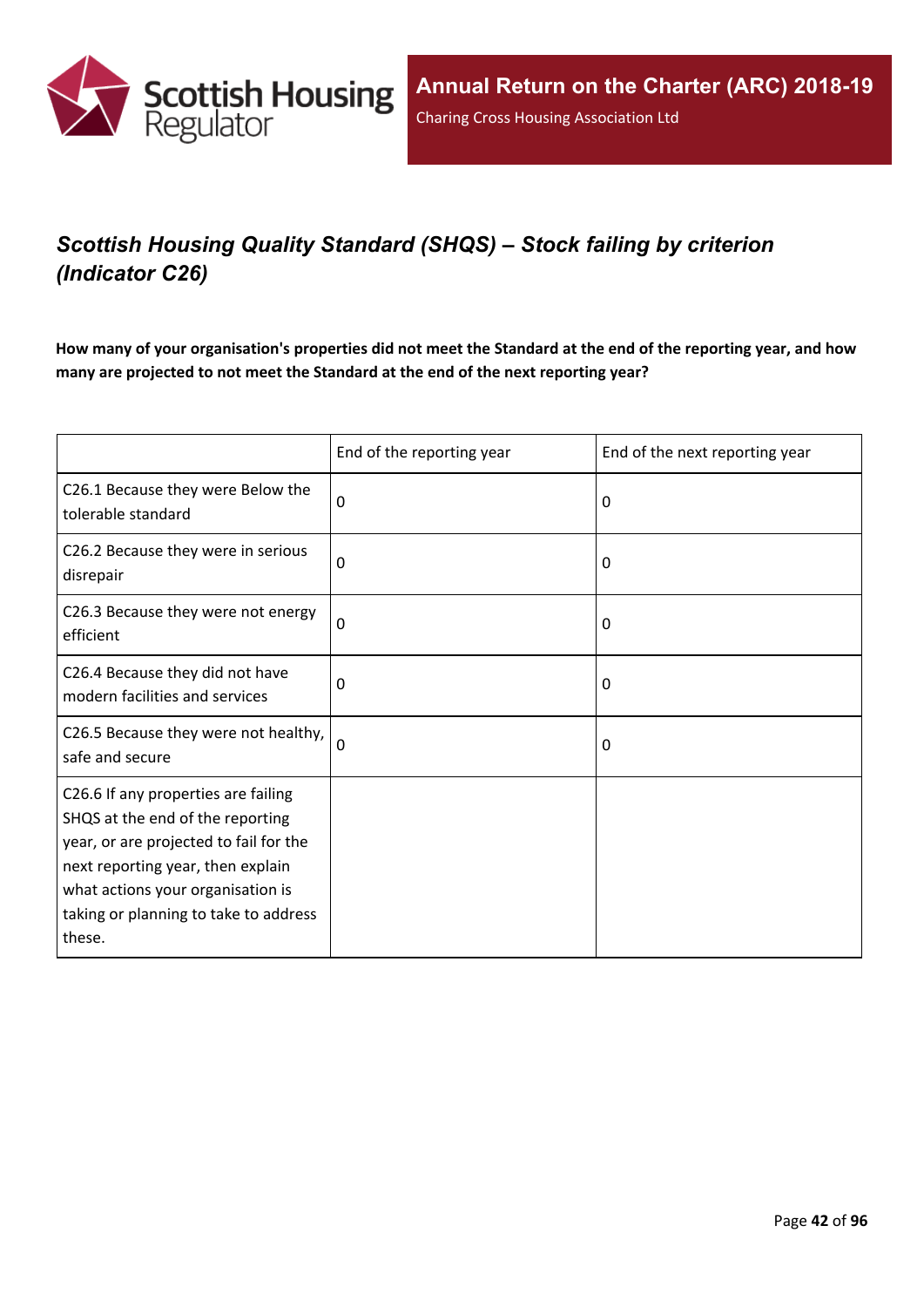

# *Scottish Housing Quality Standard (SHQS) – Working towards the standard (Indicator C27)*

**Please state:**

C27.1 How many properties did your organisation plan to bring fully up to the SHQS during the reporting year?  $10$ 

C27.2 How many properties did your organisation fully bring up to the SHQS during the reporting year  $|11$ 

C27.3 If C27.1 and C27.2 are not the same, please provide an explanation for the difference

8/10 planned upgrades completed. 3 properties previously exempt completed.

C27.4 How many properties does your organisation plan to bring fully up to the SHQS during the next reporting year  $\begin{bmatrix} 7 \end{bmatrix}$ 

C27.5 The number of properties at C27.4 should equal the difference between the projected pass rates for the end of the reporting year and the end of the next reporting year (as reported at C25.5). If it does not, please explain the difference

2 properties in process of being sold so total number self contained stock 2 less.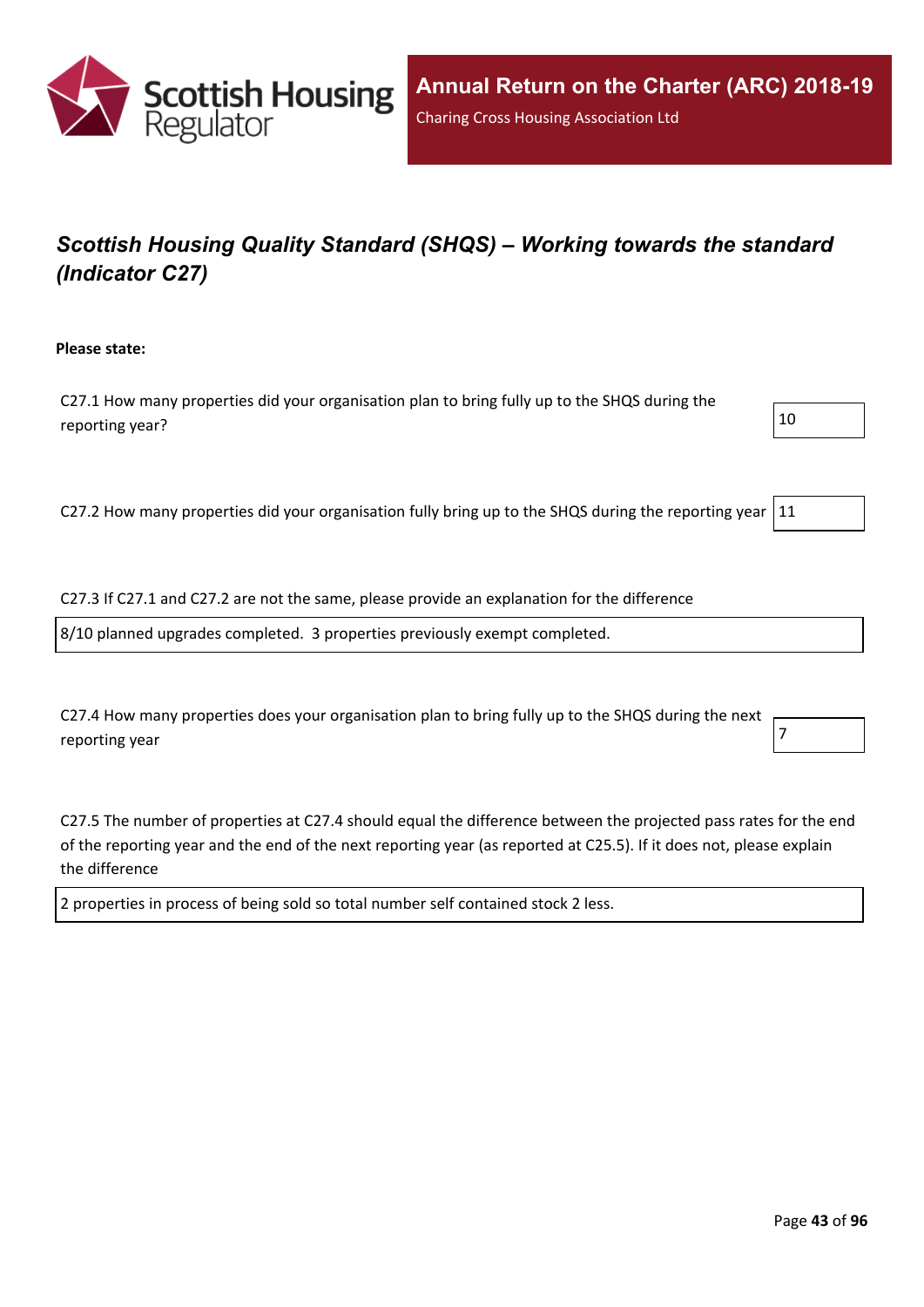

## *Scottish Housing Quality Standard (SHQS) (Indicator C28.1)*

**Please state:**

C28.1.1 The number of self-contained properties with exemptions at the year end  $\vert$ 3



C28.1.2 The range of elements not met

D Modern Facilities and Services: 39 Kitchen Facilities: adequate electrical sockets,D Modern Facilities and Services: 40 Kitchen Facilities: adequate food storage space

C28.1.3 The reason(s) the elements are not met

(b) Work cannot physically be done at any cost, or doing the work would cause unacceptable problems in the building

C28.1.4 What action is your organisation taking or planning to take to address these exemptions

None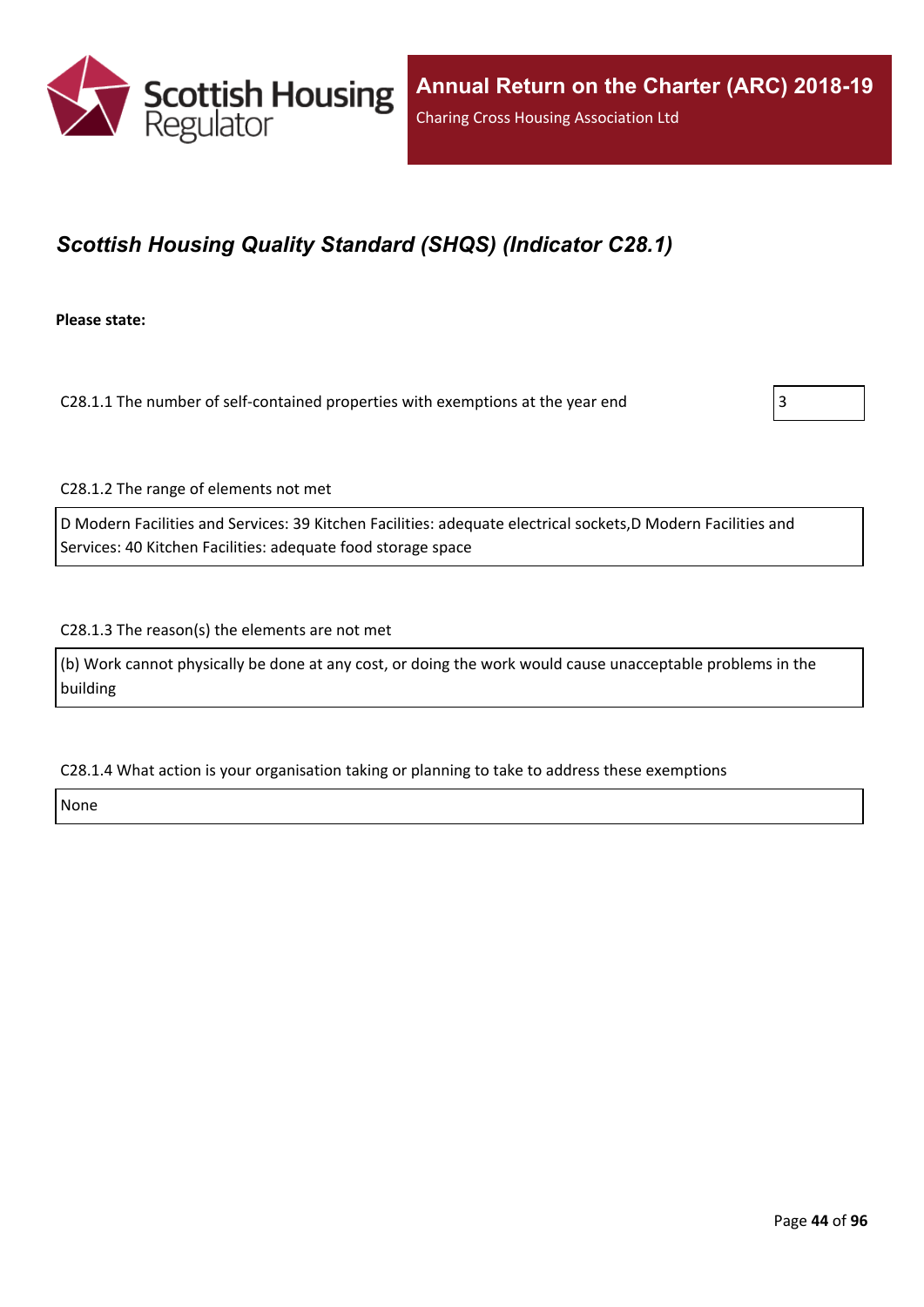

# *Scottish Housing Quality Standard (SHQS) – Abeyances at the year end (Indicator C28.2)*

**Please state:**

C28.2.1 The number of self-contained properties with abeyances at the year end  $\vert$  58

C28.2.2 The range of elements not met

B Free from Serious Disrepair: 17 Principal roof covering,B Free from Serious Disrepair: 18 Chimney stacks,B Free from Serious Disrepair: 19 Flashings, B Free from Serious Disrepair: 20 Rainwater goods (gutters and downpipes), B Free from Serious Disrepair: 21 External wall finish,C Energy Efficiency: 34a Full central heating,C Energy Efficiency: 35 An energy efficiency rating of NHER 5 or SAP 2001 of 50 (oil, LPG, electric, solid fuel and biomass systems) or 60 (oil, LPG, electric, solid fuel and biomass systems),D Modern Facilities and Services: 36 A-D Bathroom Condition,D Modern Facilities and Services: 37 A-C Kitchen Condition,E Healthy, Safe & Secure: 49 Safe individual dwelling / common paths, paved areas, courts, laundry and drying areas,E Healthy, Safe & Secure: 51 Safe bin stores

C28.2.3 The reason(s) the elements are not met

(a) Work cannot be done because the tenants objects,(b) Work cannot be done because owners object to common repairs,(c) Any other reasons

C28.2.4 What action is your organisation taking or planning to take to address these abeyances

Tenants: Work will be carried out when properties void or they agree. Communal: when agreement reached with owners and funds in place.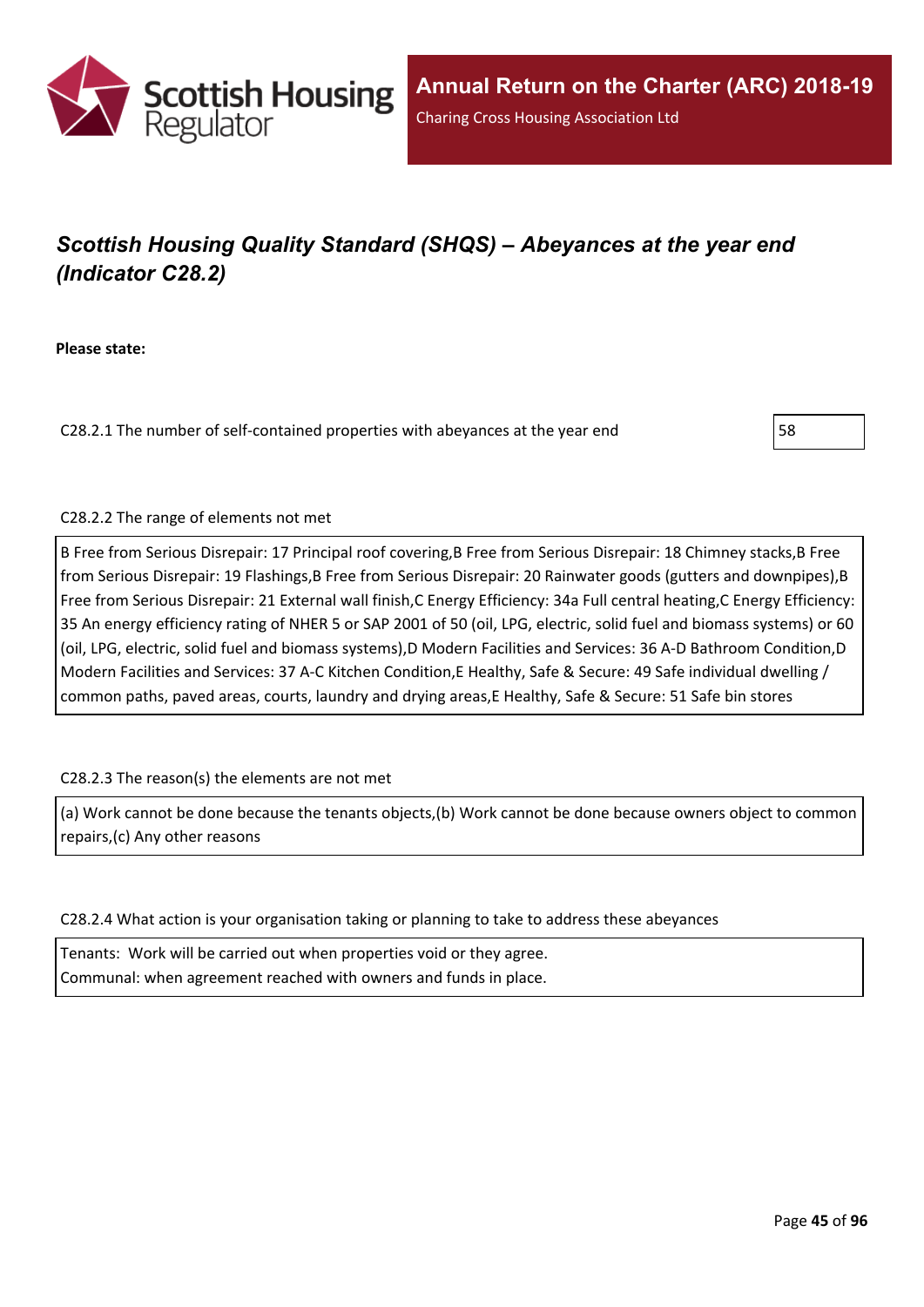

# *Scottish Housing Quality Standard (SHQS) – Actual and projected investment by criteria/element (Indicator C29)*

#### **Please state:**

|                                                                                                                 | (i) in the reporting<br>year                  |                                 | (ii) projected for the<br>next reporting year       |                                       |
|-----------------------------------------------------------------------------------------------------------------|-----------------------------------------------|---------------------------------|-----------------------------------------------------|---------------------------------------|
|                                                                                                                 | (a) the actual<br>number of homes<br>improved | (b) the amount<br>invested (£s) | (a) the actual<br>number of homes<br>to be improved | (b) the amount to<br>be invested (£s) |
| C29.1 Because they<br>were/are below the<br>tolerable standard                                                  | $\mathbf 0$                                   | 0                               | $\mathbf 0$                                         | 0                                     |
| C29.2 Because they<br>were/are in serious<br>disrepair                                                          | 7                                             | 156951                          | $\mathbf 0$                                         | 0                                     |
| C29.3 Because they<br>were/are not energy<br>efficient                                                          | 0                                             | $\mathbf 0$                     | $\overline{7}$                                      | 31759                                 |
| C29.4 Because they<br>did/do not have modern<br>facilities and services                                         | 32                                            | 91106                           | 82                                                  | 286540                                |
| C29.5 Because they<br>were/are not healthy,<br>safe and secure                                                  | 457                                           | 48491                           | 477                                                 | 35752                                 |
| C29.6 The total number<br>of properties improved                                                                | 458                                           | 296548                          | 488                                                 | 354051                                |
| C29.7 The number of<br>properties demolished as<br>a direct result of the<br>SHQS and the cost of<br>demolition | $\mathbf 0$                                   | 0                               | $\boldsymbol{0}$                                    | 0                                     |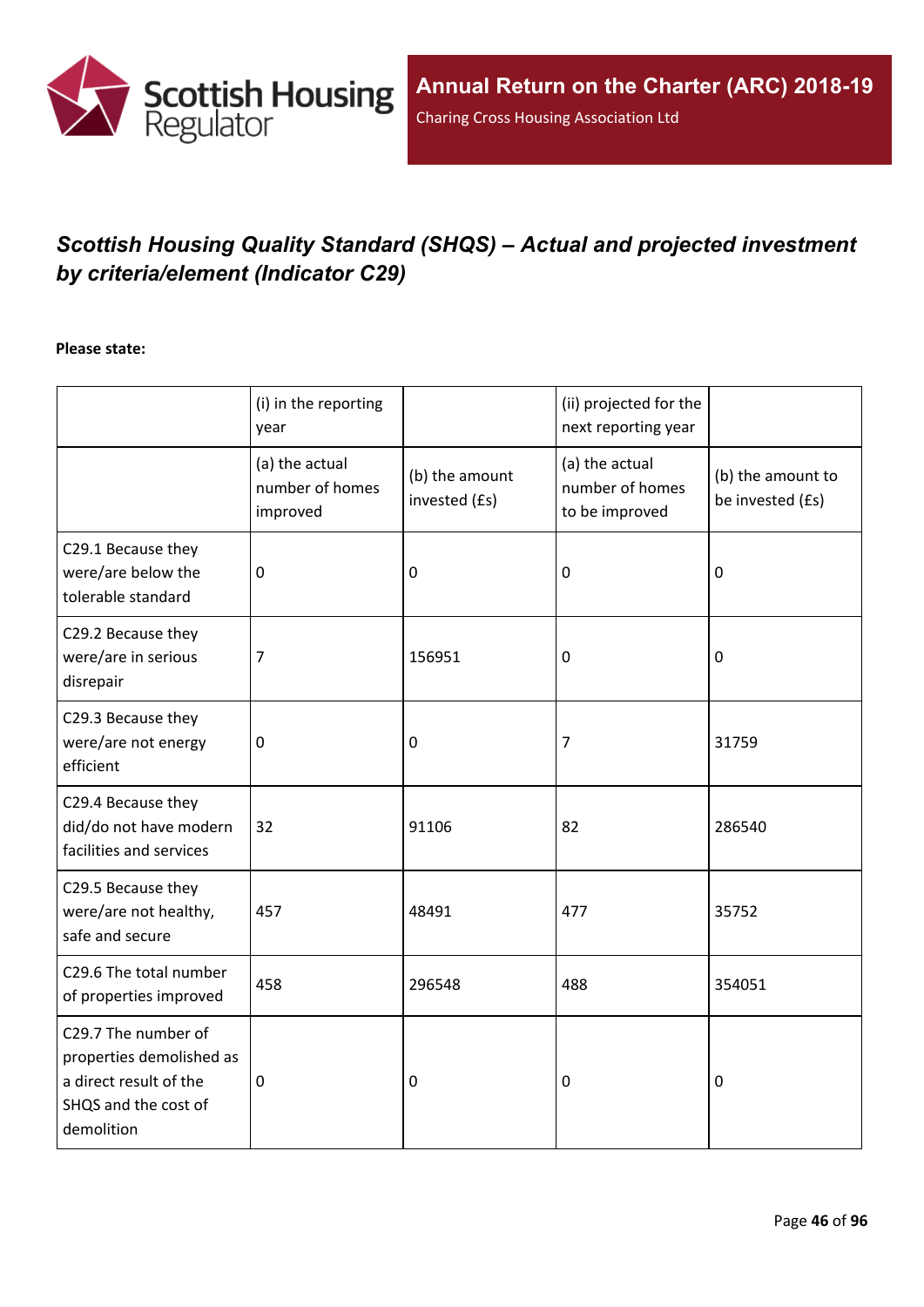

## *Percentage of stock meeting the Scottish Housing Quality Standard (SHQS) (Indicator 7)*

#### **For properties within scope of the SHQS, please state:**

| 7.1 The total number of properties within scope of the SHQS:<br>7.1.1 at the end of the reporting year | 514 |
|--------------------------------------------------------------------------------------------------------|-----|
| 7.1.2 projected to the end of the next reporting year                                                  | 512 |
| 7.2 The number of properties meeting the SHQS:<br>7.2.1 at the end of the reporting year               | 453 |
| 7.2.2 projected to the end of the next reporting year                                                  | 458 |

| Percentage of stock meeting the SHQS at the end of the reporting year (Indicator 7) |  | 88.13 |  | % |  |
|-------------------------------------------------------------------------------------|--|-------|--|---|--|
|-------------------------------------------------------------------------------------|--|-------|--|---|--|

| Percentage of stock meeting the SHQS projected to the end of the next reporting | 89.45 | % |
|---------------------------------------------------------------------------------|-------|---|
| year (Indicator 7)                                                              |       |   |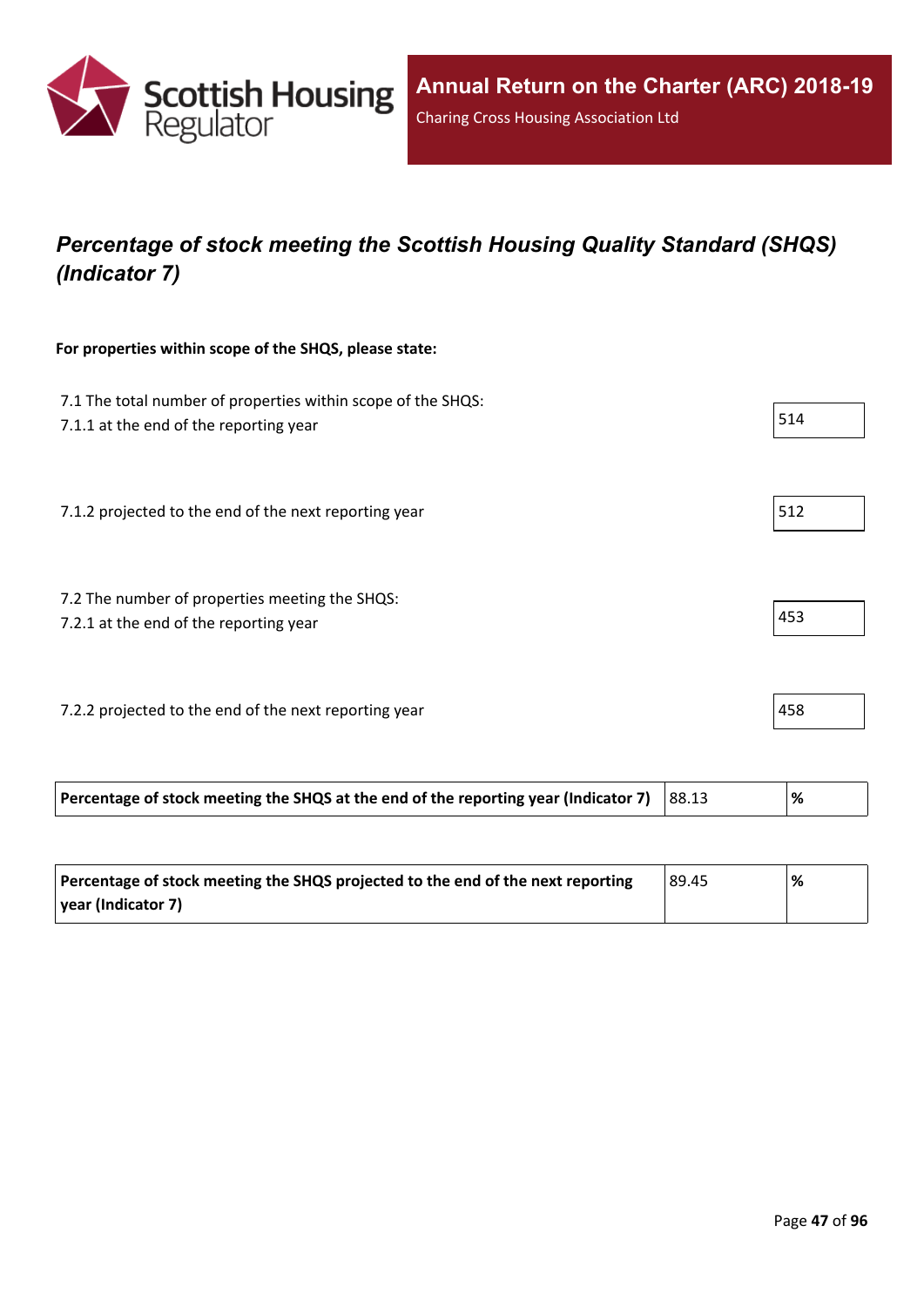

## *Percentage of properties at or above the appropriate NHER or SAP ratings specified in element 35 of the SHQS, as at 31 March each year (Indicator 8)*

| 8.1 The total number of properties within scope of the SHQS:<br>8.1.1 at the end of the reporting year                                                     | 514 |
|------------------------------------------------------------------------------------------------------------------------------------------------------------|-----|
| 8.1.2 projected to the end of the next reporting year                                                                                                      | 512 |
| 8.2 The number of properties meeting the appropriate NHER or SAP ratings specified in element 35 of<br>the SHQS:<br>8.2.1 at the end of the reporting year | 504 |
| 8.2.2 projected to the end of the next reporting year                                                                                                      | 507 |

| Percentage of properties at or above the appropriate NHER or SAP ratings specified in | 98.05 | % |
|---------------------------------------------------------------------------------------|-------|---|
| element 35 of the SHQS at the end of the reporting year (Indicator 8)                 |       |   |

| Percentage of properties at or above the appropriate NHER or SAP ratings specified in | 99.02 | % |
|---------------------------------------------------------------------------------------|-------|---|
| element 35 of the SHQS projected to the end of the next reporting year(Indicator 8)   |       |   |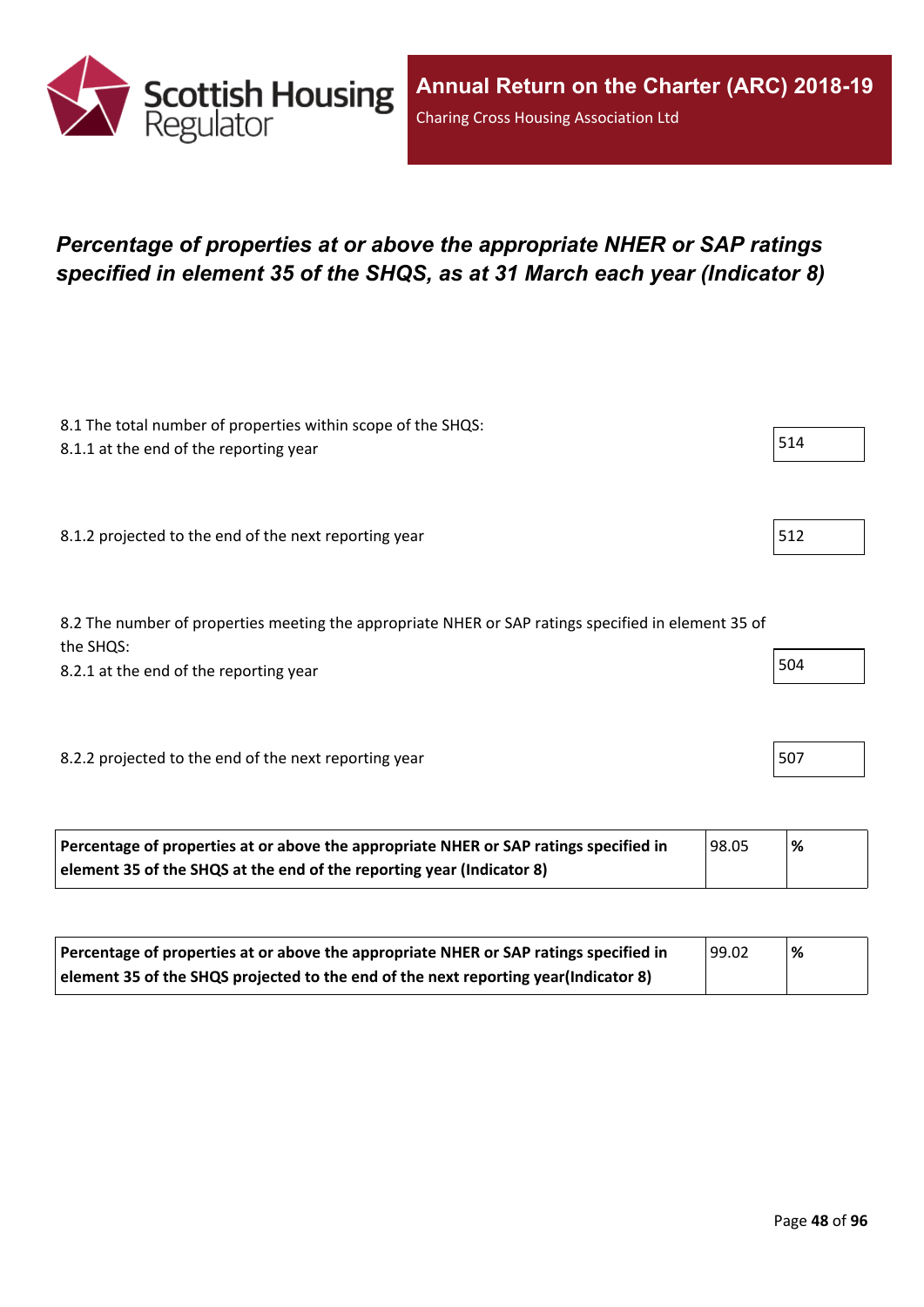

## *Percentage of tenants satisfied with the standard of their home when moving in (Indicator 9)*

In relation to tenant satisfaction with the standard of their home when moving in this year, please state:

9.1 Of the tenants who moved into their property in the last year, how many answered the question "Thinking about when you moved in, how satisfied or dissatisfied were you with the standard of your home?" 29

9.2 Of the tenants who answered, how many said that they were: **9.2.1 very** satisfied  $\left| \begin{array}{c} 18 \end{array} \right|$ 

**9.2.2 fairly satisfied** 10

**9.2.3 neither satisfied nor dissatisfied** 0

**9.2.4 fairly dissatisfied** 1

**9.2.5 very dissatisfied** 0

| Percentage of tenants satisfied with the standard of their home when moving in | 96.55 | $\%$ |
|--------------------------------------------------------------------------------|-------|------|
| $ $ (Indicator 9)                                                              |       |      |

29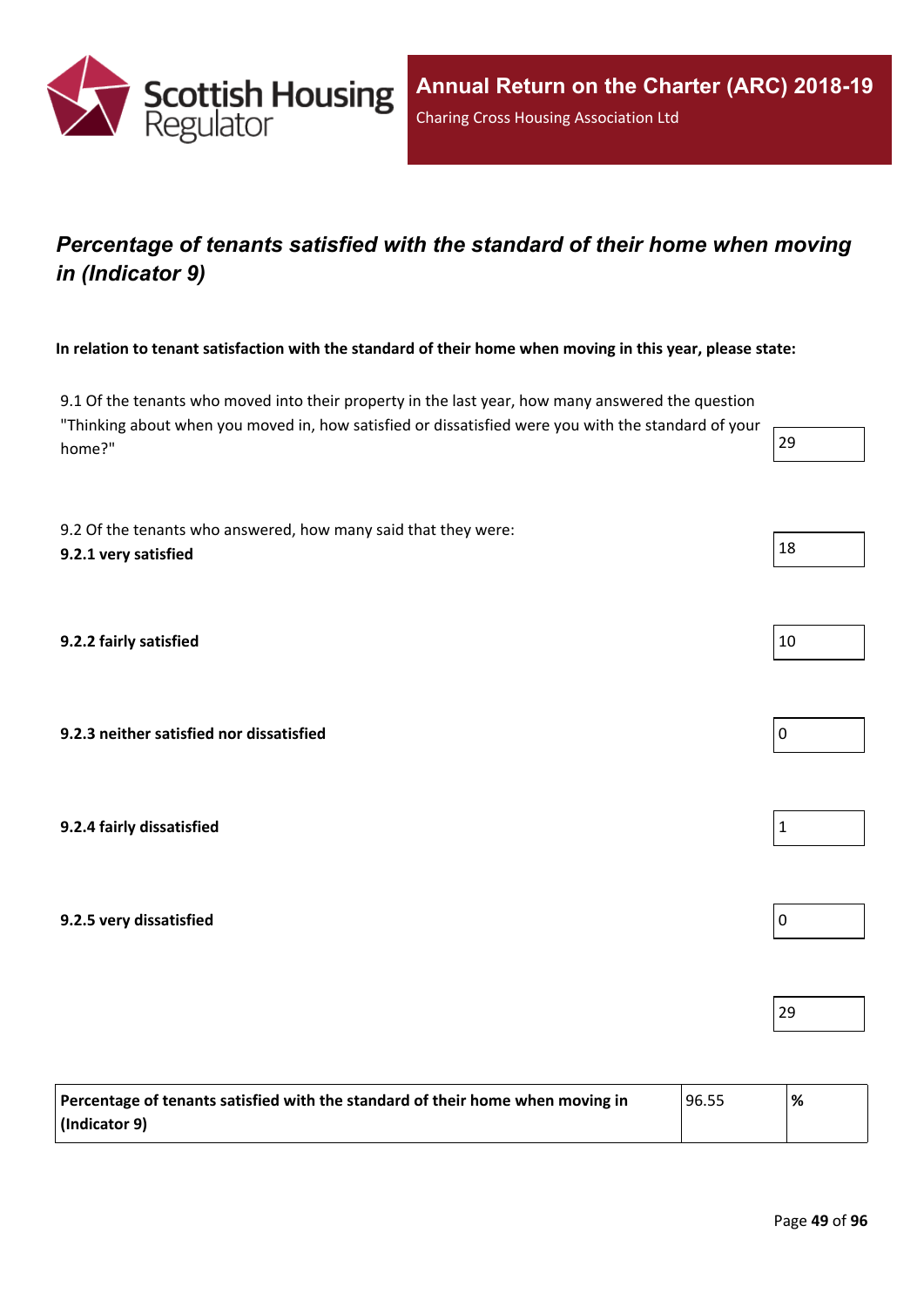

### *Percentage of tenants satisfied with the quality of their home (Indicator 10)*

#### **In relation to tenant satisfaction with the quality of their home, please state:**

| 10.1 How many tenants answered the question "Overall, how satisfied or dissatisfied are you with the<br>quality of your home?" | 397    |
|--------------------------------------------------------------------------------------------------------------------------------|--------|
| 10.2 Of the tenants who answered, how many said that they were:<br>10.2.1 very satisfied                                       | 139    |
| 10.2.2 fairly satisfied                                                                                                        | 207    |
| 10.2.3 neither satisfied nor dissatisfied                                                                                      | 21     |
| 10.2.4 fairly dissatisfied                                                                                                     | 19     |
| 10.2.5 very dissatisfied                                                                                                       | $11\,$ |
|                                                                                                                                |        |

**Percentage of tenants satisfied with the quality of their home (Indicator 10)** 87.15 **%**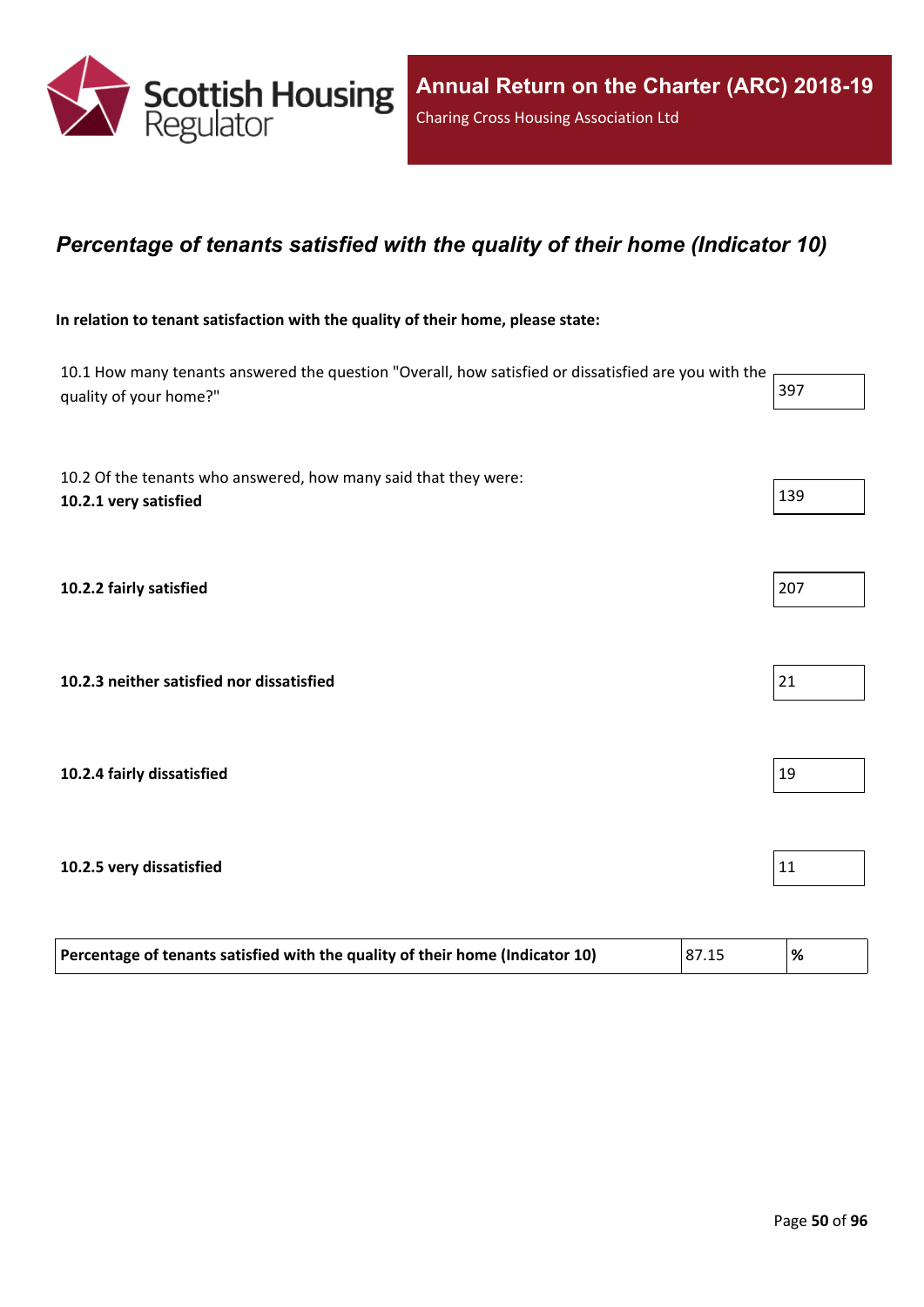

### *Repairs, Maintenance & Improvements*

The information you give us here will tell us about the quality and energy efficiency of the housing you provide **and the repairs service you offer.**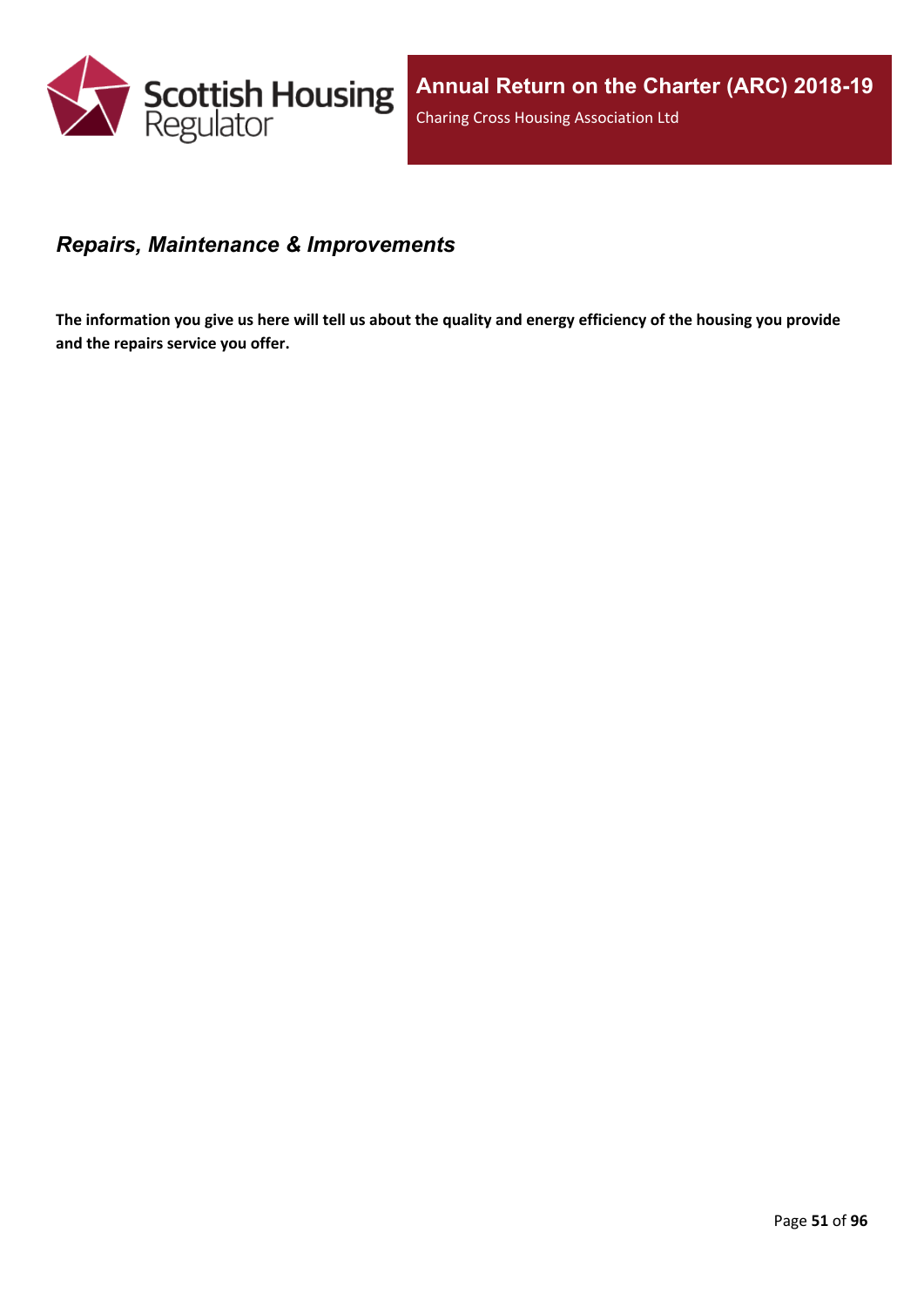

## *Average number of reactive repairs completed per occupied property (Indicator C13)*

**Please state:**

| C13.1 The total number of reactive repairs completed during the reporting year | 2204.0 |
|--------------------------------------------------------------------------------|--------|
|                                                                                |        |
|                                                                                |        |
| C13.2 The number of occupied properties during the reporting year              | 513    |
|                                                                                |        |

**Average number of reactive repairs completed per occupied property (Indicator C13)** 4.30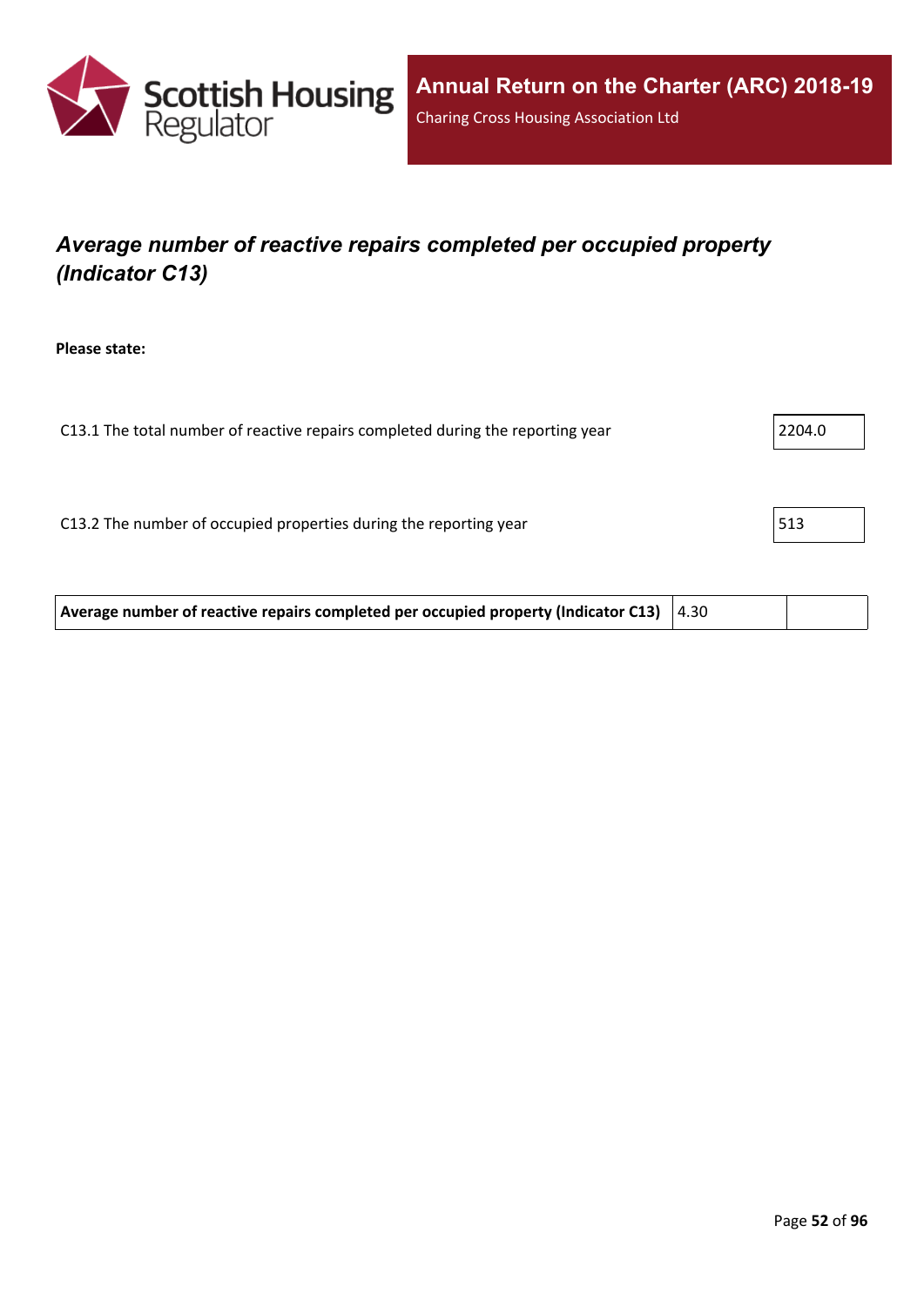

### *Average length of time taken to complete emergency repairs (Indicator 11)*

Emergency repairs are reactive repairs necessary to prevent serious damage to the building, danger to health, risk **to safety or risk of serious loss or damage to the occupier's property. Please state:**

| 11.1 The number of emergency repairs completed in the reporting year | 421 |
|----------------------------------------------------------------------|-----|
|                                                                      |     |
| 11.2 The total number of hours taken to complete emergency repairs   | 761 |
|                                                                      |     |

| 1.81<br>Average length of time taken to complete emergency repairs (Indicator 11) |  | <b>hours</b> |
|-----------------------------------------------------------------------------------|--|--------------|
|-----------------------------------------------------------------------------------|--|--------------|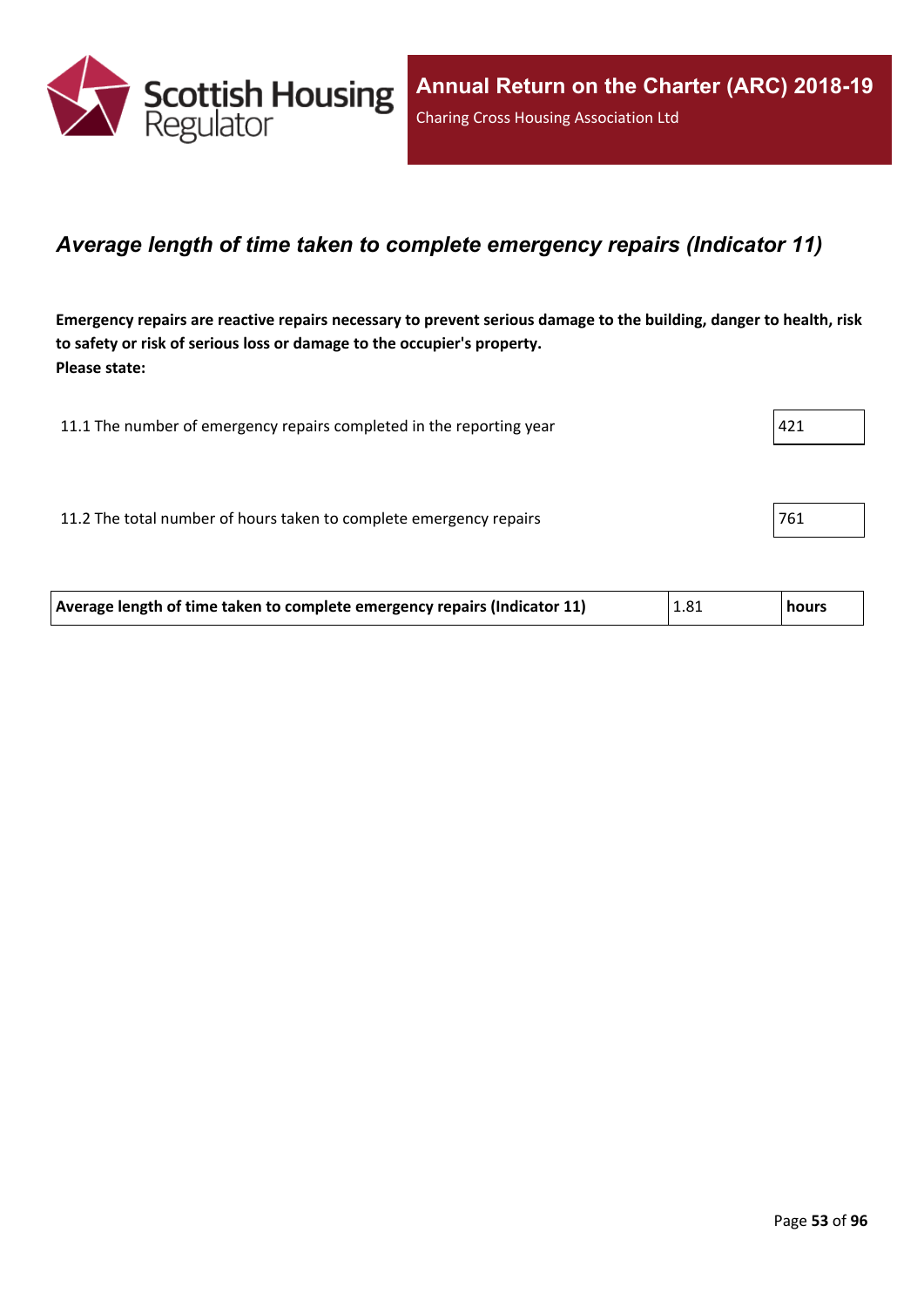

## *Average length of time taken to complete non-emergency repairs (Indicator 12)*

**Non-emergency repairs are reactive repairs that are not categorised as emergency. Please state:**

**Please state:**

**(i) The number of non-emergency repairs completed in the reporting year**

**(ii) The total number of working days taken to complete non-emergency repairs in the reporting year**

12.1 The total number of non-emergency repairs completed in the reporting year 1783

12.2 The total number of working days taken to complete non-emergency repairs  $\vert$  6037

| Average length of time taken to complete non-emergency repairs (Indicator 12) | days |
|-------------------------------------------------------------------------------|------|
|                                                                               |      |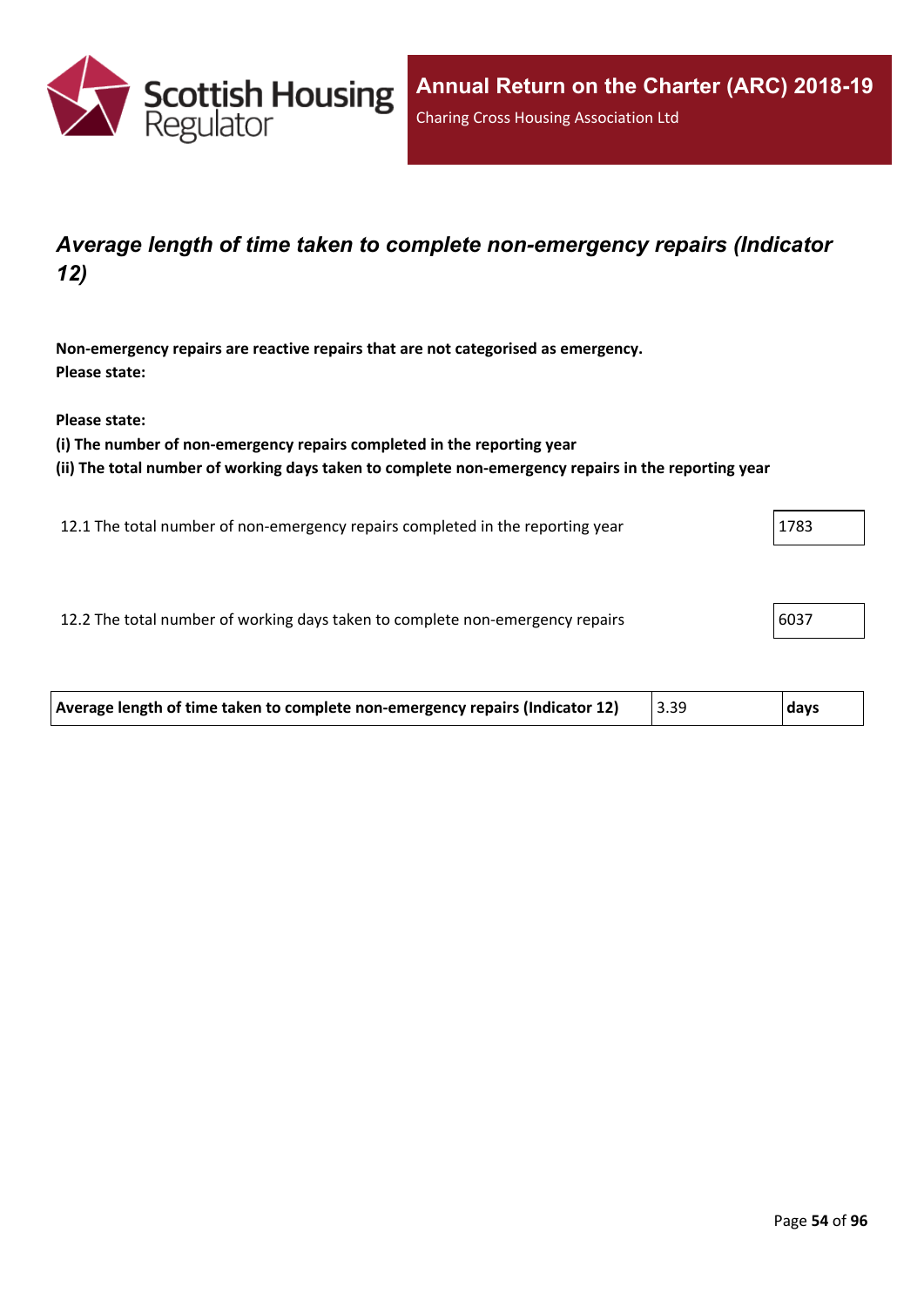

## *Percentage of reactive repairs carried out in the last year completed right first time (Indicator 13)*

#### **Please state:**

| 13.1 The number of reactive repairs completed right first time during the reporting year | 1194 |
|------------------------------------------------------------------------------------------|------|
|                                                                                          |      |

13.2 The total number of reactive repairs completed during the reporting year 1227

| Percentage of reactive repairs carried out in the last year completed right first time | 97.31 | % |
|----------------------------------------------------------------------------------------|-------|---|
| (Indicator 13)                                                                         |       |   |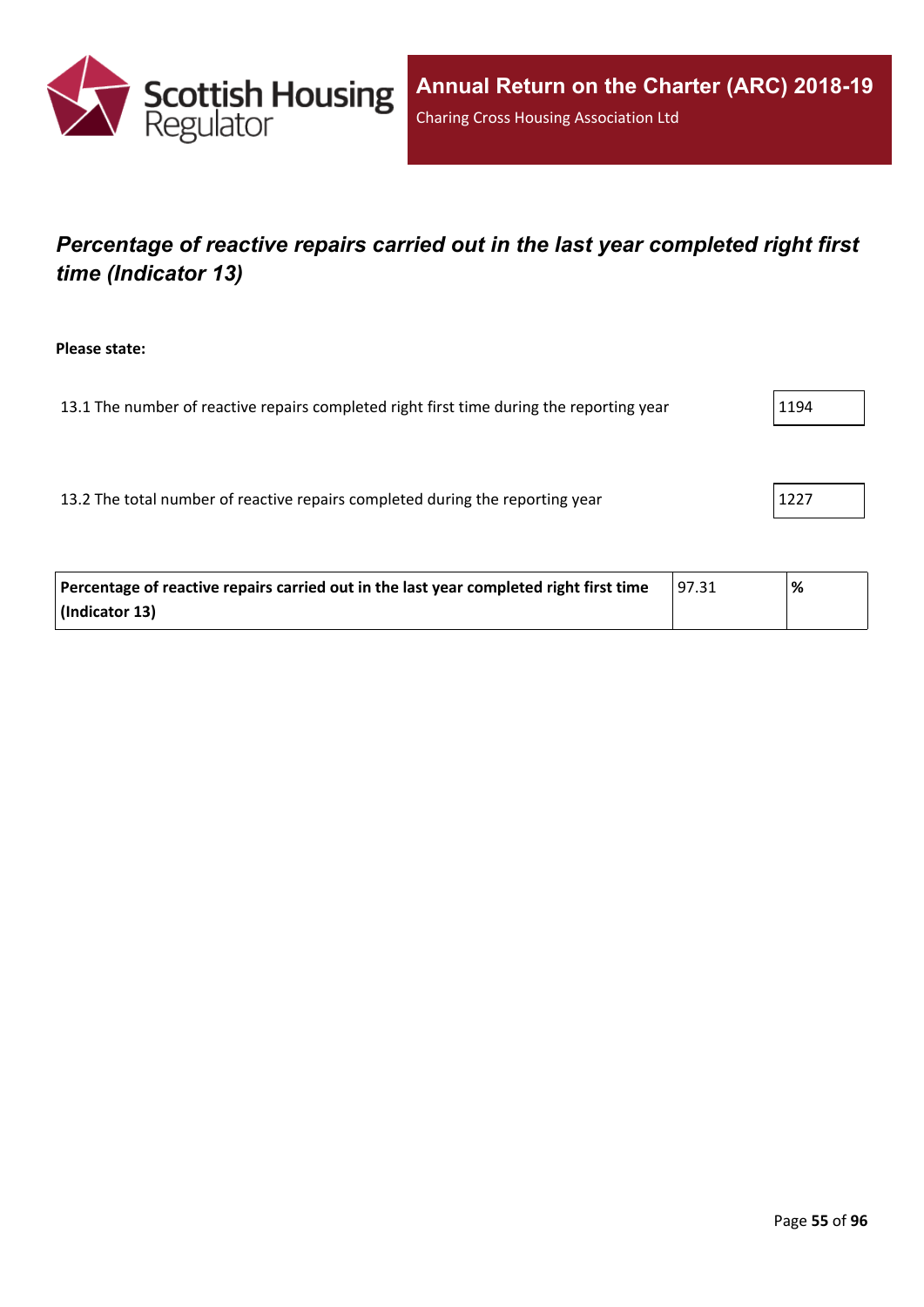

## *Percentage of repairs appointments kept (Indicator 14)*

**Please state:**

14.1 Does your organisation operate a repairs appointment system?

No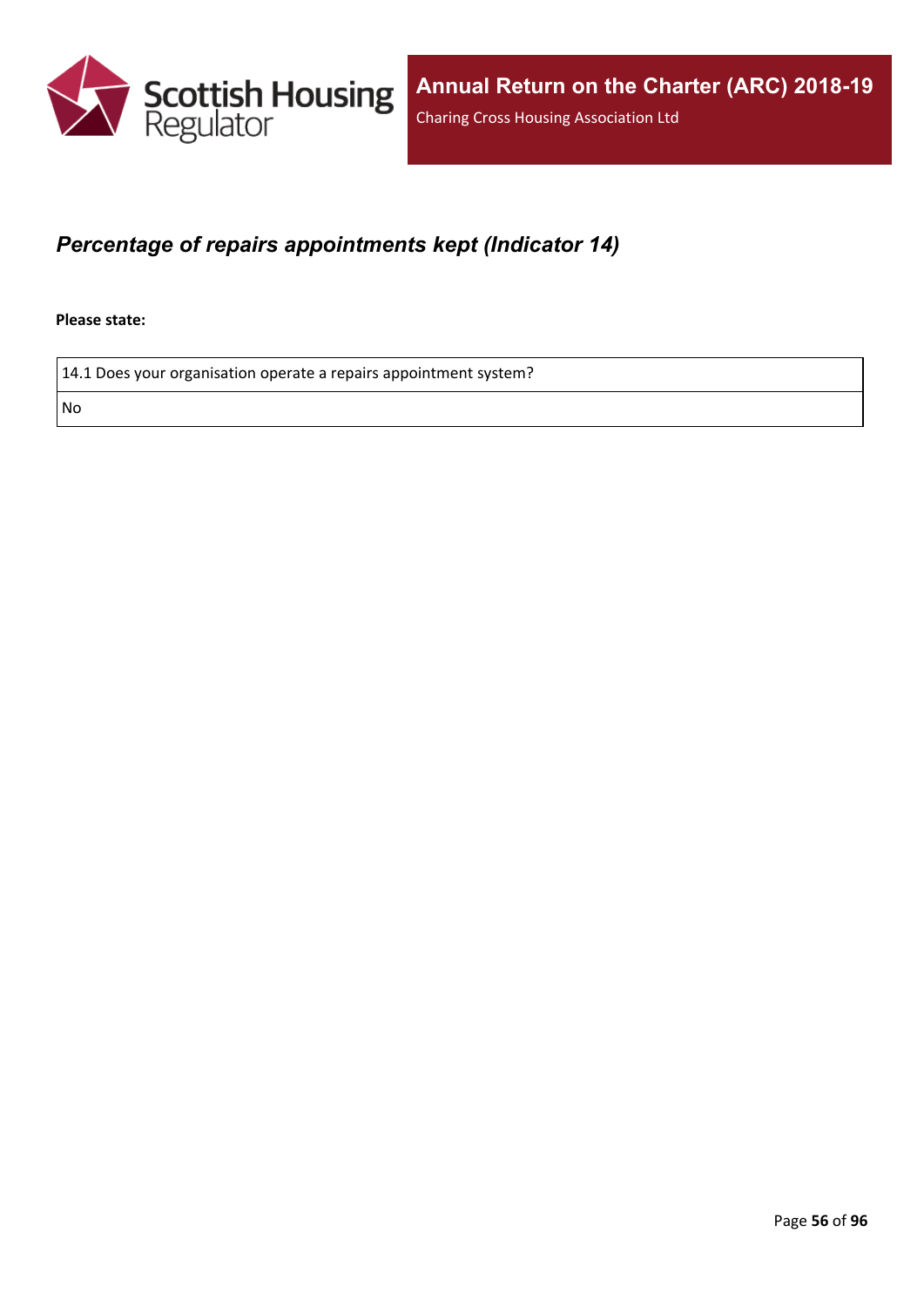

## *Percentage of properties that require a gas safety record which had a gas safety check and record completed by the anniversary date (Indicator 15)*

**Please state:**

15.1 As at the end of the reporting year, how many properties required gas safety records | 543

15.2 For properties which had current gas safety records in place at the end of the reporting year, how many had been renewed by their anniversary dates 543

| Percentage of properties that require a gas safety record which had a gas safety check $\vert$ 100.00 | % |  |
|-------------------------------------------------------------------------------------------------------|---|--|
| and record completed by the anniversary date (Indicator 15)                                           |   |  |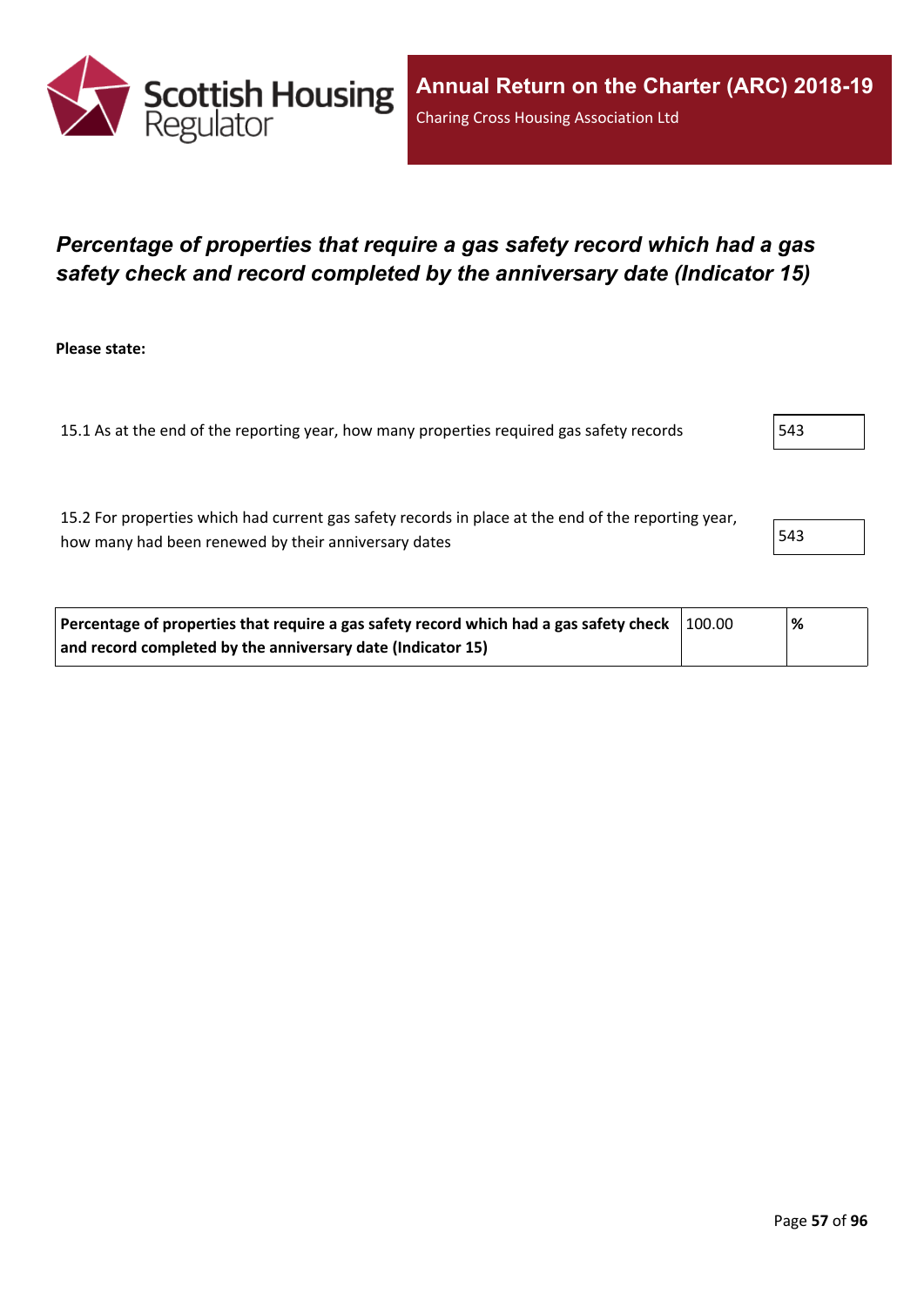

## *Percentage of tenants who have had repairs or maintenance carried out in last 12 months satisfied with the repairs and maintenance service (Indicator 16)*

In relation to tenant satisfaction with the repairs service provided for those with a repair carried out in the **reporting year, please state:**

16.1 Of the tenants who had repairs carried out in the last year, how many answered the question "Thinking about the LAST time you had repairs carried out, how satisfied or dissatisfied were you with the repairs service provided by your landlord?"  $130$ 

16.2 Of the tenants who answered, how many said that they were: **16.2.1 very satisfied** 113

**16.2.2 fairly satisfied** 6

**16.2.3 neither satisfied nor dissatisfied** 1

**16.2.4 fairly dissatisfied** 4

#### **16.2.5 very dissatisfied** 6

| Percentage of tenants who have had repairs or maintenance carried out in last 12 | 91.54 | % |
|----------------------------------------------------------------------------------|-------|---|
| months satisfied with the repairs and maintenance service (Indicator 16)         |       |   |

- 
- 
- -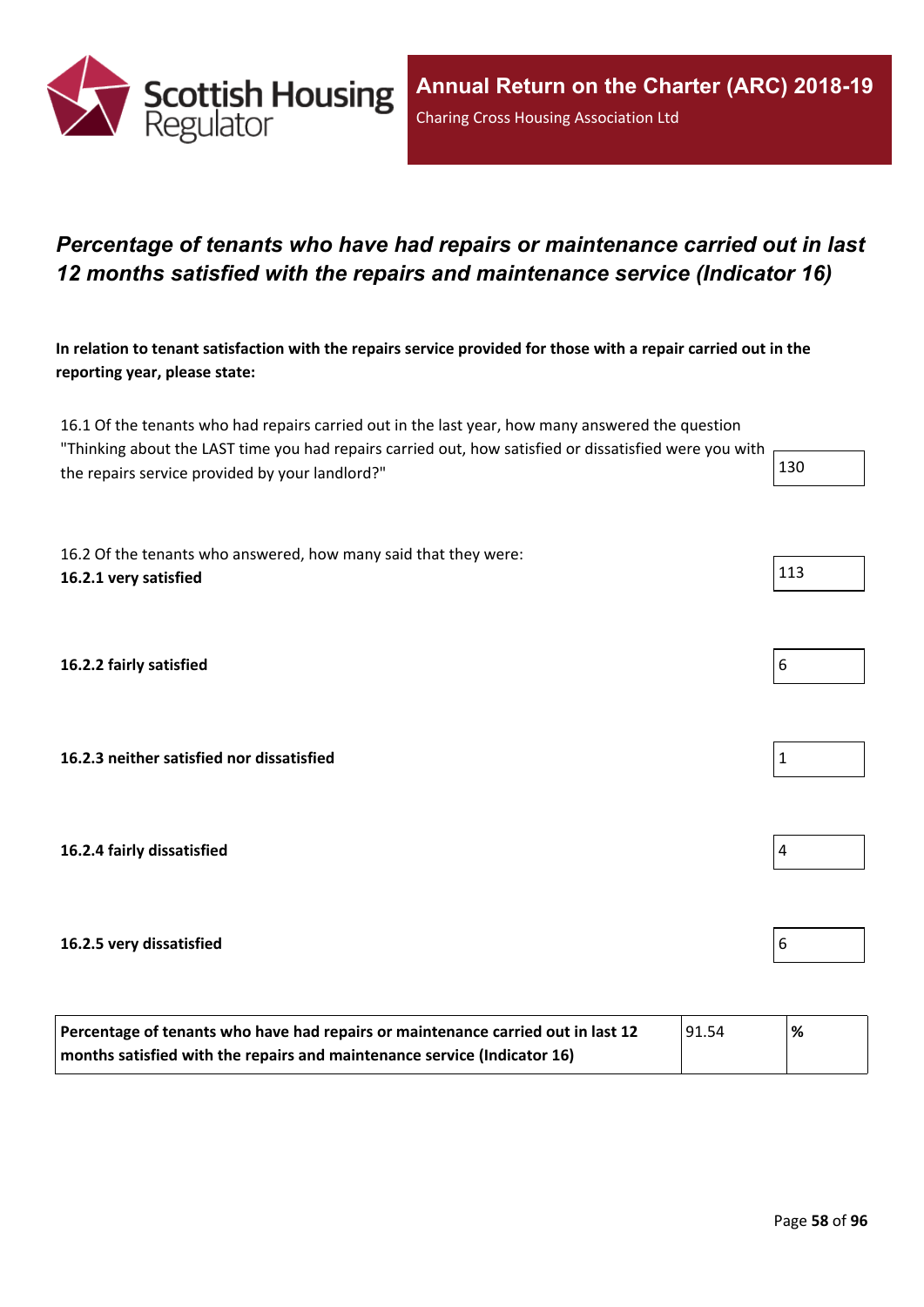

## *Comments (Housing quality and maintenance)*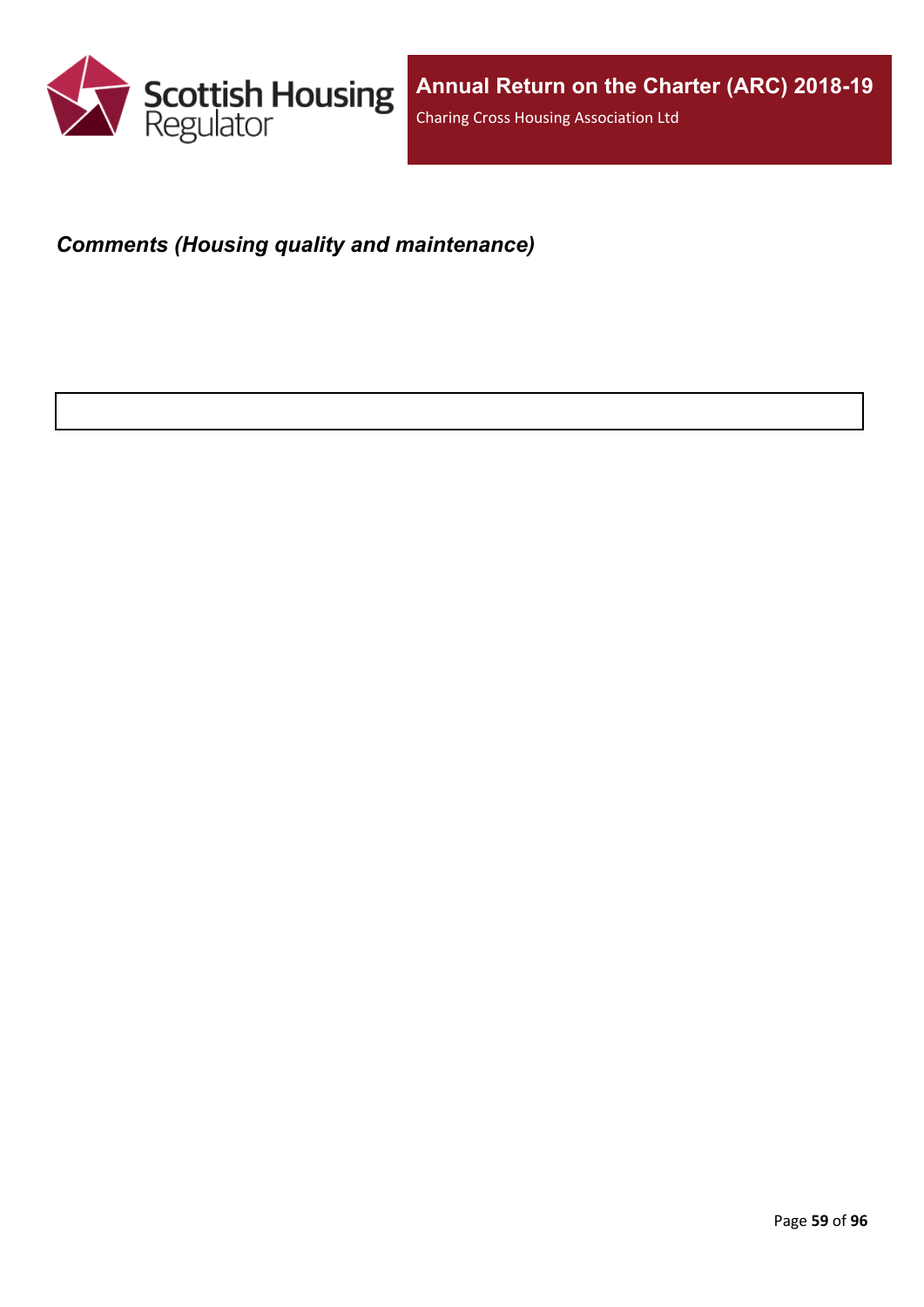

## *Neighbourhood and Community*

**The information you give us here will tell us about the neighbourhoods and communities you manage.**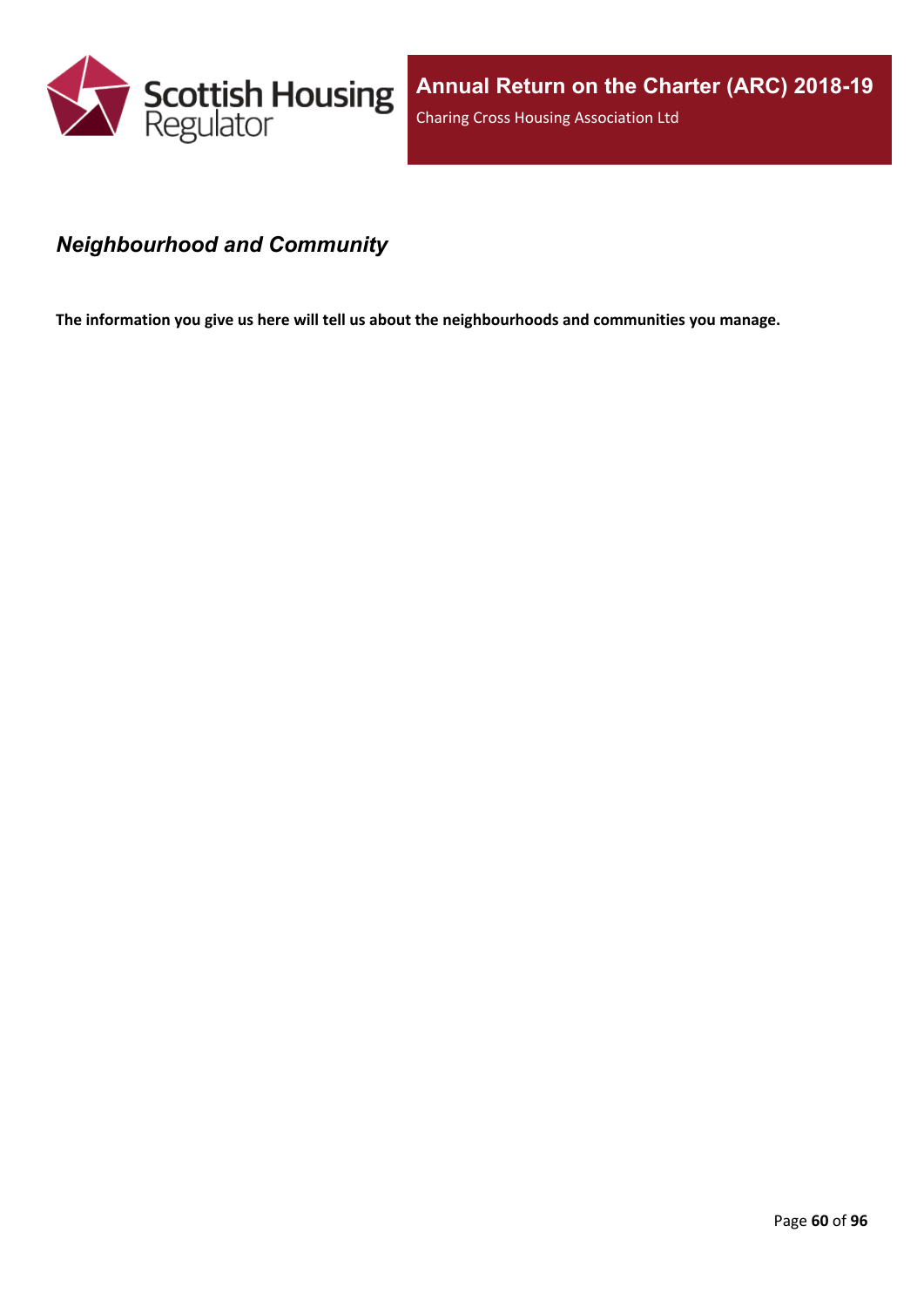

## *Estate Management, anti-social behaviour, neighbour nuisance and tenancy disputes*

**The information you give us here will tell us about the neighbourhoods and communities you manage.**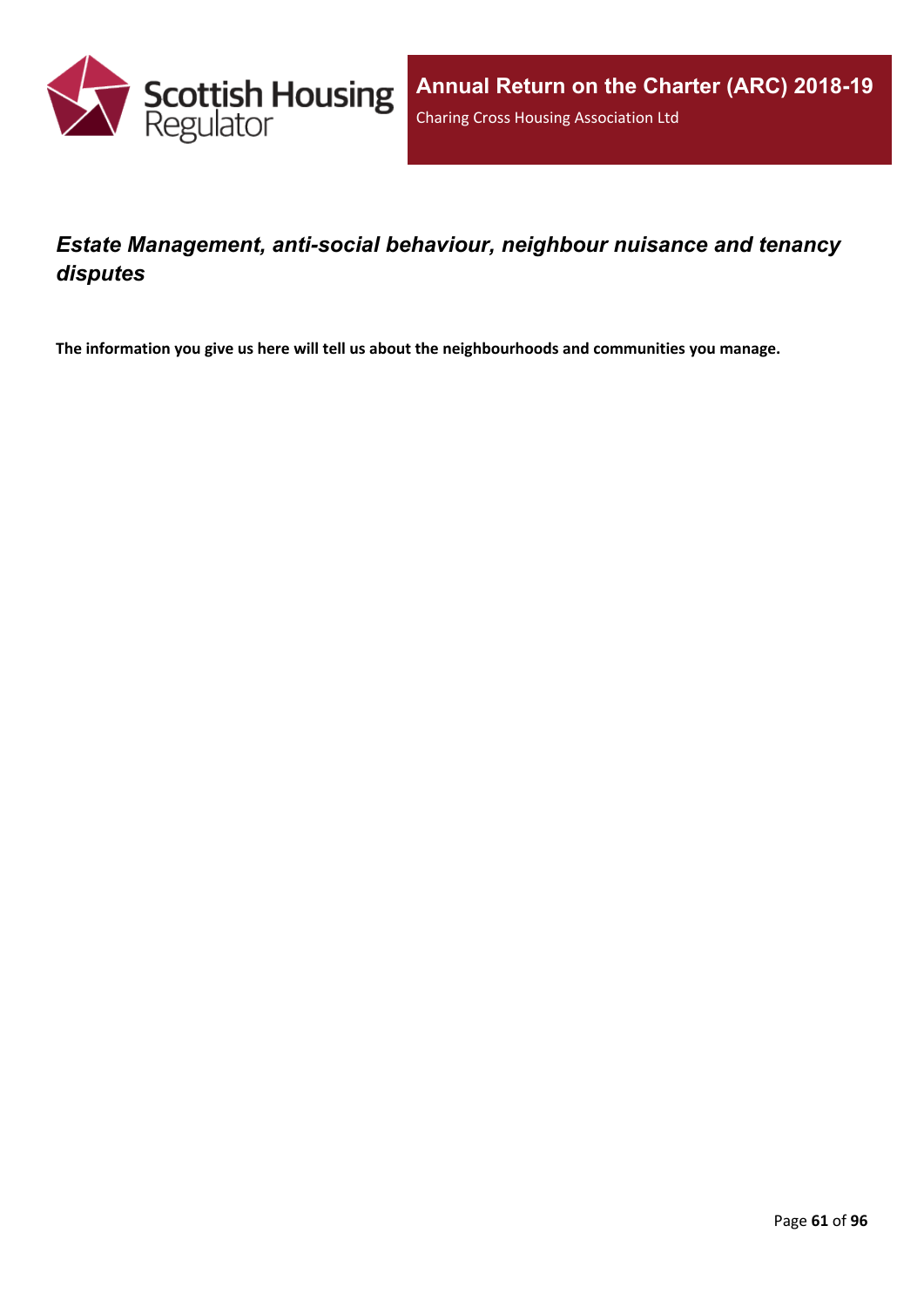

# *Percentage of 1st and 2nd stage complaints resolved by the landlord (Indicators 4 & 5)*

### **Equalities related issues:**

|                                                                                                      | 4.1.1 1st Stage<br>complaints |            | 4.1.2 2nd Stage<br>complaints |            |
|------------------------------------------------------------------------------------------------------|-------------------------------|------------|-------------------------------|------------|
|                                                                                                      | Number                        | Percentage | Number                        | Percentage |
| Received in the reporting year                                                                       | $\Omega$                      | N/a        | 0                             | N/a        |
| Carried forward from the previous reporting<br>year                                                  | $\Omega$                      | N/a        | 0                             | N/a        |
| 4.1.3 Complaints responded to in full by the<br>landlord in the reporting year                       | $\Omega$                      | 0          | 0                             | 0          |
| 4.1.4 Complaints upheld by the landlord in<br>the reporting year                                     | 0                             | 0          | 0                             | 0          |
| 5.1 Complaints responded to in full within<br>the timescales set out in the SPSO Model<br><b>CHP</b> | $\Omega$                      | 0          | 0                             | $\Omega$   |

#### **Other issues:**

|                                                                                | 4.2.1 1st Stage<br>complaints |            | 4.2.2 2nd Stage<br>complaints |            |
|--------------------------------------------------------------------------------|-------------------------------|------------|-------------------------------|------------|
|                                                                                | Number                        | Percentage | Number                        | Percentage |
| Received in the reporting year                                                 | 14                            | N/a        |                               | N/a        |
| Carried forward from the previous reporting  <br>year                          | $\Omega$                      | N/a        | 0                             | N/a        |
| 4.2.3 Complaints responded to in full by the<br>landlord in the reporting year | 14                            | 100.0      | 2                             | 100.0      |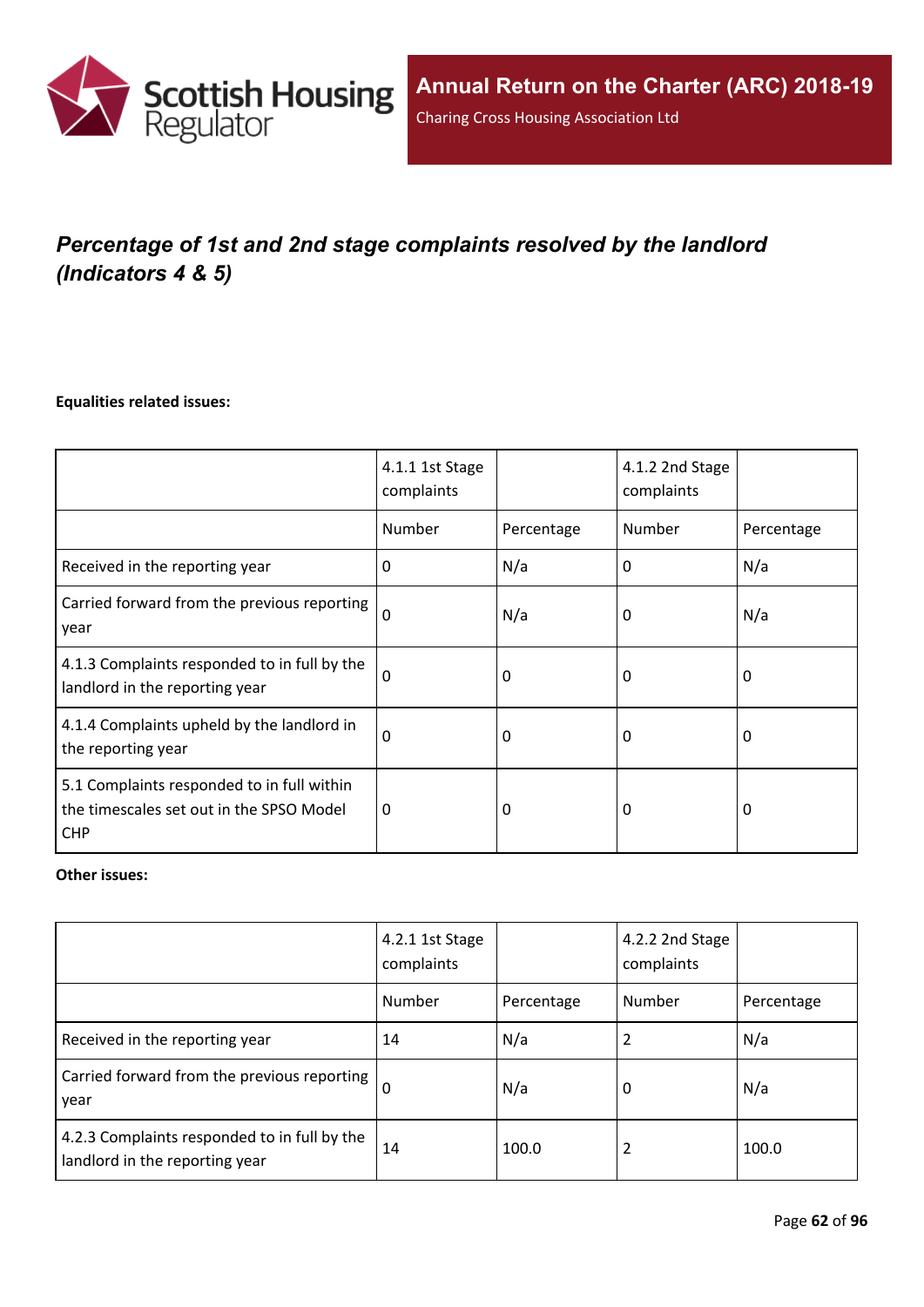

Charing Cross Housing Association Ltd

| 4.2.4 Complaints upheld by the landlord in<br>the reporting year                                     | 10 | 71.43 | 50.00 |
|------------------------------------------------------------------------------------------------------|----|-------|-------|
| 5.2 Complaints responded to in full within<br>the timescales set out in the SPSO Model<br><b>CHP</b> | 10 | 71.43 | 100.0 |

#### **All complaints:**

|                                                                                                      | 4.3.1 1st Stage<br>complaints |            | 4.3.2 2nd Stage<br>complaints |            |
|------------------------------------------------------------------------------------------------------|-------------------------------|------------|-------------------------------|------------|
|                                                                                                      | Number                        | Percentage | Number                        | Percentage |
| Received in the reporting year                                                                       | 14                            | N/a        | 2                             | N/a        |
| Carried forward from the previous reporting<br>year                                                  | $\mathbf 0$                   | N/a        | 0                             | N/a        |
| 4.3.3 Complaints responded to in full by the<br>landlord in the reporting year                       | 14                            | 100.0      | 2                             | 100.0      |
| 4.3.4 Complaints upheld by the landlord in<br>the reporting year                                     | 10                            | 71.43      | 1                             | 50.00      |
| 5.3 Complaints responded to in full within<br>the timescales set out in the SPSO Model<br><b>CHP</b> | 10                            | 71.43      | 2                             | 100.0      |

| Percentage of 1st stage complaints on equalities issues responded to in full by the | % |
|-------------------------------------------------------------------------------------|---|
| landlord (Indicators 4 & 5)                                                         |   |

| Percentage of 1st stage complaints on other issues responded to in full by the landlord | 100.0 | % |
|-----------------------------------------------------------------------------------------|-------|---|
| (Indicators 4 & 5)                                                                      |       |   |

| Percentage of 1st stage complaints on equalities issues upheld by the landlord (Indicators $\vert$ 0 | % |
|------------------------------------------------------------------------------------------------------|---|
| (48.5)                                                                                               |   |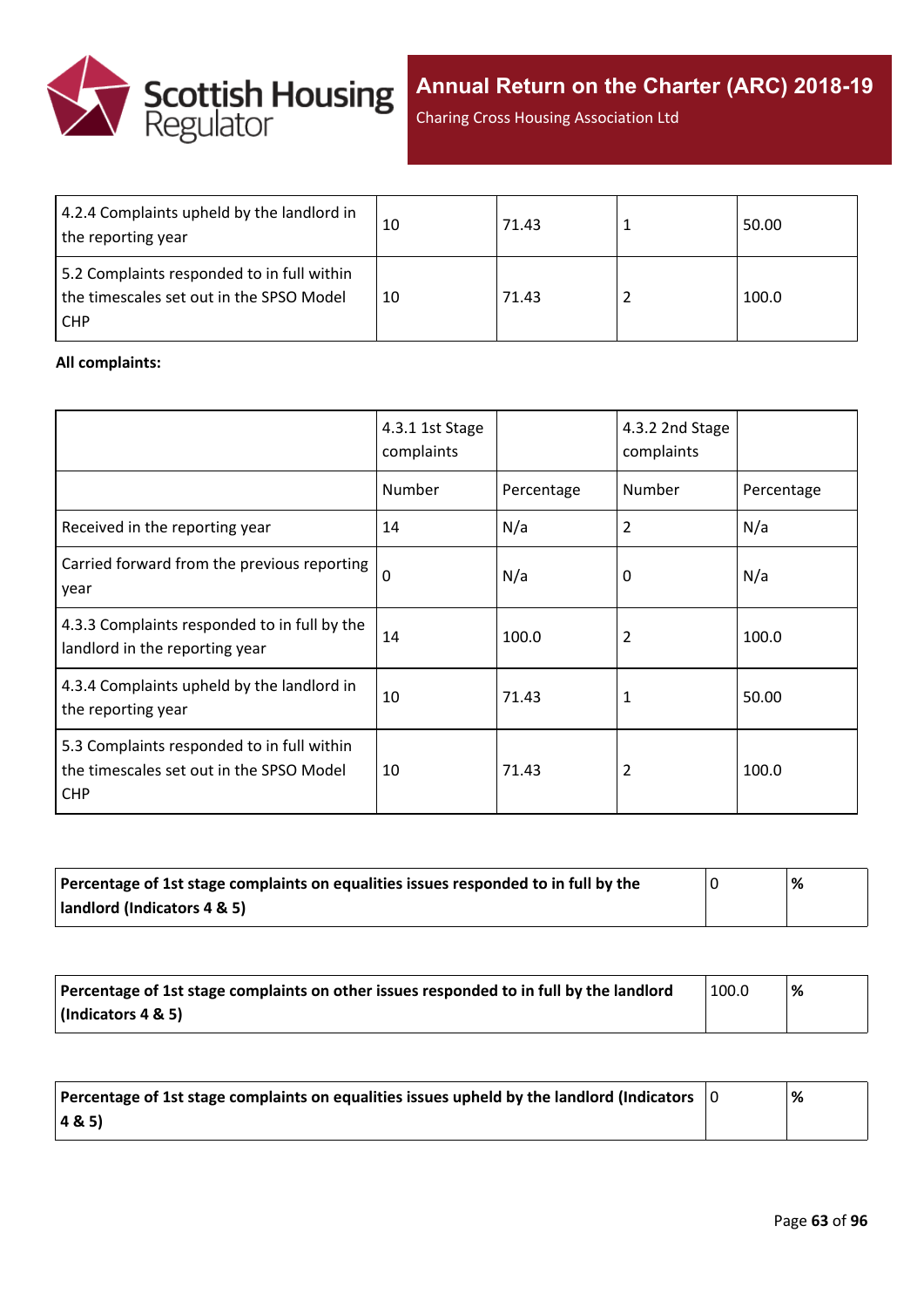

Charing Cross Housing Association Ltd

| Percentage of 1st stage complaints on other issues upheld by the landlord (Indicators 4 & $\,$ /71.43 | % |
|-------------------------------------------------------------------------------------------------------|---|
| 5)                                                                                                    |   |

| Percentage of 2nd stage complaints on equalities issues responded to in full by the | % |
|-------------------------------------------------------------------------------------|---|
| landlord (Indicators 4 & 5)                                                         |   |

| Percentage of 2nd stage complaints on other issues responded to in full by the landlord | 100.0 | % |
|-----------------------------------------------------------------------------------------|-------|---|
| $\vert$ (Indicators 4 & 5)                                                              |       |   |

| Percentage of 2nd stage complaints on equalities issues upheld by the landlord (Indicators $ 0 $ | % |
|--------------------------------------------------------------------------------------------------|---|
| 4&5)                                                                                             |   |

| Percentage of 2nd stage complaints on other issues upheld by the landlord (Indicators 4 & $\vert$ 50.00 | '% |
|---------------------------------------------------------------------------------------------------------|----|
| 5)                                                                                                      |    |

| Percentage of 1st stage complaints on equalities issues responded to in full by the |  | % |
|-------------------------------------------------------------------------------------|--|---|
| landlord within SPSO CHP timescales (Indicators 4 & 5)                              |  |   |

| Percentage of 1st stage complaints on other issues responded to in full by the landlord | 71.43 | '% |
|-----------------------------------------------------------------------------------------|-------|----|
| within SPSO CHP timescales (Indicators 4 & 5)                                           |       |    |

| Percentage of 2nd stage complaints on equalities issues responded to in full by the |  | '% |
|-------------------------------------------------------------------------------------|--|----|
| landlord within SPSO CHP timescales (Indicators 4 & 5)                              |  |    |

| Percentage of 2nd stage complaints on other issues responded to in full by the landlord | 100.0 | % |
|-----------------------------------------------------------------------------------------|-------|---|
| within SPSO CHP timescales (Indicators 4 & 5)                                           |       |   |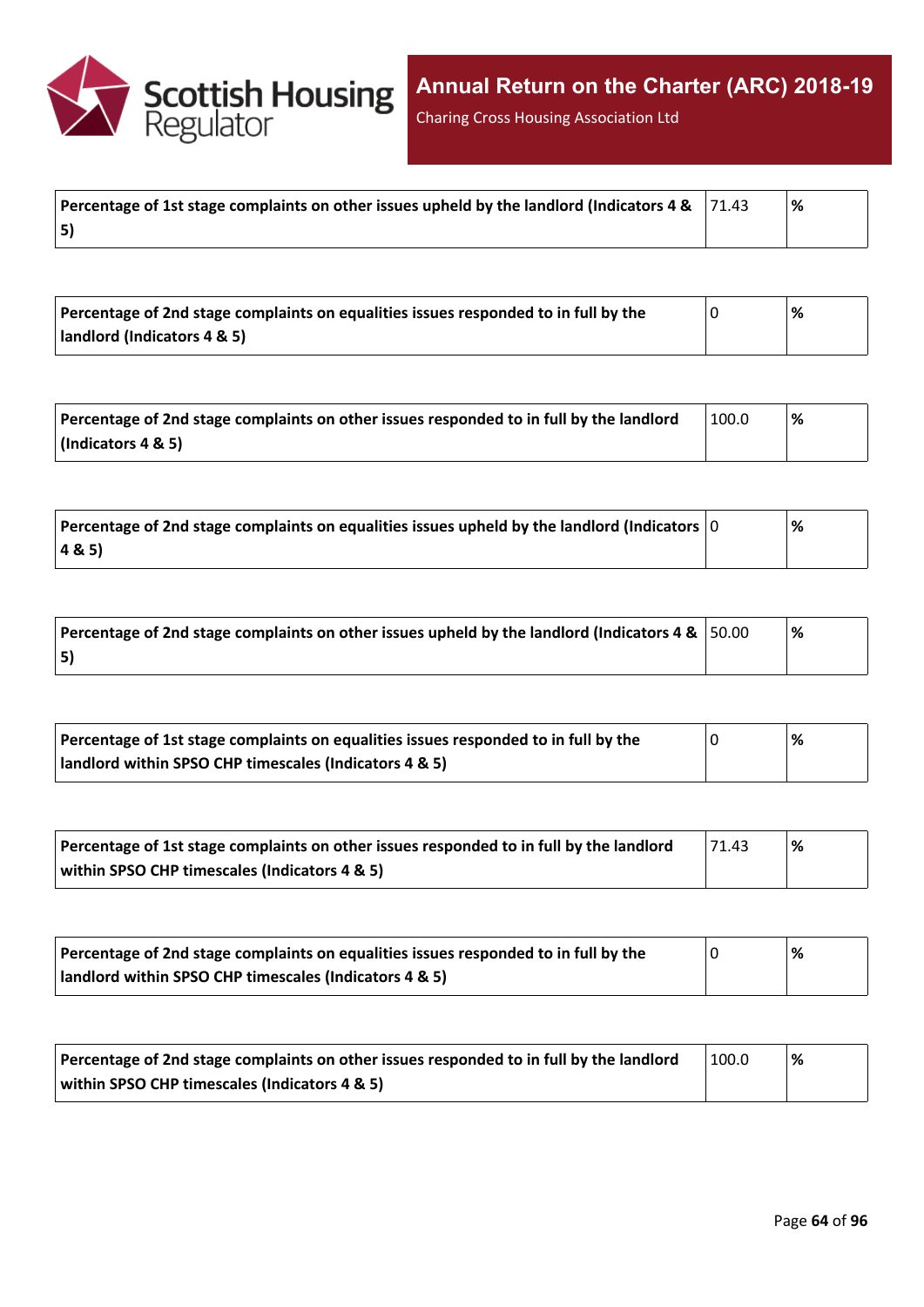

## *Percentage of tenants satisfied with the management of the neighbourhood they live in (Indicator 17)*

**In relation to tenant satisfaction with their landlord's management of the neighbourhood in which they live, please state:**

17.1 How many tenants answered the question "Overall, how satisfied or dissatisfied are you with your landlord's management of the neighbourhood you live in?"

17.2 Of the tenants who answered, how many said that they were: **17.2.1 very satisfied** 100

**17.2.2 fairly satisfied** 231

**17.2.3 neither satisfied nor dissatisfied** 36

**17.2.4 fairly dissatisfied** 23

**17.2.5 very dissatisfied** 

| Percentage of tenants satisfied with the management of the neighbourhood they live $ 83.38 $ | '% |
|----------------------------------------------------------------------------------------------|----|
| $\vert$ in (Indicator 17)                                                                    |    |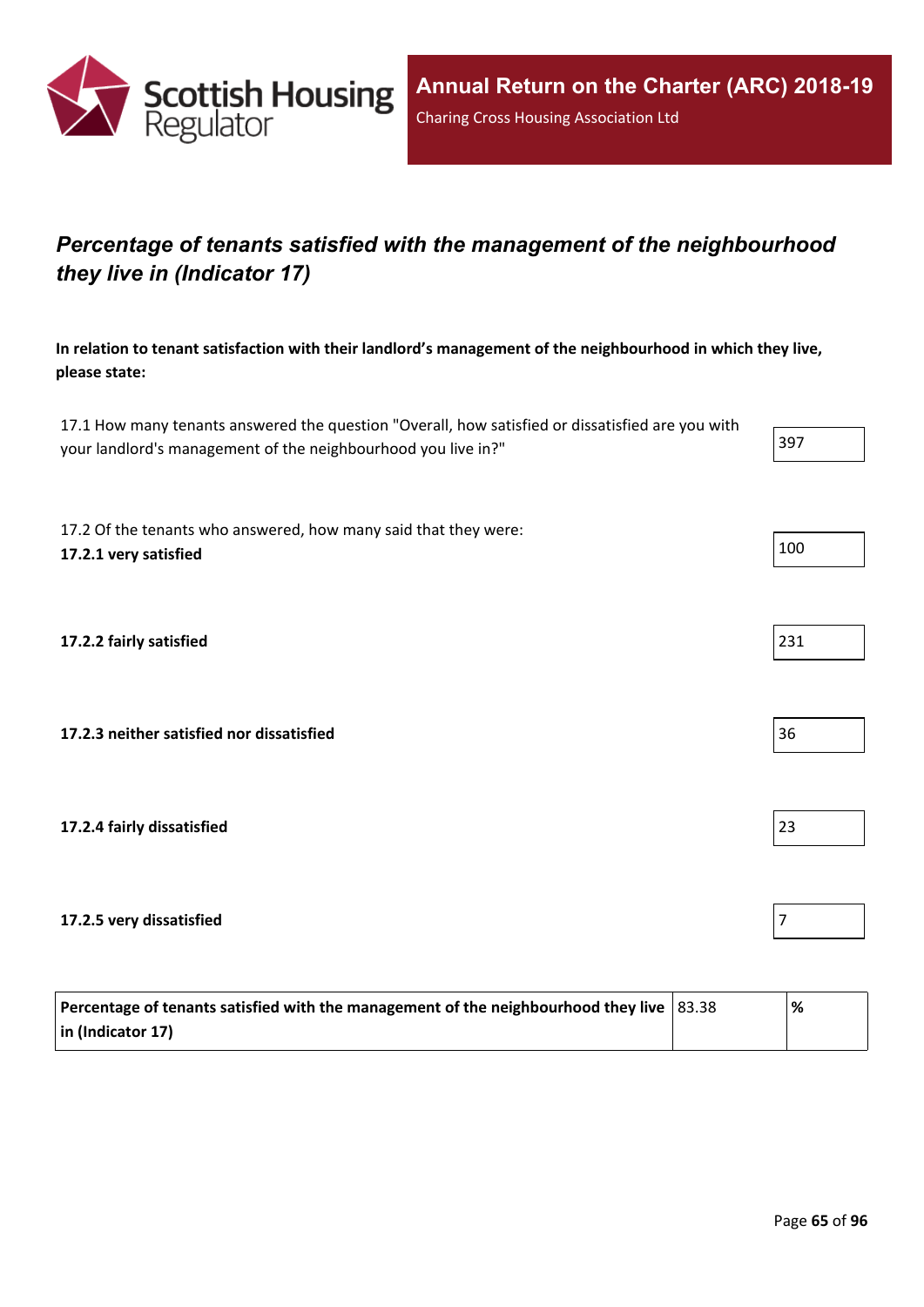

## *Percentage of tenancy offers refused during the year (Indicator 18)*

**Please state:**

18.1 The number of tenancy offers made during the reporting year  $\vert$  50

18.2 The number of tenancy offers that were refused 15

| Percentage of tenancy offers refused during the year (Indicator 18)<br>30.00<br><u>'%</u> |  |
|-------------------------------------------------------------------------------------------|--|
|-------------------------------------------------------------------------------------------|--|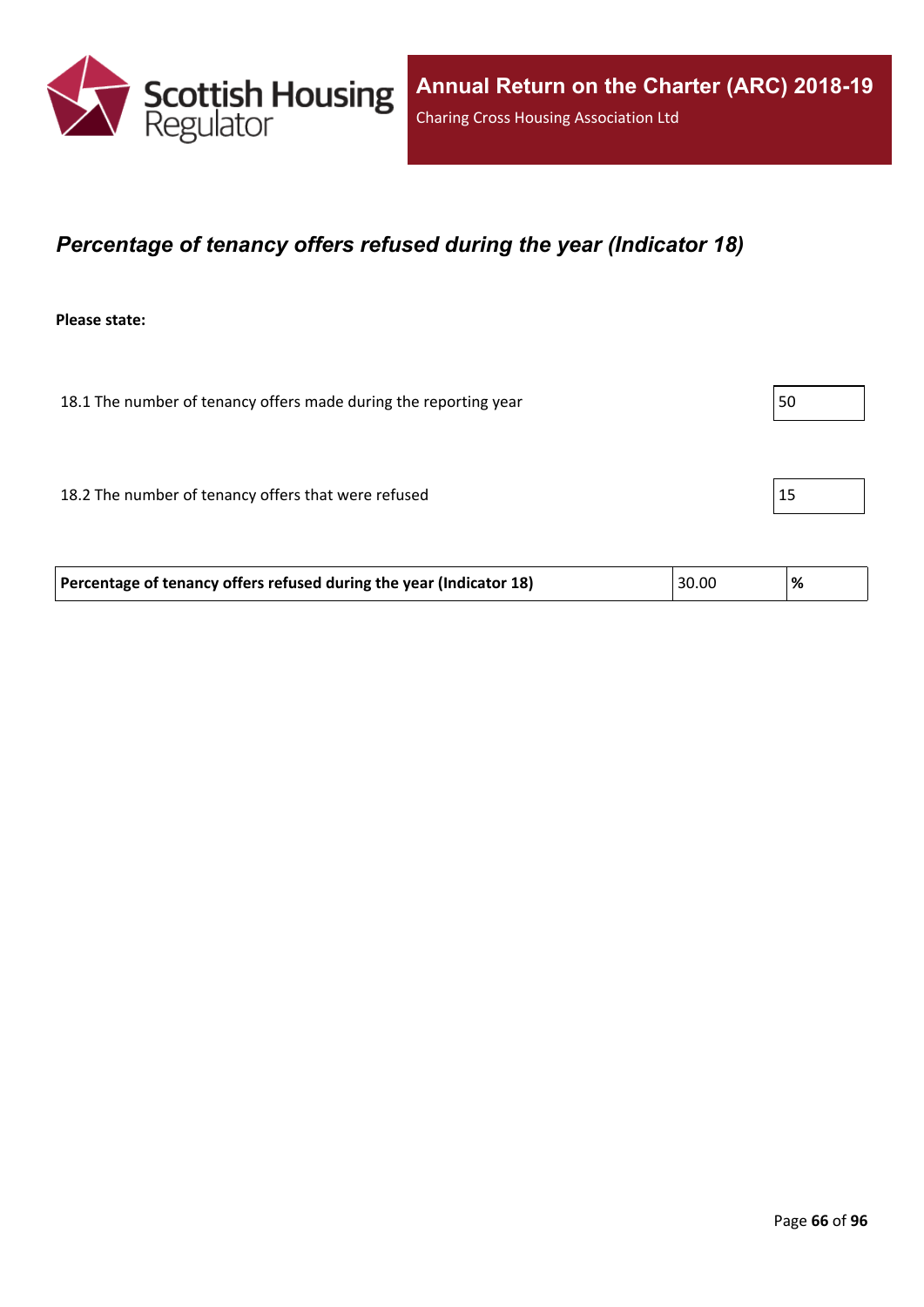

## *Percentage of anti-social behaviour cases reported in the last year which were resolved within locally agreed targets (Indicator 19)*

**Please state:**

19.1 The number of cases of anti-social behaviour reported in the reporting year 3

19.2 Of those at 19.1, the number of cases resolved in the reporting year 3

19.3 Of those at 19.1, the number of cases resolved within locally agreed targets in the reporting year  $|3|$ 

| Percentage of anti-social behaviour cases reported in the last year which were | $\vert$ 100.00 | $\%$ |
|--------------------------------------------------------------------------------|----------------|------|
| resolved within locally agreed targets (Indicator 19)                          |                |      |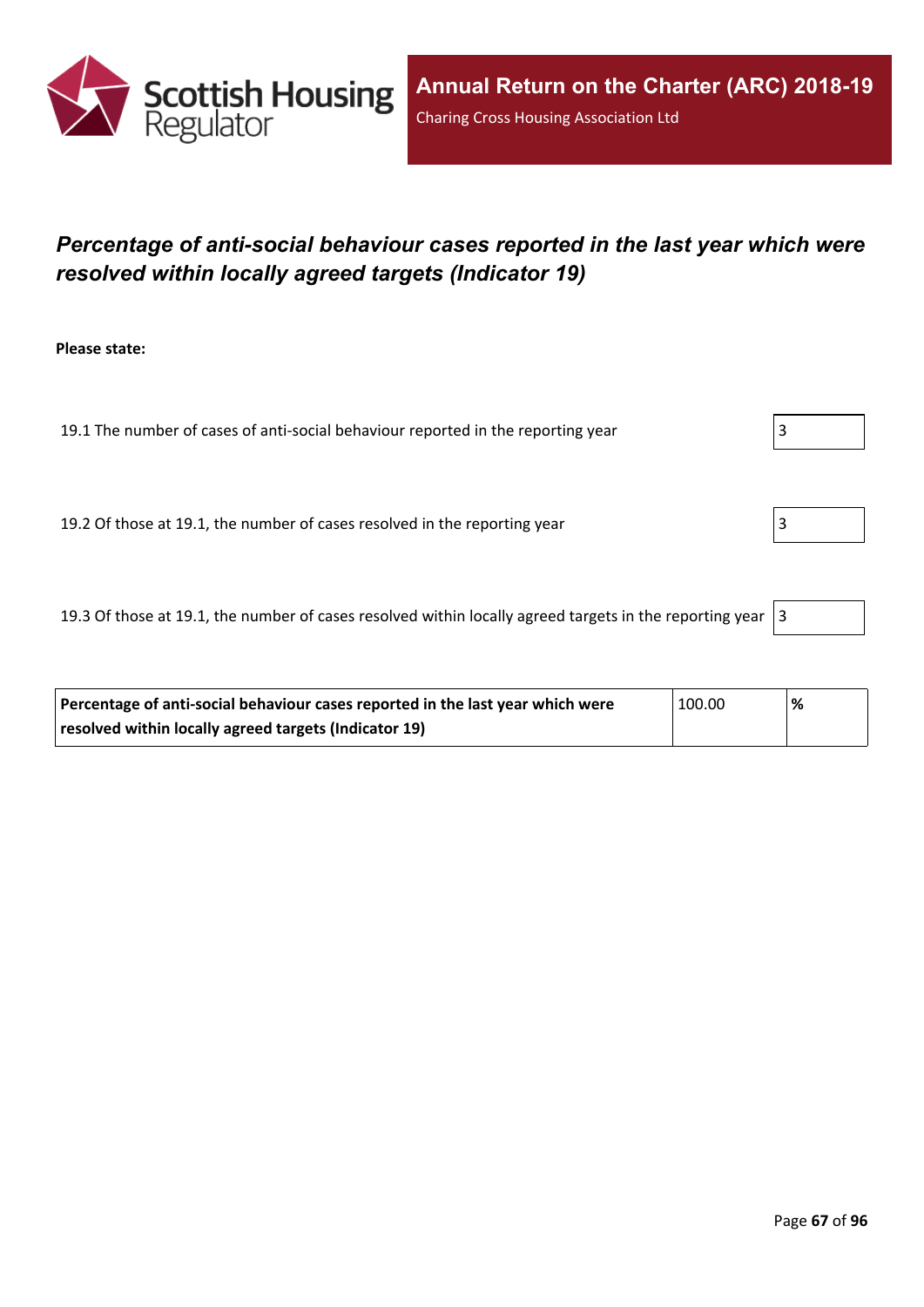

## *Percentage of the court actions initiated which resulted in eviction and the reasons for eviction (Indicator 24)*

Court actions are initiated by the landlord following the issue of a Notice of Proceedings and raising of a court **order.**

**Please state:**

24.1 The total number of court actions initiated during the reporting year  $\vert$  3

24.2 The number of properties recovered:

24.2.1 because rent had not been paid  $\vert 0 \vert$ 

24.2.2 because of anti-social behaviour  $\vert 0 \rangle$ 

#### 24.2.3 for other reasons  $\vert$  0

| Percentage of the court actions initiated which resulted in eviction because rent had | ℅ |
|---------------------------------------------------------------------------------------|---|
| not been paid (Indicator 24)                                                          |   |

| Percentage of the court actions initiated which resulted in eviction because of anti- | % |
|---------------------------------------------------------------------------------------|---|
| social behaviour (Indicator 24)                                                       |   |

| Percentage of the court actions initiated which resulted in eviction for other reasons | 0.0 | % |
|----------------------------------------------------------------------------------------|-----|---|
| (Indicator 24)                                                                         |     |   |

| Percentage of the court actions initiated which resulted in eviction (Indicator 24) |  |  |
|-------------------------------------------------------------------------------------|--|--|
|-------------------------------------------------------------------------------------|--|--|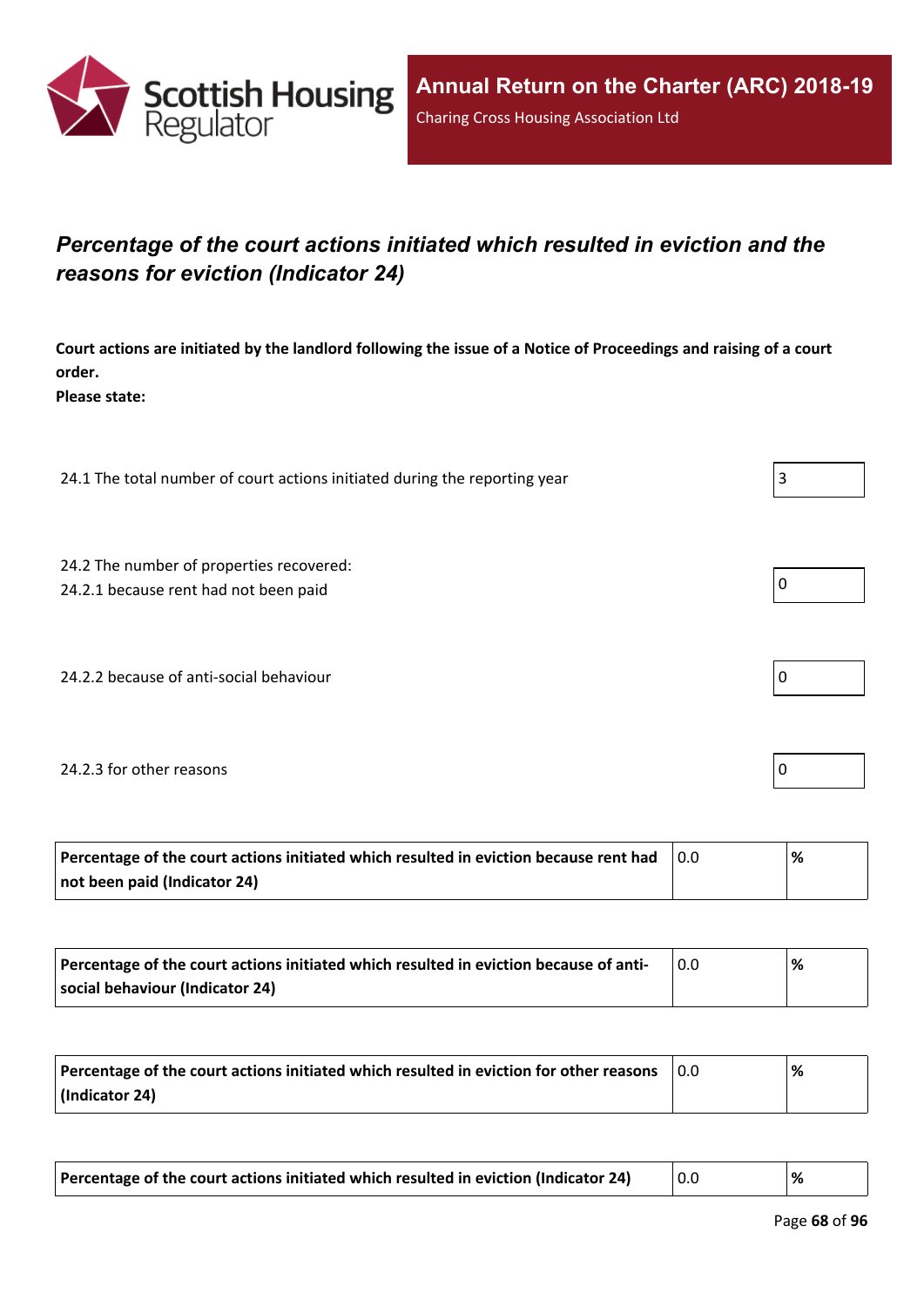

## *Abandoned properties (Indicator C11)*

**As defined by the Housing (Scotland) Act 2001, a property is abandoned where the landlord has reasonable grounds to believe that: the property is unoccupied; and the tenant does not intend to occupy the property as their home Please state:**

C11.1 The number of properties abandoned during the reporting year  $|2|$ 

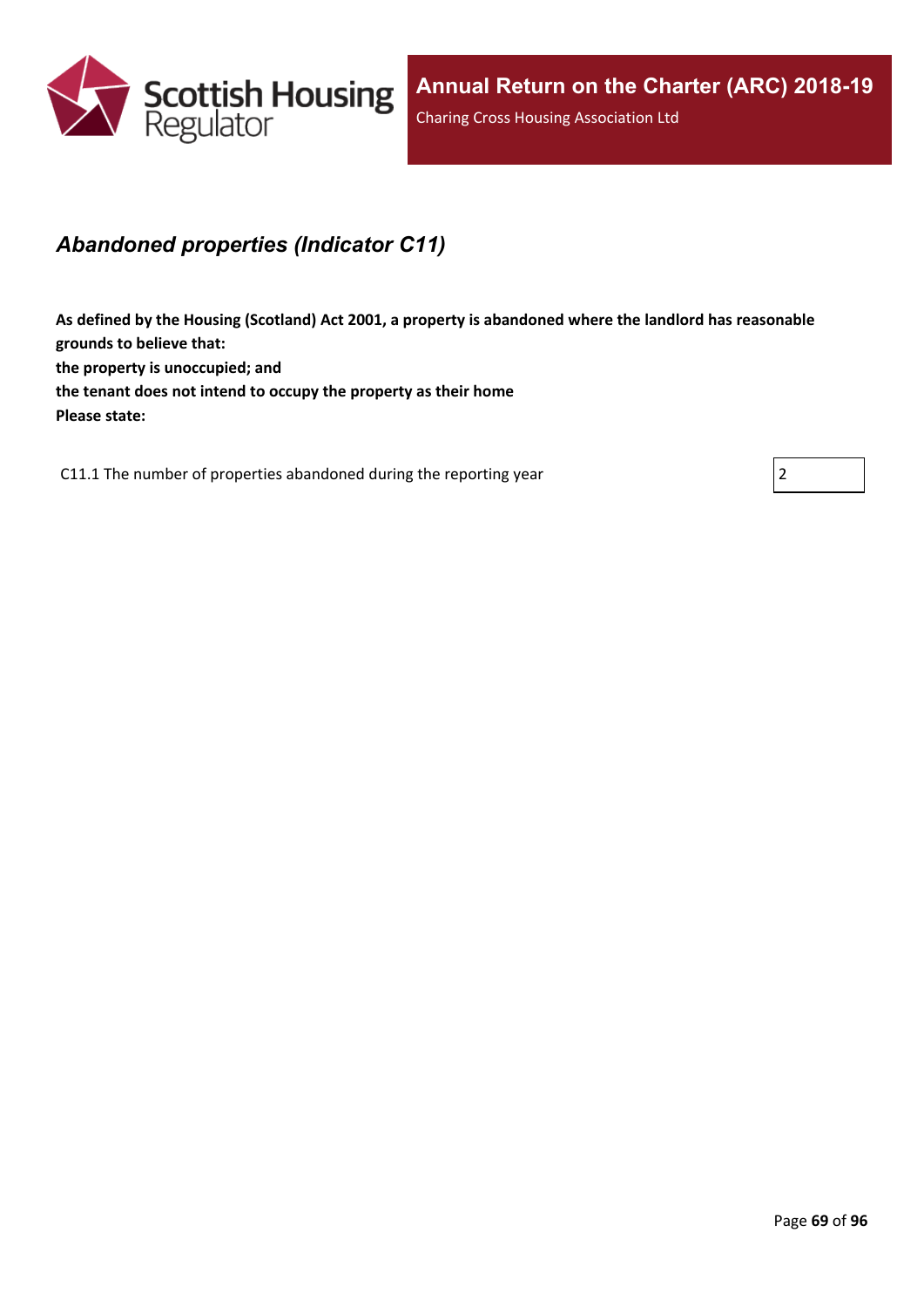

## *Number of notices of proceedings issued and court action initiated (Indicator C12)*

Notices of Proceedings are legal documents issued during the first stage in the process of evicting tenant. Orders for recovery of possession are issued by the court and give a landlord the right to repossess a property. **Please state:**

C12.1 The number of notices of proceedings issued during the reporting year  $\vert$  9

C12.2 The number of orders for recovery of possession granted during the reporting year 1

|--|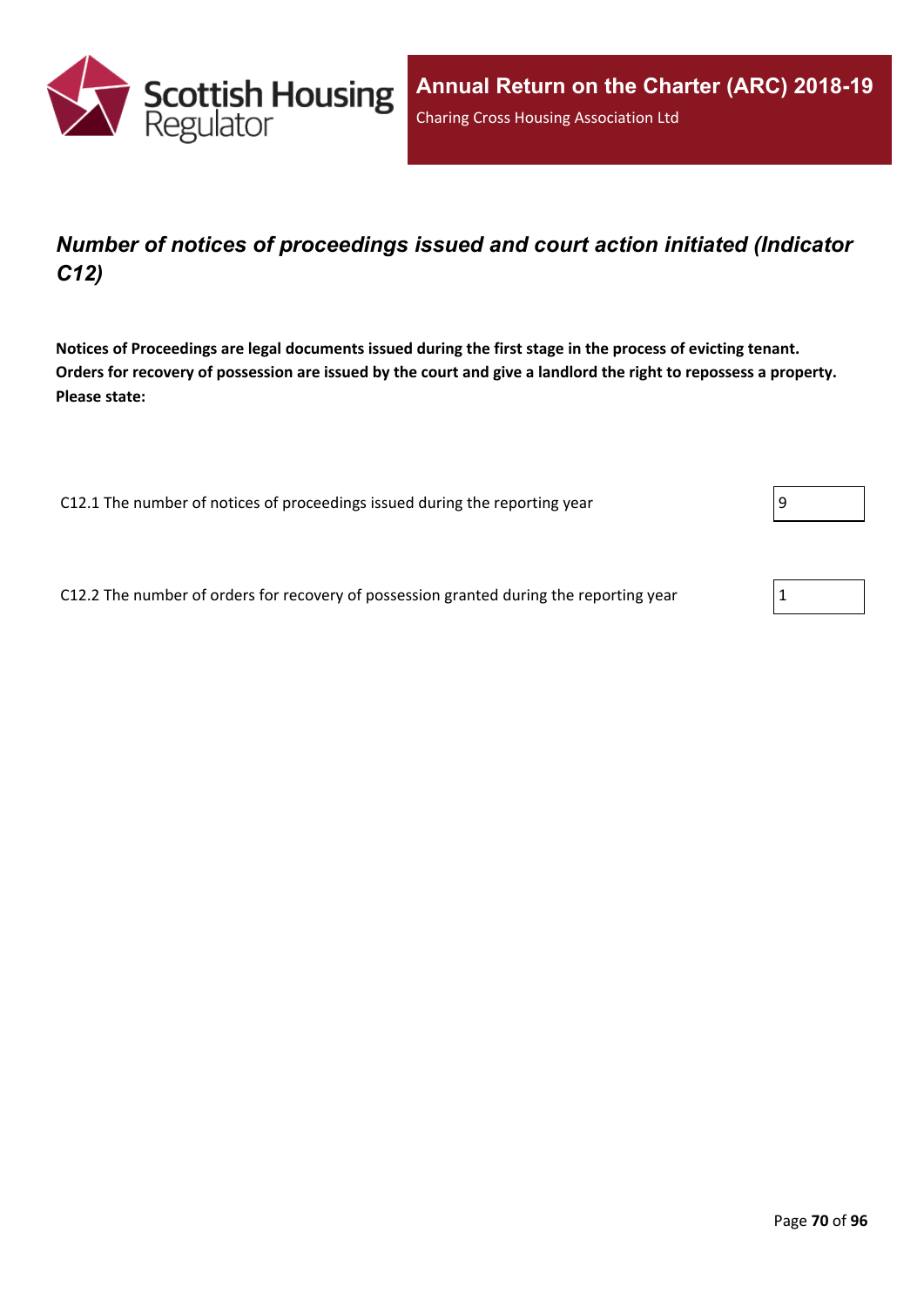

## *Comments (Neighbourhood & community)*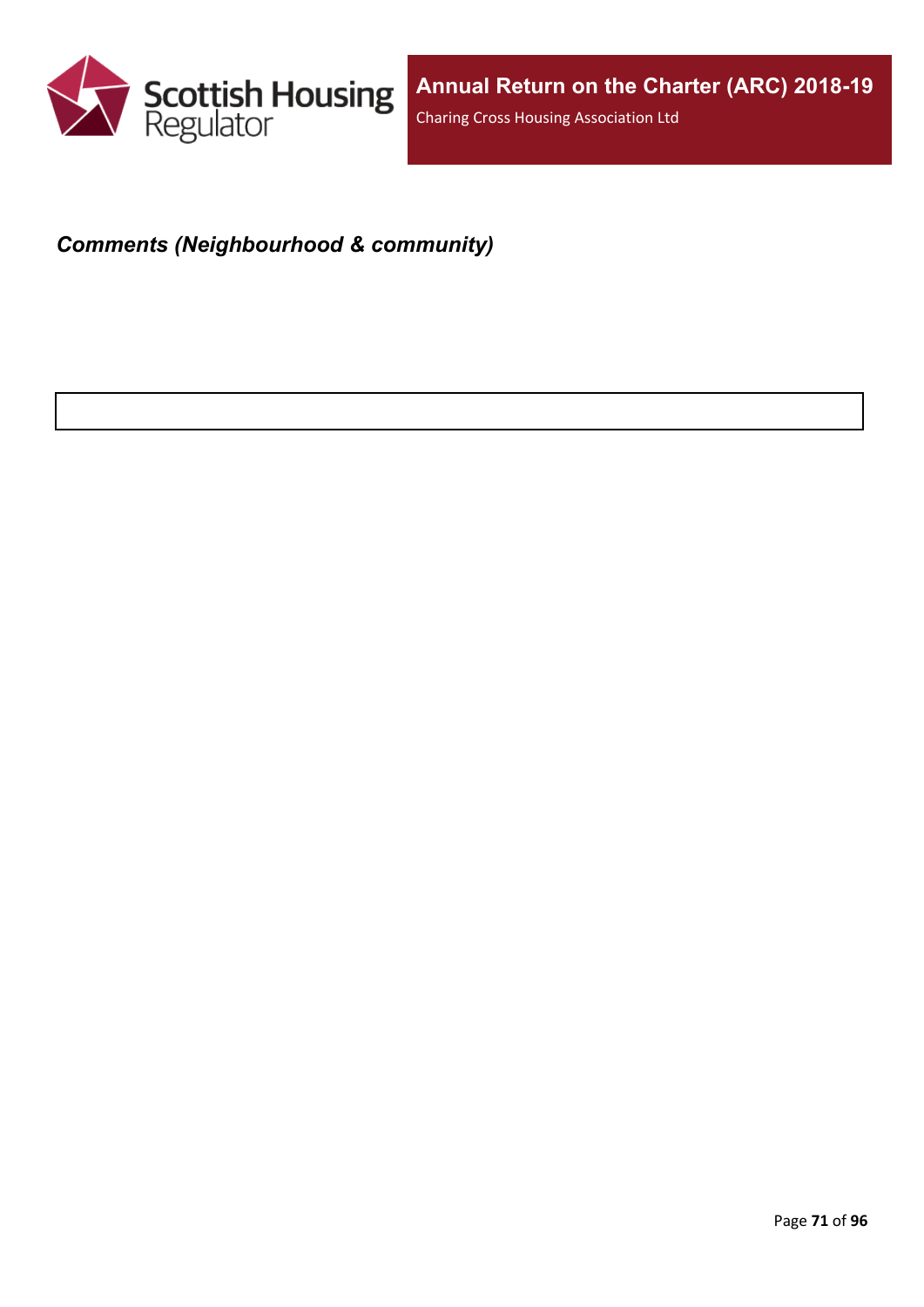

### *Access to housing and support*

The information you give us here will tell us about how people access your housing stock and how you support **new and existing tenants.**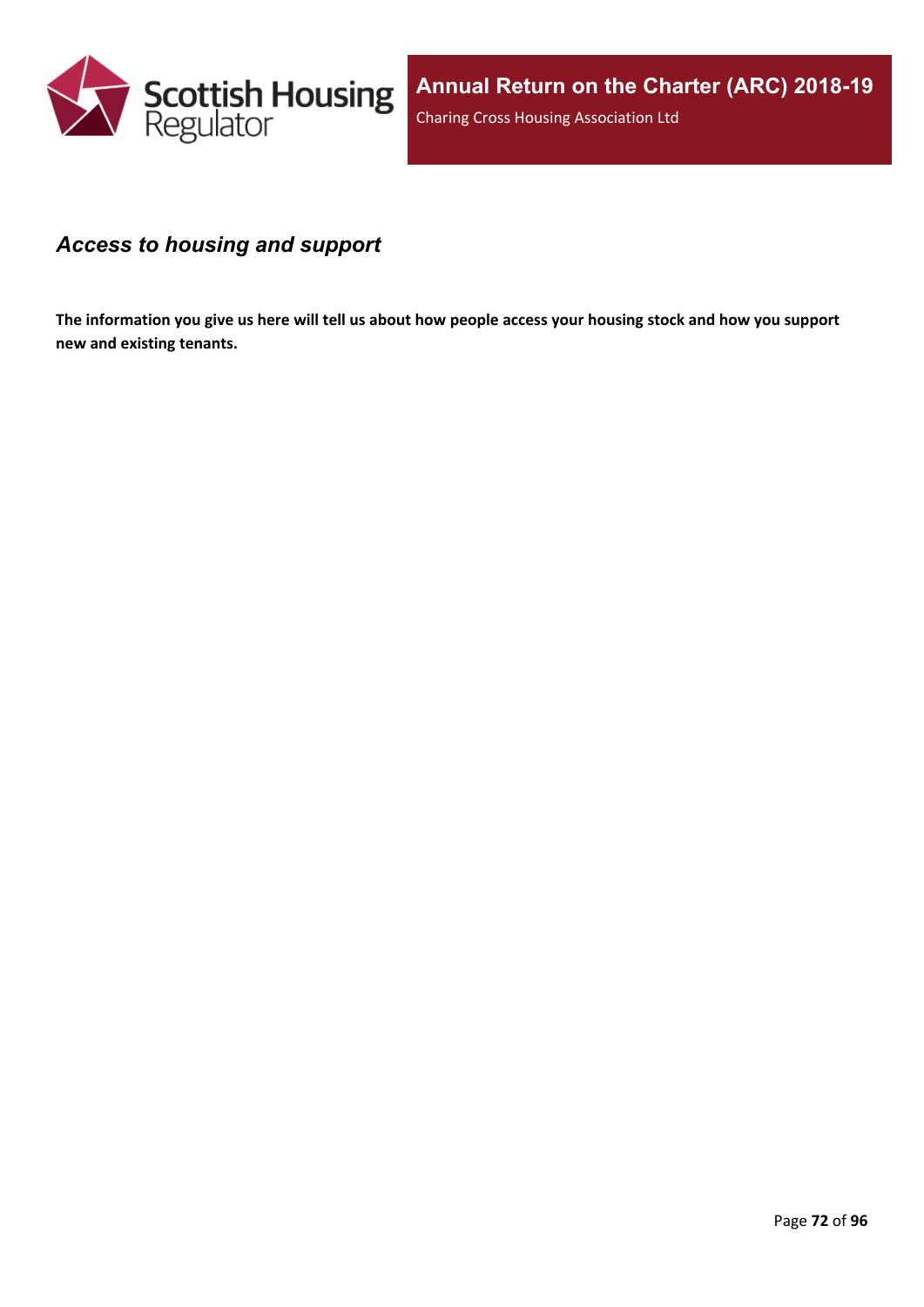

### *Housing Options and Access to Social Housing*

The information you give us here allows us to monitor the arrangements your organisation has for providing **service users access to its housing, and managing its re-lets.**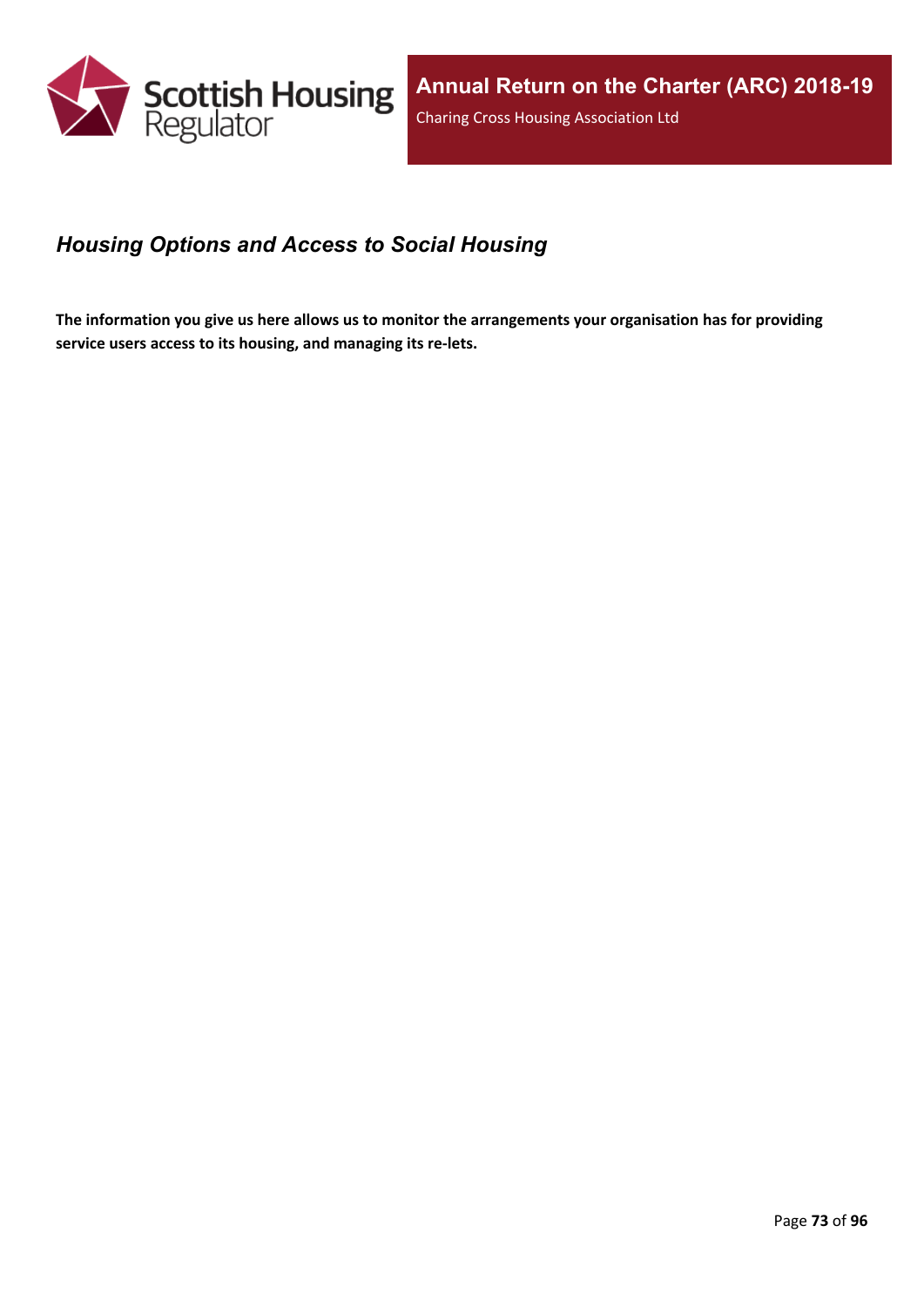

# *Percentage of lettable houses that became vacant in the last year (Indicator 21)*

**Please state:**

21.1 The number of empty dwellings that arose during the reporting year in self-contained lettable stock and the stock of  $\vert$  32  $\vert$ 



| Percentage of lettable houses that became vacant in the last year (Indicator 21)<br> 6.23<br>% |
|------------------------------------------------------------------------------------------------|
|------------------------------------------------------------------------------------------------|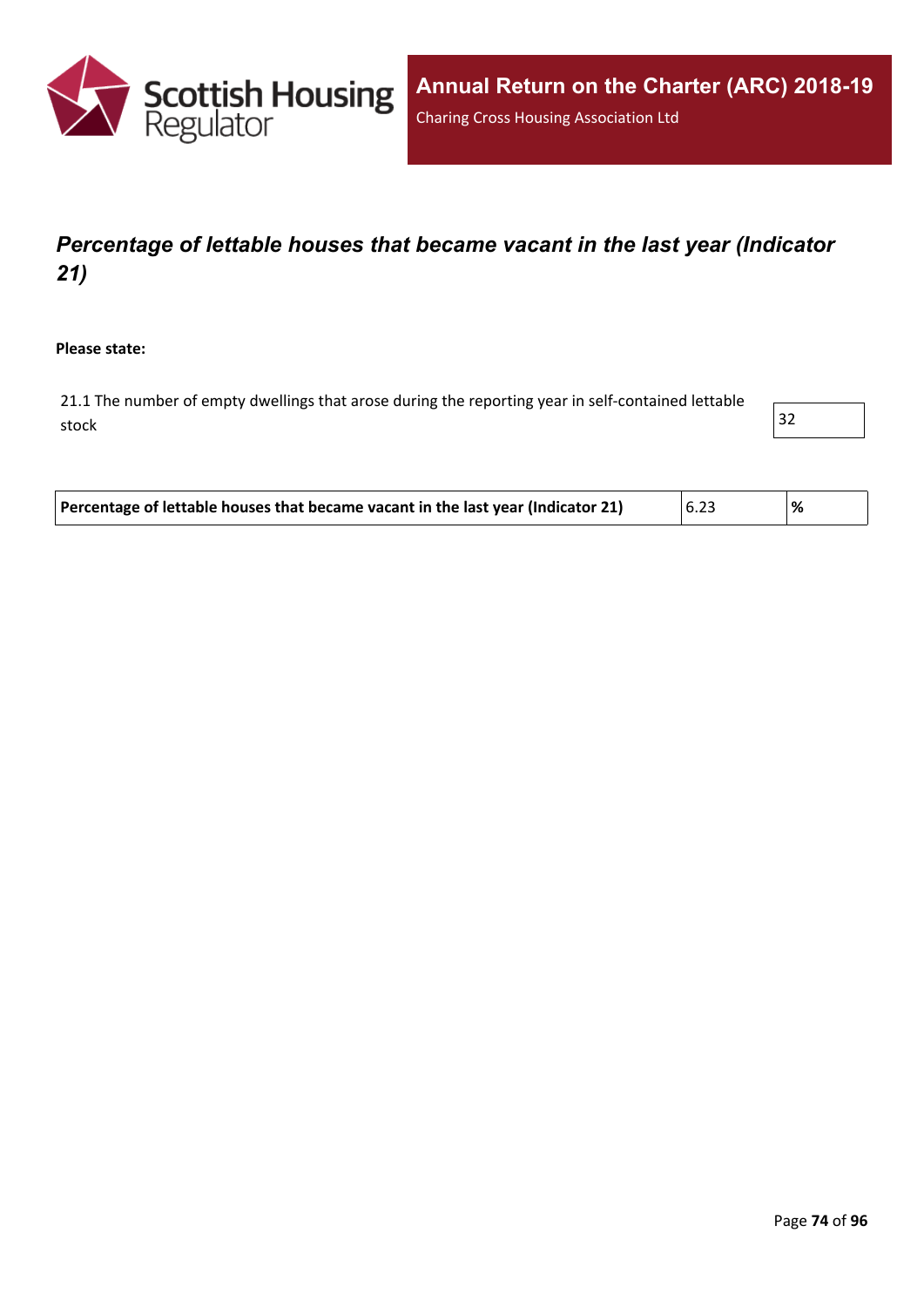

#### *Average time to re-let properties in the last year (Indicator 35)*

**Please state:**

35.1 The total number of properties re-let in the reporting year 38

35.2 The total number of calendar days properties were empty 539

| Average time to re-let properties in the last year (Indicator 35) | 14.18 | days |
|-------------------------------------------------------------------|-------|------|
|-------------------------------------------------------------------|-------|------|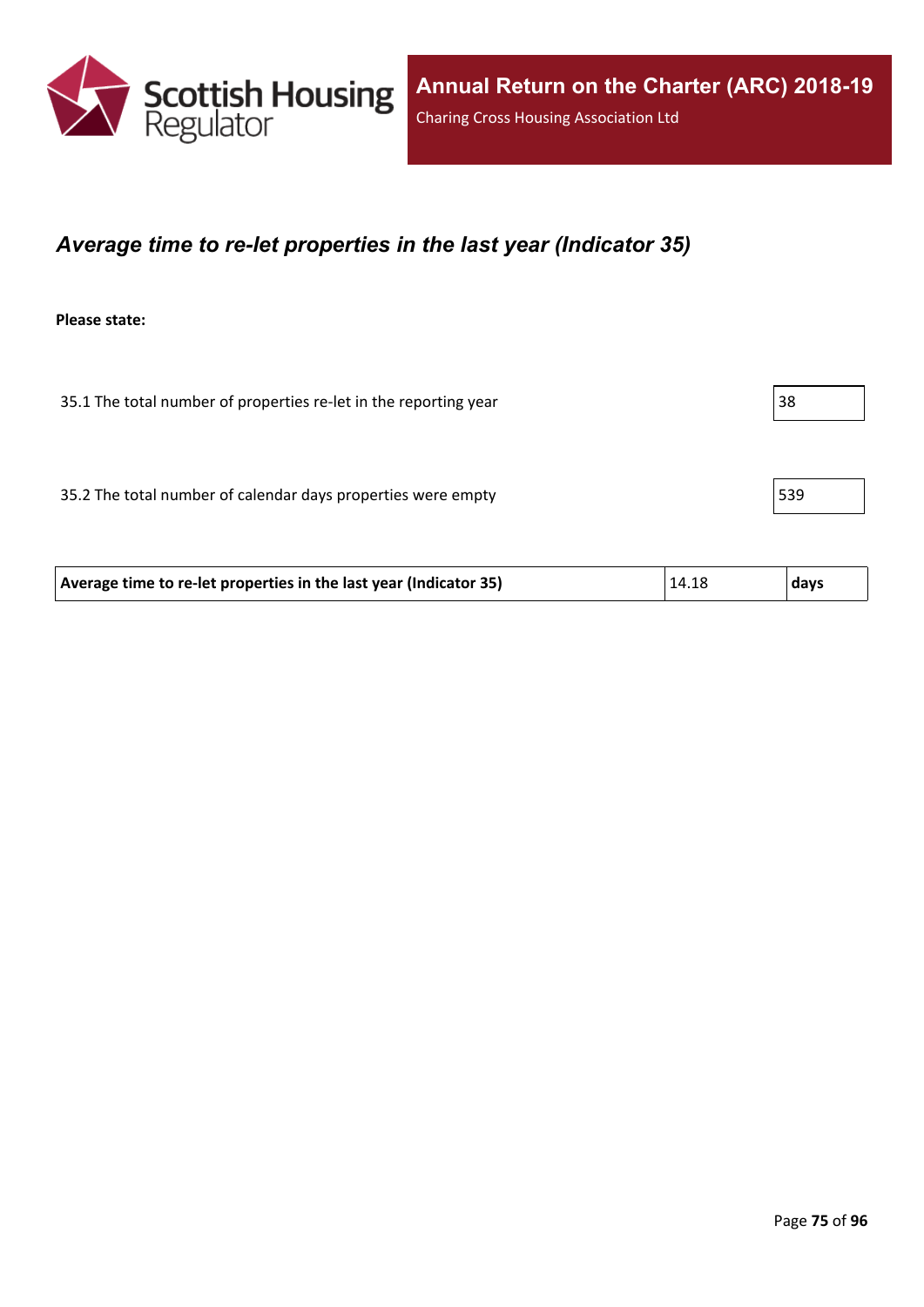

# *Percentage of approved applications for medical adaptations completed during the reporting year and the average time to complete applications (Indicators 22 & 23)*

A 'medical adaptation' is a collective term for a broad range of products (including assistive technology) and changes to the fabric of a building that enable people of all ages to carry out ordinary, daily activities that have **been affected by:**

- **impairment**
- **ill health**
- **traumatic injury**
- **ageing**

#### **Please state:**

| 22.1 The number of approved applications on the list for medical adaptations at the start of the |    |
|--------------------------------------------------------------------------------------------------|----|
| reporting year plus any new, approved applications made during the reporting year                | 15 |

22.2 The number of approved applications completed between start and end of the reporting year  $13$ 

23.1 The total number of days taken to complete approved applications 1925

23.2 The number of medical adaptations completed in the reporting year 15

| Percentage of approved applications for medical adaptations completed during the | 86.67 | % |
|----------------------------------------------------------------------------------|-------|---|
| reporting year (Indicator 22)                                                    |       |   |

| Average time to complete approved applications for medical adaptations in the | 148.08 | days |
|-------------------------------------------------------------------------------|--------|------|
| reporting year (Indicator 23)                                                 |        |      |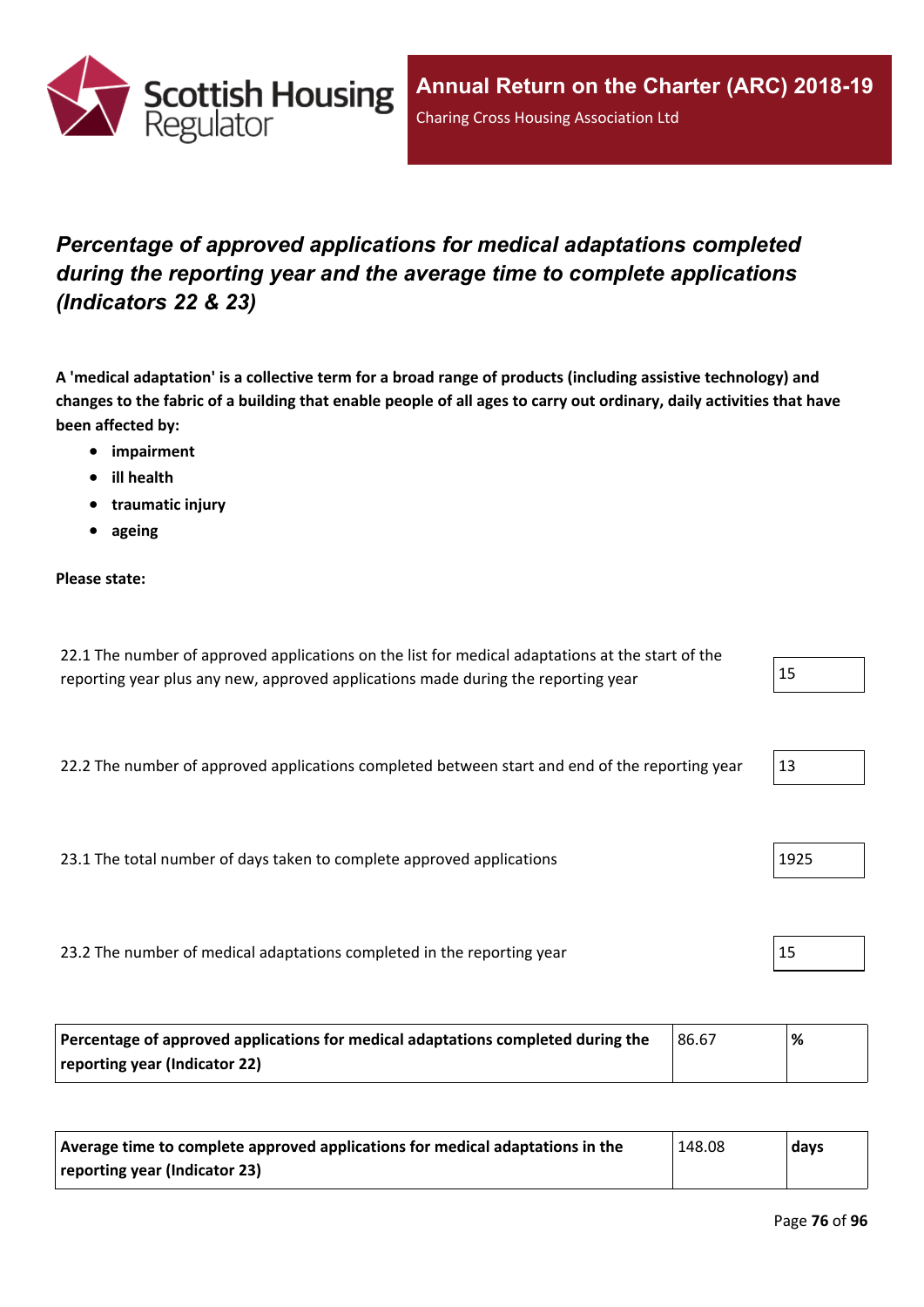

# *Percentage of new tenancies sustained for more than a year, by source of let (Indicator 20)*

**Please state:**

| 20.1 The number of tenancies which began in the previous reporting year by:<br>20.1.1 existing tenants               | $\overline{7}$ |
|----------------------------------------------------------------------------------------------------------------------|----------------|
| 20.1.2 applicants who were assessed as statutory homeless by the local authority                                     | 11             |
| 20.1.3 applicants from your organisation's housing list                                                              | 15             |
| 20.1.4 nominations from local authority                                                                              | 0              |
| 20.1.5 others                                                                                                        | $\pmb{0}$      |
| 20.2 The number of tenants at 20.1 who remained in their tenancy for more than a year by:<br>20.2.1 existing tenants | 7              |
| 20.2.2 applicants who were assessed as statutory homeless by the local authority                                     | 10             |
| 20.2.3 applicants from your organisation's housing list                                                              | 15             |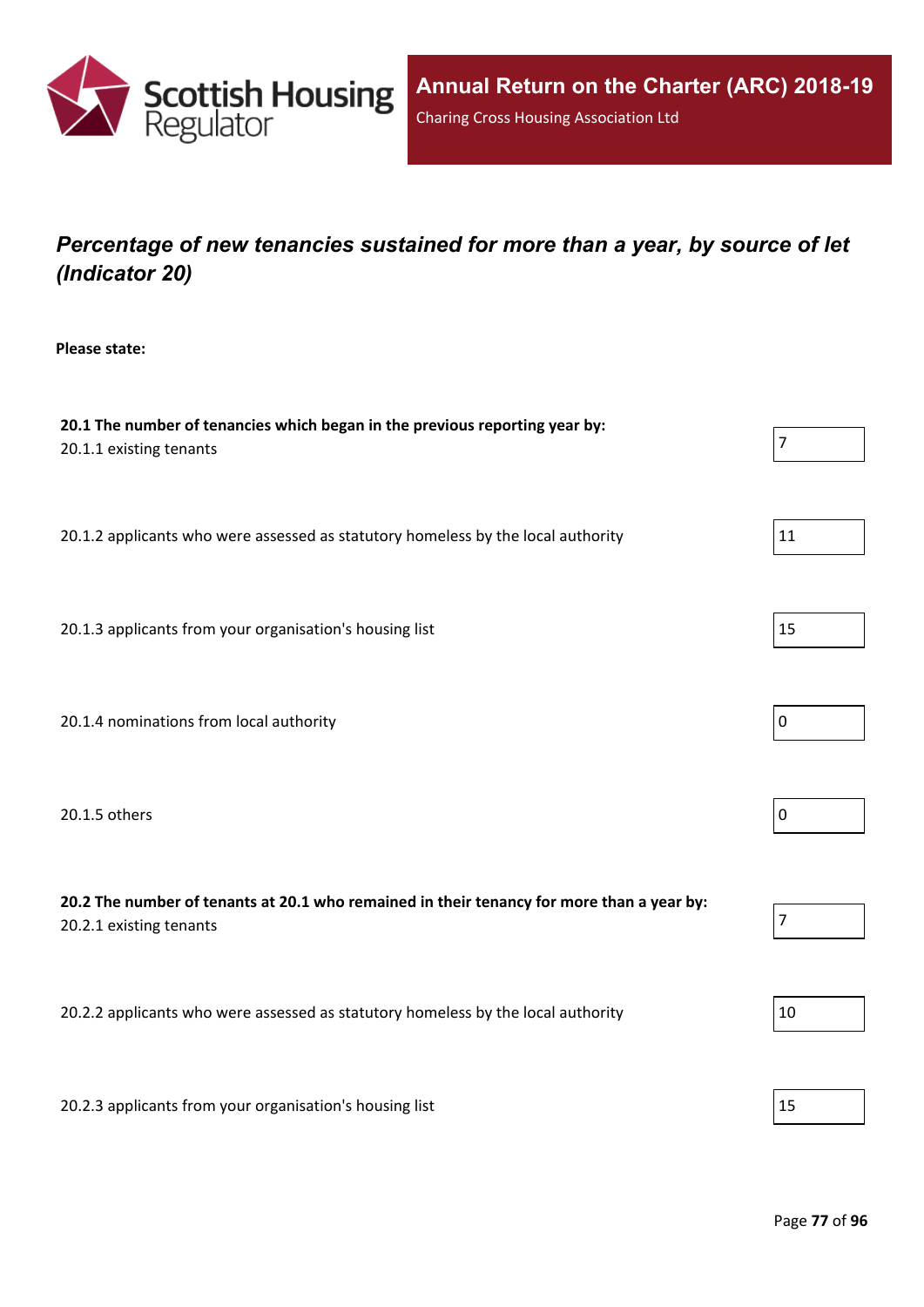

Charing Cross Housing Association Ltd

#### 20.2.4 nominations from local authority

20.2.5 others  $\boxed{0}$ 

| ر |  |
|---|--|
|   |  |
|   |  |

| Percentage of new tenancies to existing tenants sustained for more than a year | 100.00 | % |
|--------------------------------------------------------------------------------|--------|---|
| (Indicator 20)                                                                 |        |   |

| Percentage of new tenancies to applicants who were assessed as statutory homeless | 190.91 | '% |  |
|-----------------------------------------------------------------------------------|--------|----|--|
| by the local authority sustained for more than a year (Indicator 20)              |        |    |  |

| Percentage of new tenancies to applicants from the landlord's housing list sustained | 100.00 | % |  |
|--------------------------------------------------------------------------------------|--------|---|--|
| for more than a year (Indicator 20)                                                  |        |   |  |

| Percentage of new tenancies through nominations from local authority sustained for | $\overline{0.0}$ | % |
|------------------------------------------------------------------------------------|------------------|---|
| more than a year (Indicator 20)                                                    |                  |   |

| Percentage of new tenancies to others sustained for more than a year (Indicator 20) |  | % |
|-------------------------------------------------------------------------------------|--|---|
|-------------------------------------------------------------------------------------|--|---|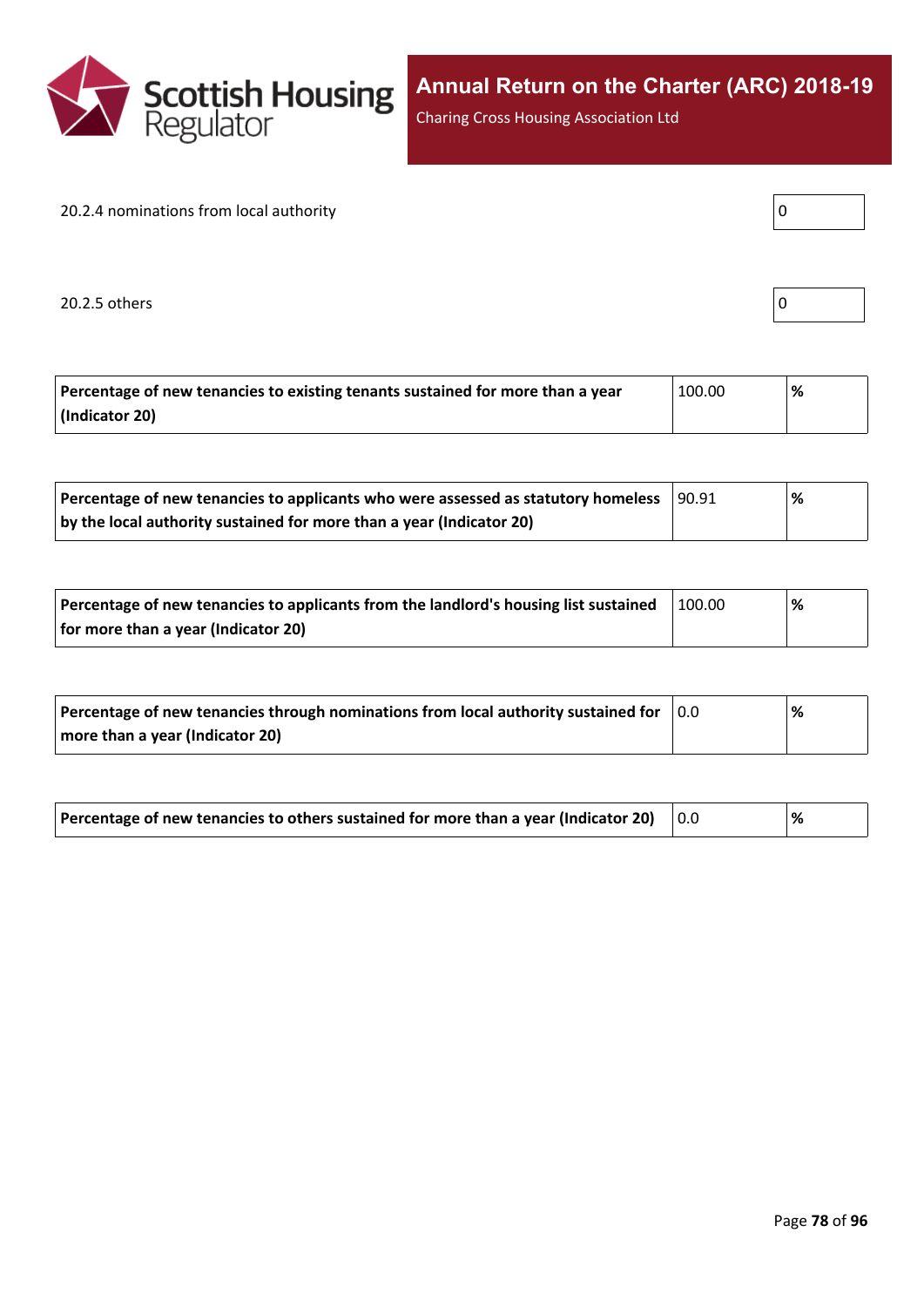

#### *Comments (Access to housing and support)*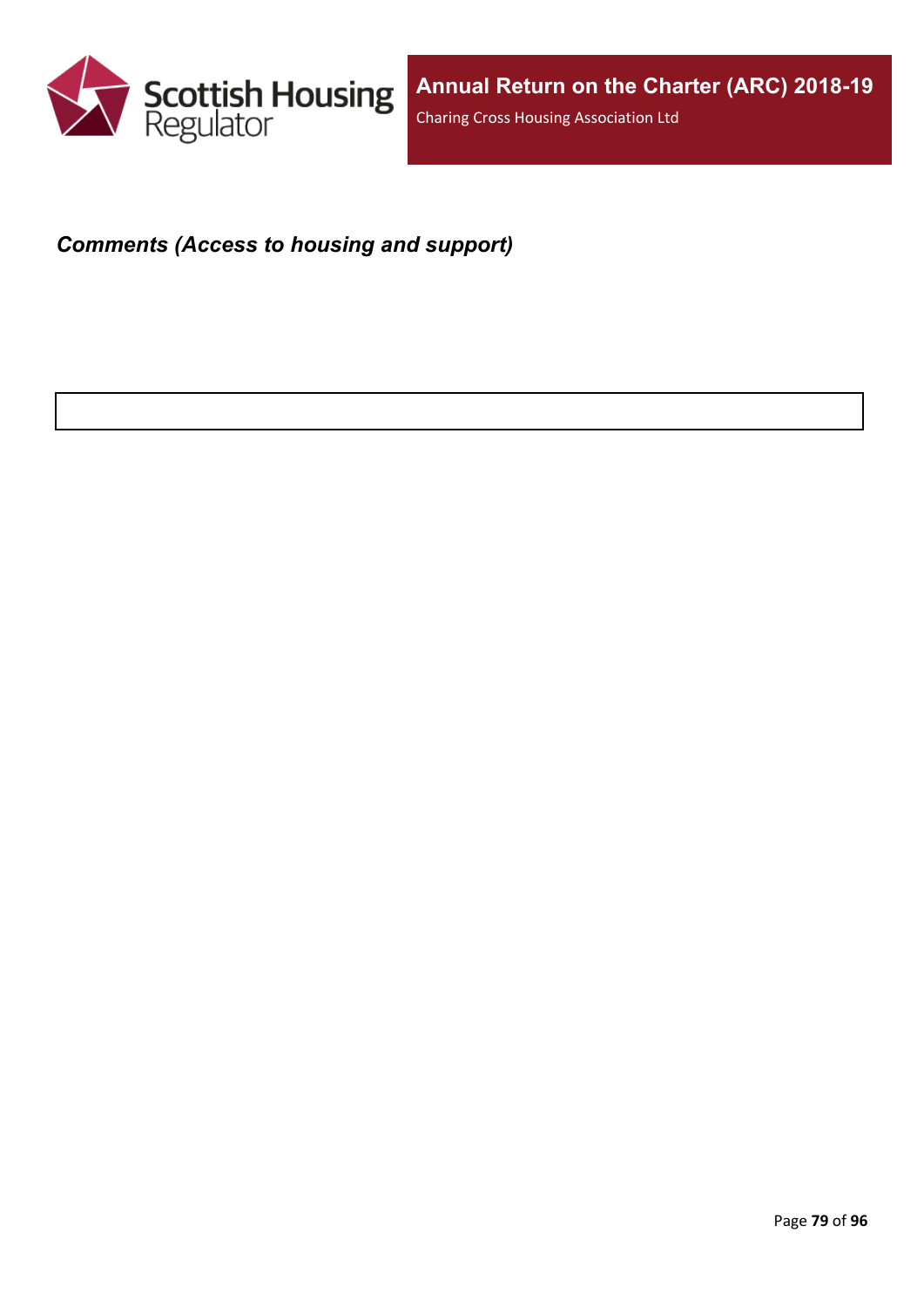

#### *Getting good value from rents and service charges*

The information you give us here will tell us about your charges and the value for money you achieve.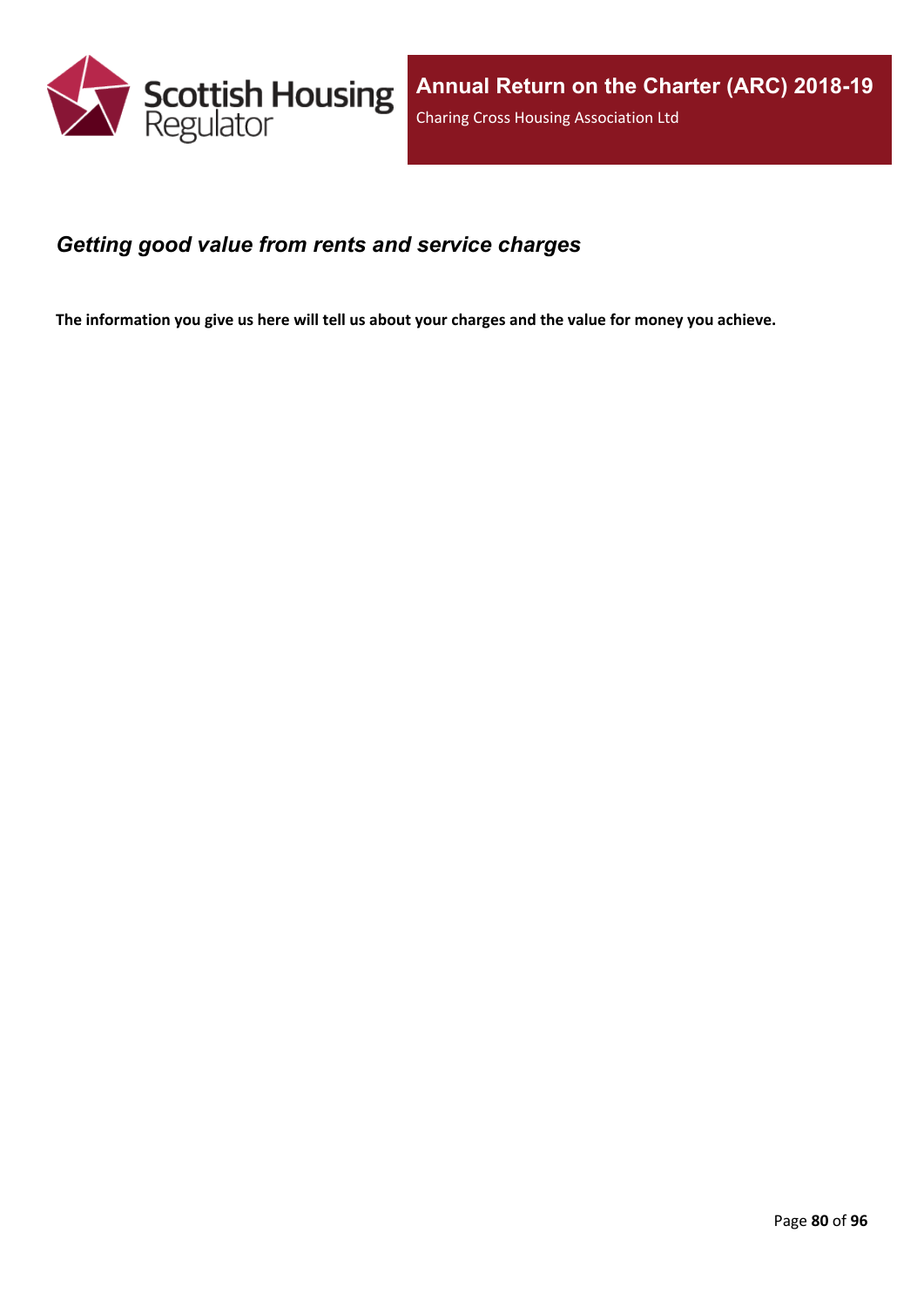

#### *Value for money*

**The information you give us here will tell us about the value for money you achieve.**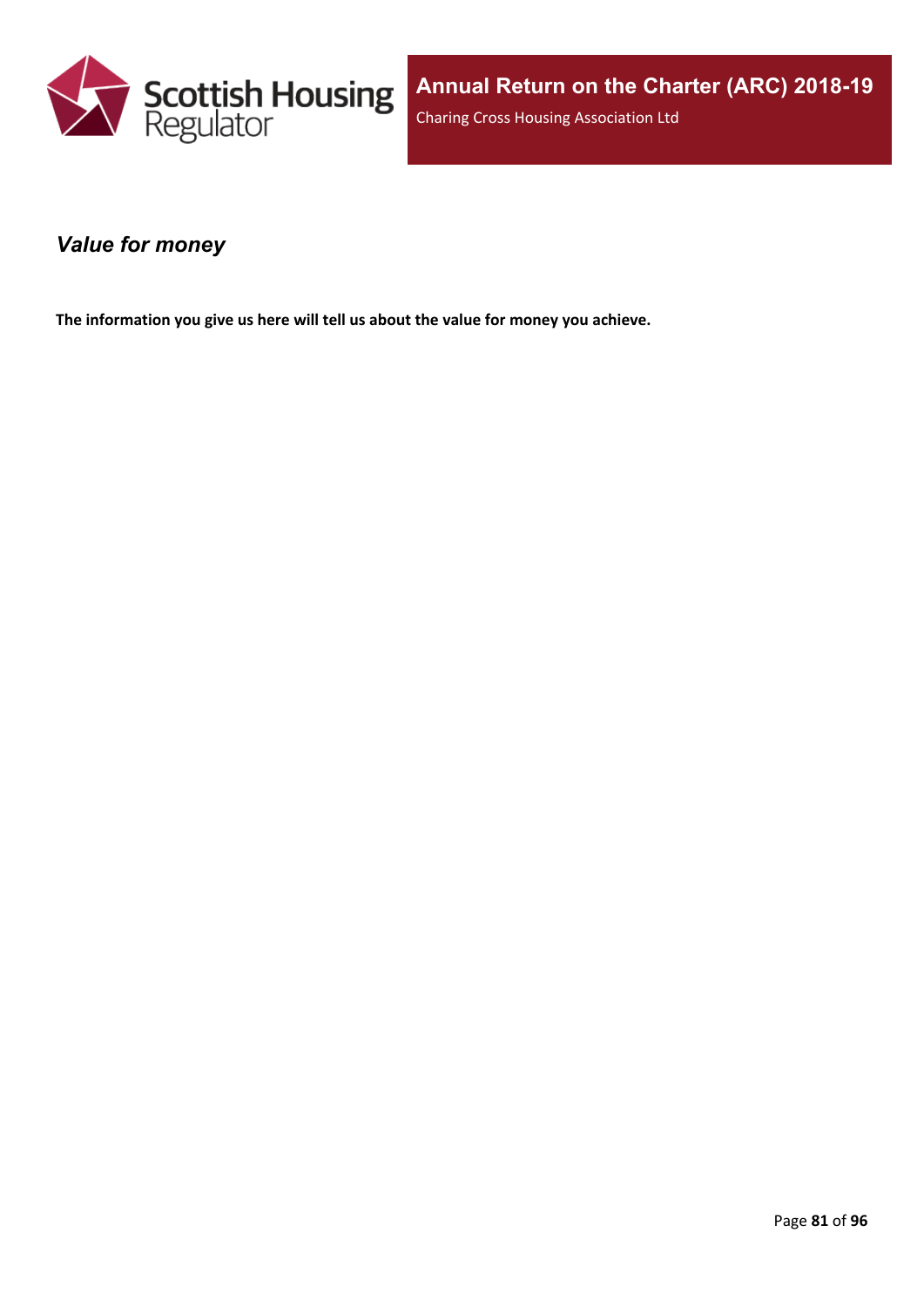

# *Percentage of tenants who feel that the rent for their property represents good value for money (Indicator 29)*

In relation to tenant satisfaction with the value for money provided by the rent they pay, please state:

29.1 How many tenants answered the question "Taking into account the accommodation and the services your landlord provides, do you think the rent for your property represents good or poor value for money?"

29.2 Of the tenants who answered, how many said that their rent represented: **29.2.1 very good value for money** 93

**29.2.2 fairly good value for money** 200

**29.2.3 neither good nor poor value for money** 78

**29.2.4 fairly poor value for money** 21

**29.2.5 very poor value for money** 5

| Percentage of tenants who feel that the rent for their property represents good value   73.80 | '% |
|-----------------------------------------------------------------------------------------------|----|
| for money (Indicator 29)                                                                      |    |

| 200 |  |
|-----|--|
|     |  |

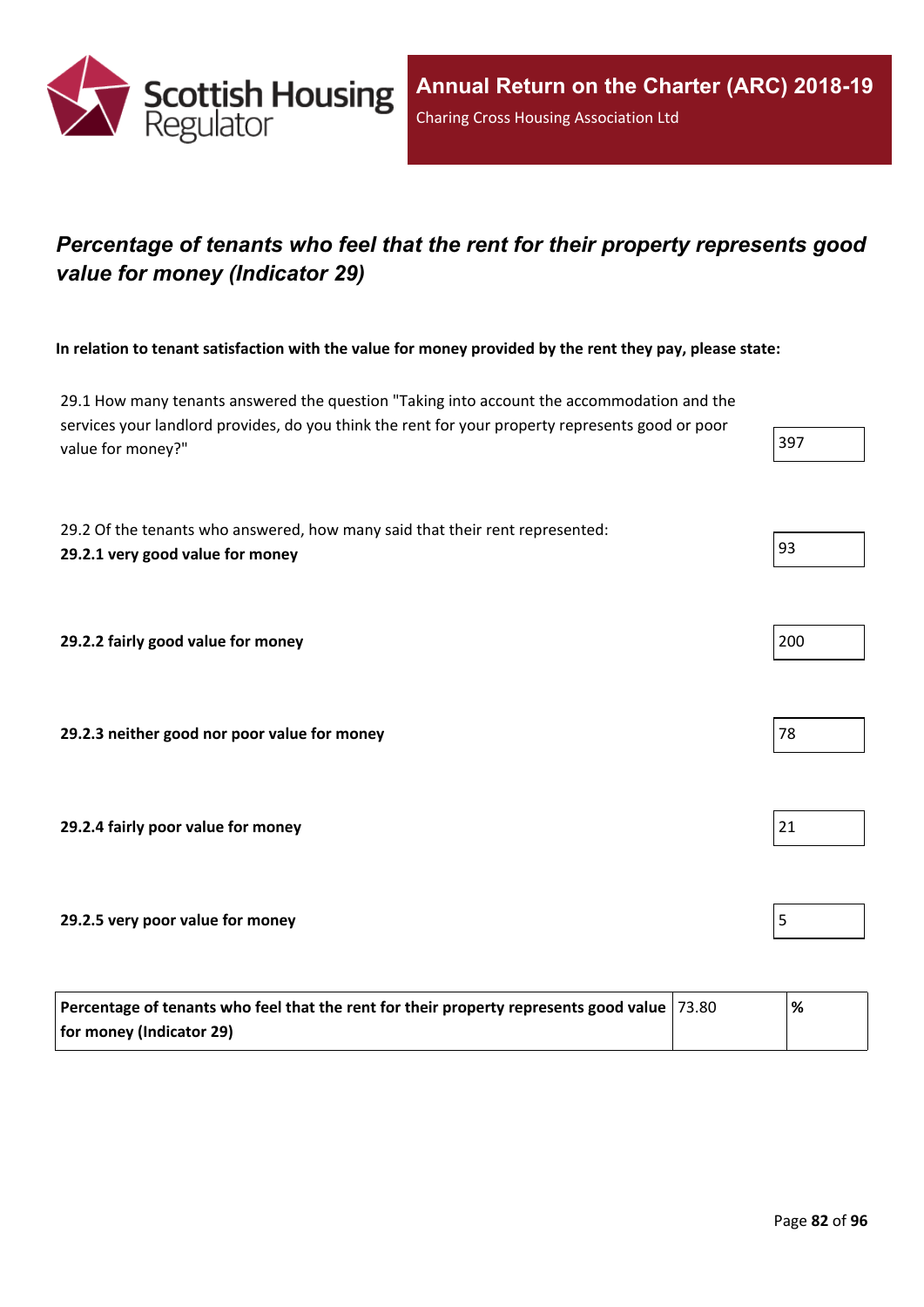

## *Percentage of factored owners satisfied with the factoring service they receive (Indicator 33)*

**In relation to tenant satisfaction with the factoring services provided, please state:**

33.1 How many factored owners answered the question "Taking everything into account, how satisfied or dissatisfied are you with the factoring services provided by your landlord?" 33.2 Of the factored owners who answered, how many said that they were: **33.2.1 very satisfied** 64 **33.2.2 fairly satisfied** 48 **33.2.3 neither satisfied nor dissatisfied** 12 **33.2.4 fairly dissatisfied** 11 **33.2.5 very dissatisfied** 5

| Percentage of factored owners satisfied with the factoring service they receive | 80.00 | % |
|---------------------------------------------------------------------------------|-------|---|
| (Indicator 33)                                                                  |       |   |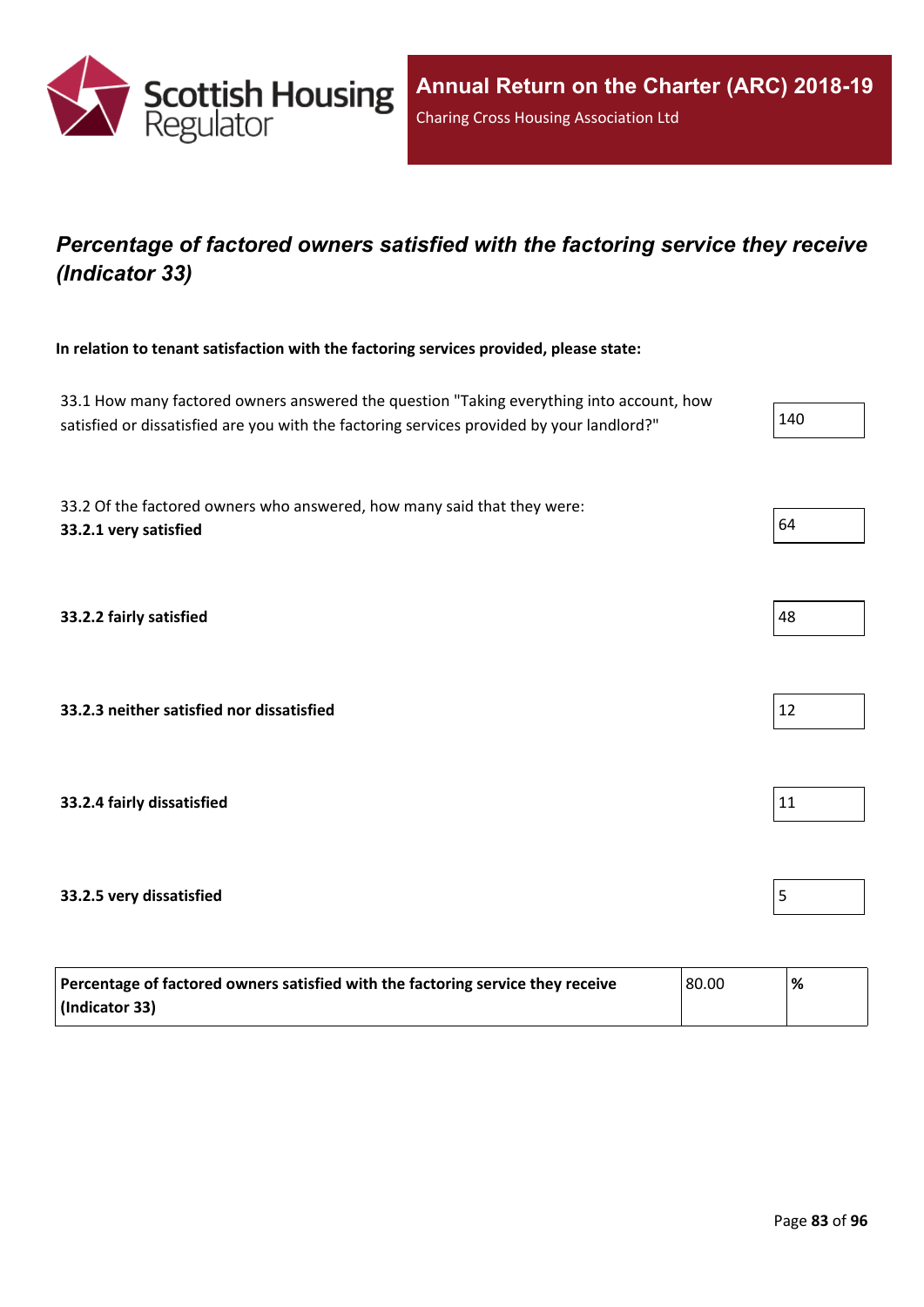

#### *Rents and service charges*

**The information you give us here will tell us about how you maximise your income.**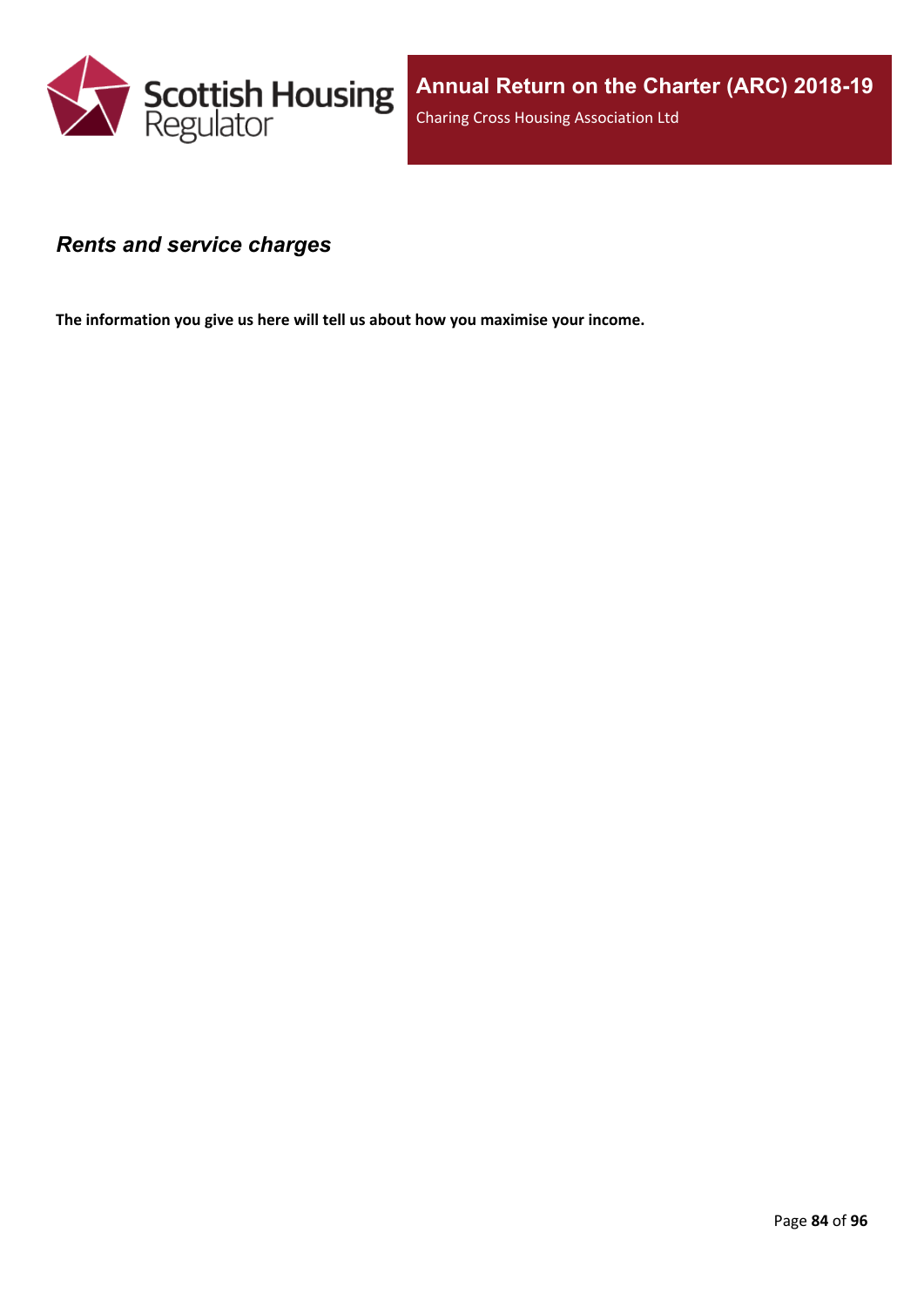

# *Rent collected as percentage of total rent due in the reporting year (Indicator 30)*

**Please state:**

| 30.1 The total amount of rent collected in the reporting year | 2064877 |
|---------------------------------------------------------------|---------|
|                                                               |         |

30.2 The total amount of rent due to be collected in the reporting year (annual rent debit) 2137538

| Rent collected as percentage of total rent due in the reporting year (Indicator 30) | 96.60 | % |
|-------------------------------------------------------------------------------------|-------|---|
|-------------------------------------------------------------------------------------|-------|---|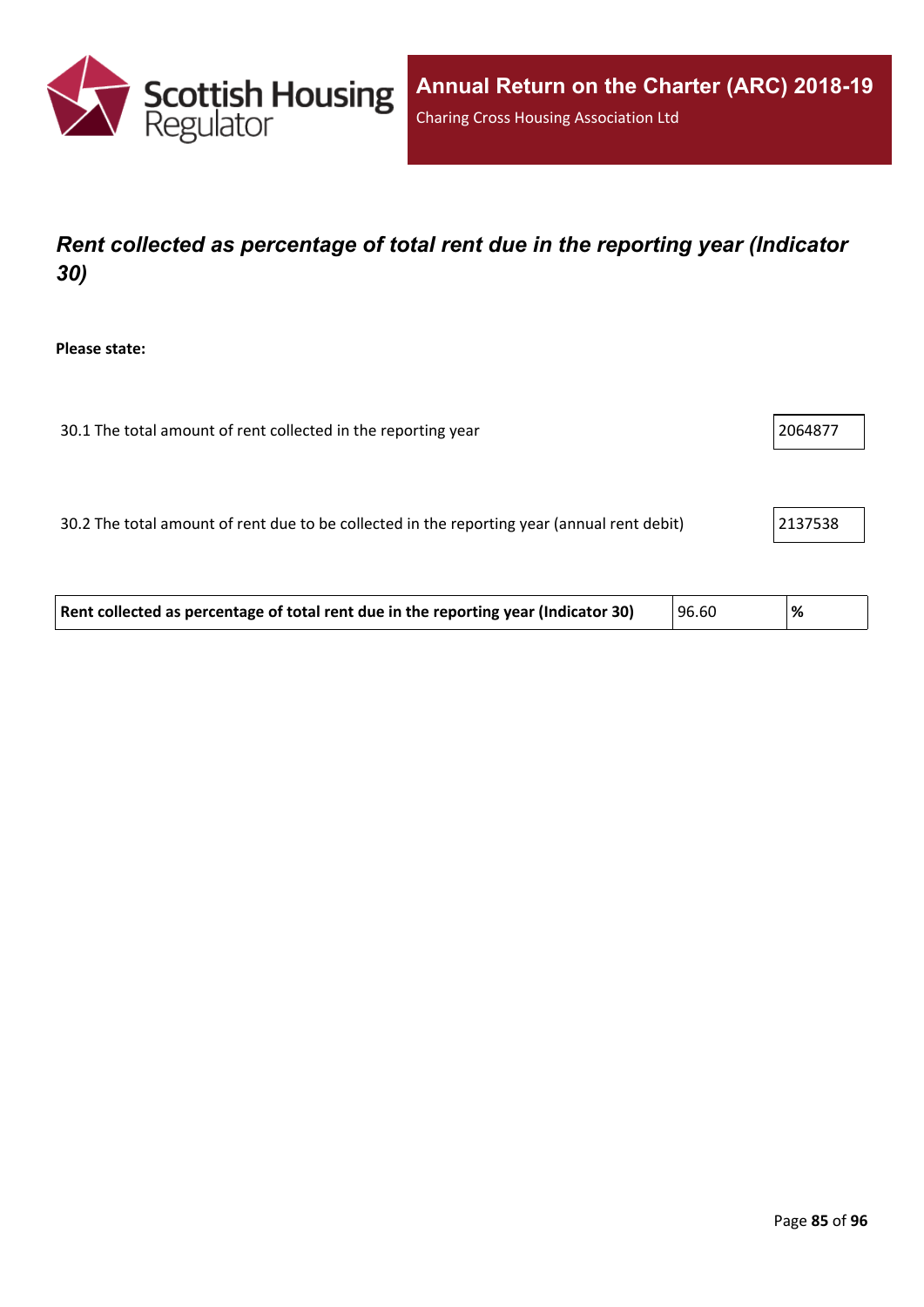

# *Gross rent arrears (all tenants) as at 31 March each year as a percentage of rent due for the reporting year (Indicator 31)*

**Please state:**

31.1 The total value ( $E$ ) of gross rent arrears as at the end of the reporting year  $\vert$  63973

31.2 The total rent due for the reporting year 21.2 The total rent due for the reporting year

| Gross rent arrears (all tenants) as at 31 March each year as a percentage of rent due $ 2.98 $ | % |
|------------------------------------------------------------------------------------------------|---|
| for the reporting year (Indicator 31)                                                          |   |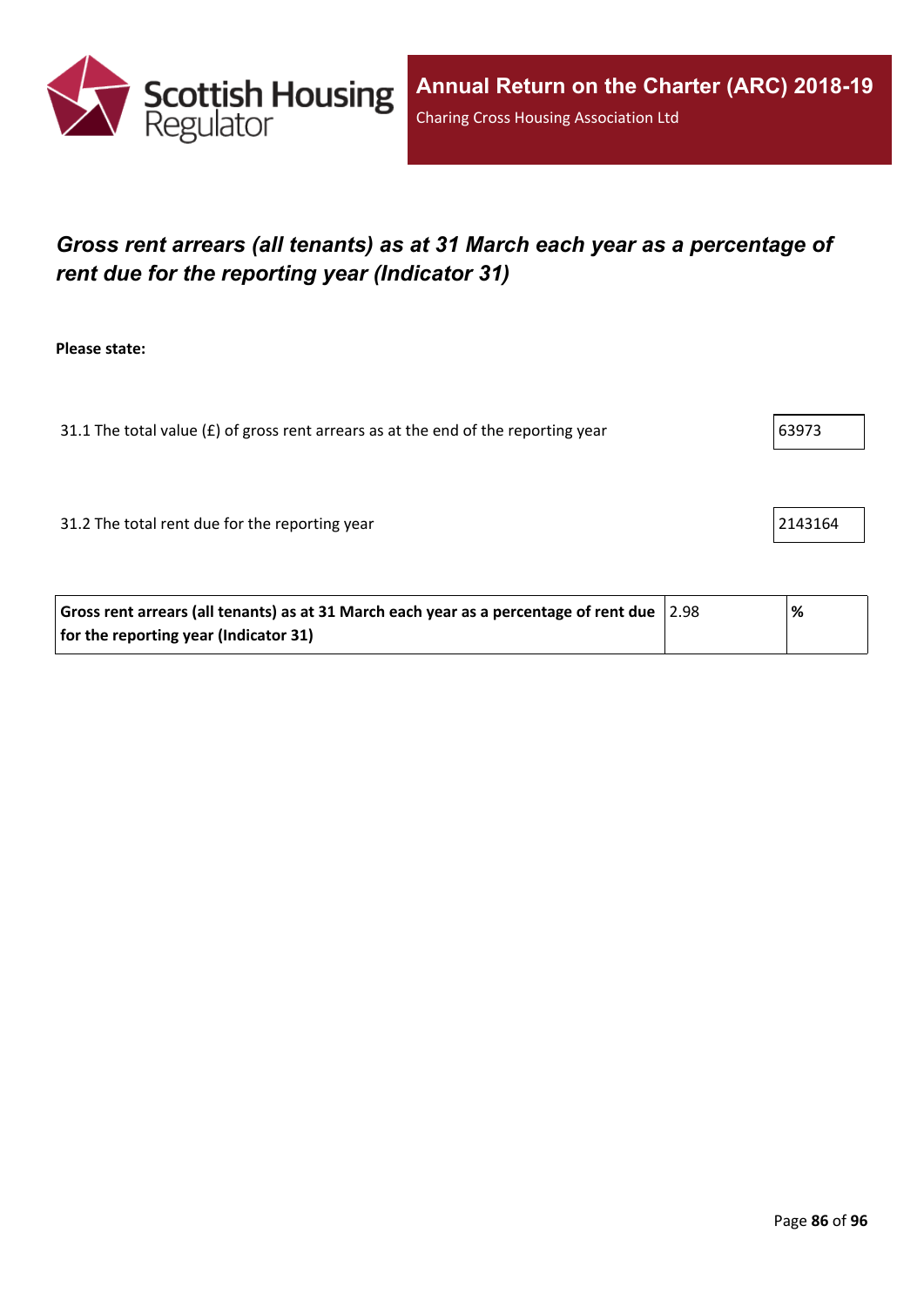

#### *Average annual management fee per factored property (Indicator 32)*

A factored property is where a landlord is responsible for the delivery of a management service to the owner of **the property. Please state:**

32.1 The number of residential properties factored 821

32.2 The total value of management fees invoiced to factored owners in the reporting year 125480

| Average annual management fee per factored property (Indicator 32) | $E$   152.84 |  |
|--------------------------------------------------------------------|--------------|--|
|                                                                    |              |  |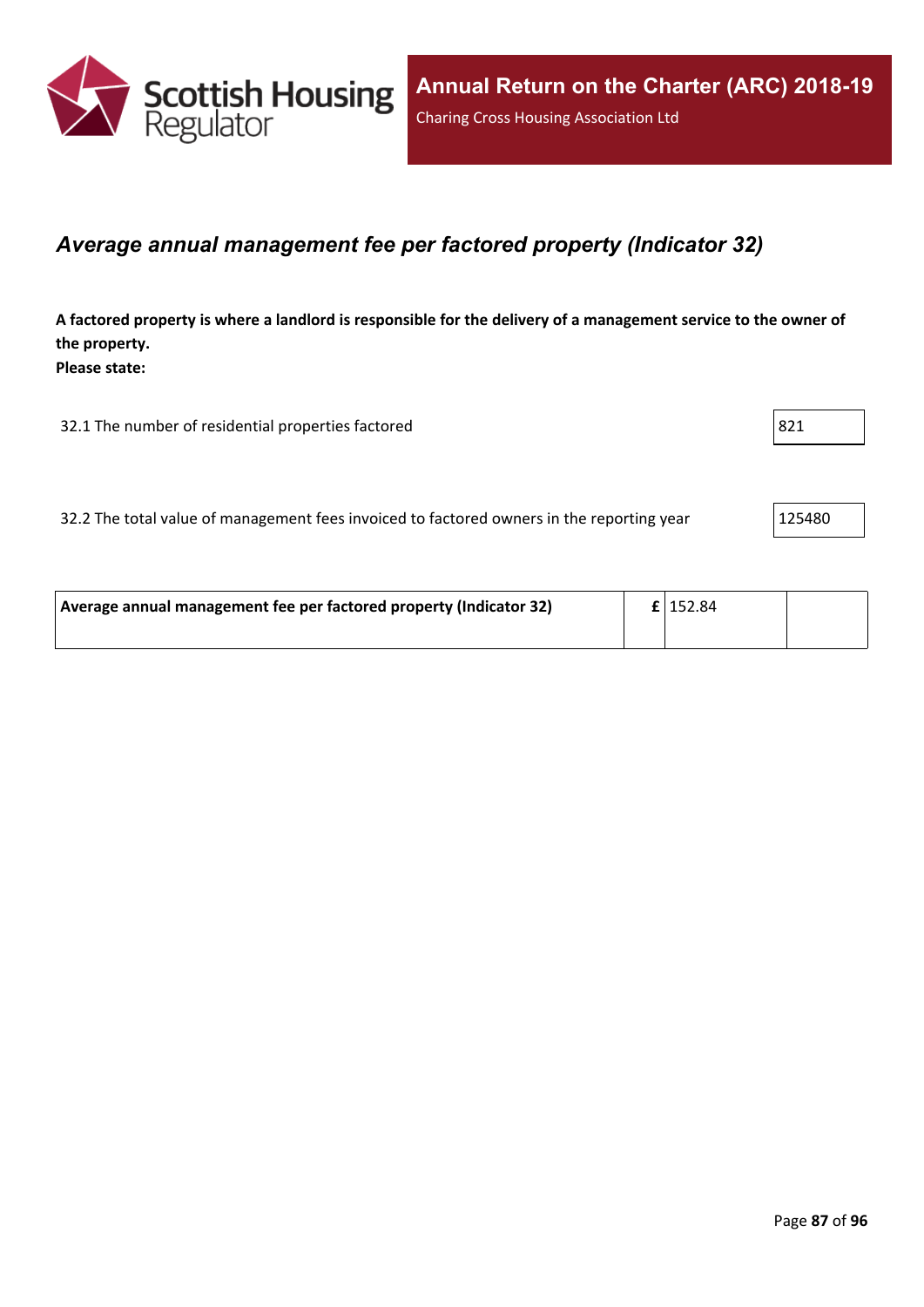

# *Percentage of rent due lost through properties being empty during the last year (Indicator 34)*

**Please state:**

34.1 The total amount of rent due for the reporting year 2143164.0

34.2 The total amount of rent lost through properties being empty during the reporting year 5625

| Percentage of rent due lost through properties being empty during the last year | 0.26 | % |
|---------------------------------------------------------------------------------|------|---|
| (Indicator 34)                                                                  |      |   |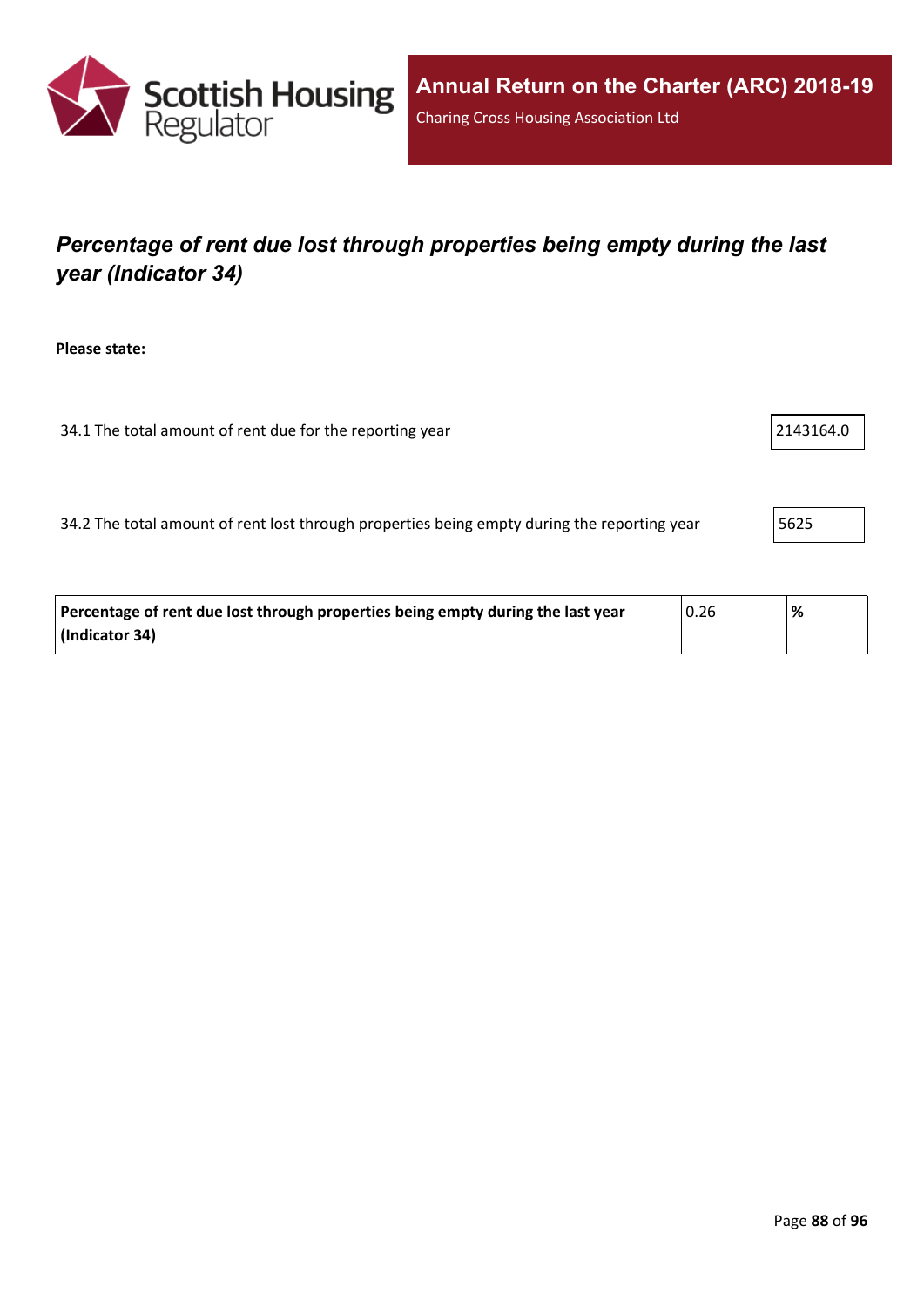

#### *Rent increase (Indicator C21)*

**Please state:**

C21.1 The percentage average weekly rent increase to be applied in the next reporting year  $\vert$  3.8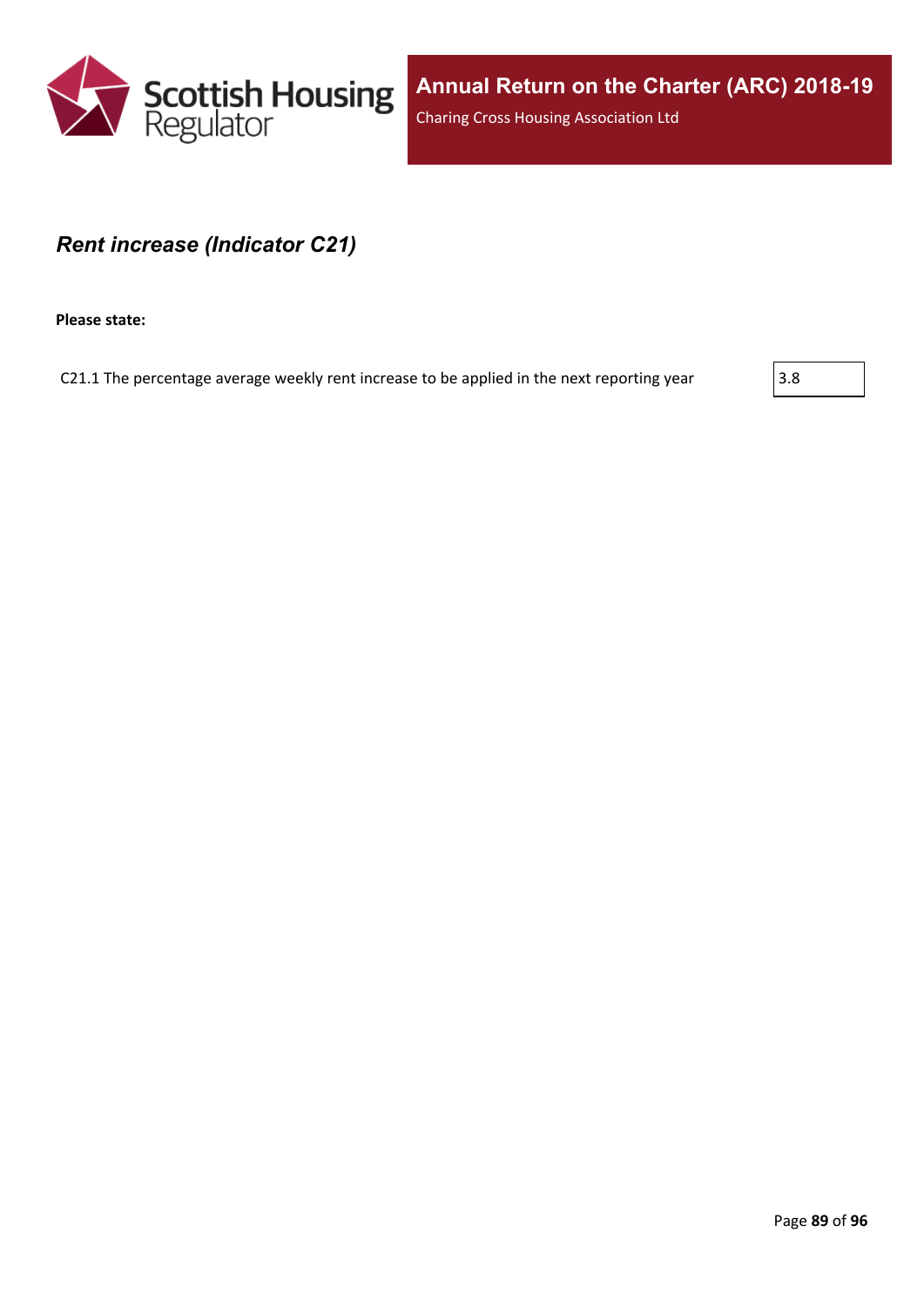

# *The number of households for which landlords are paid housing costs directly and the total value of payments received in the reporting year (Indicator C22)*

**Please state:**

C22.1 The number of households the landlord received housing costs directly for during the reporting year  $\vert$ 349

C22.2 The value of direct housing cost payments received during the reporting year  $|1171258\rangle$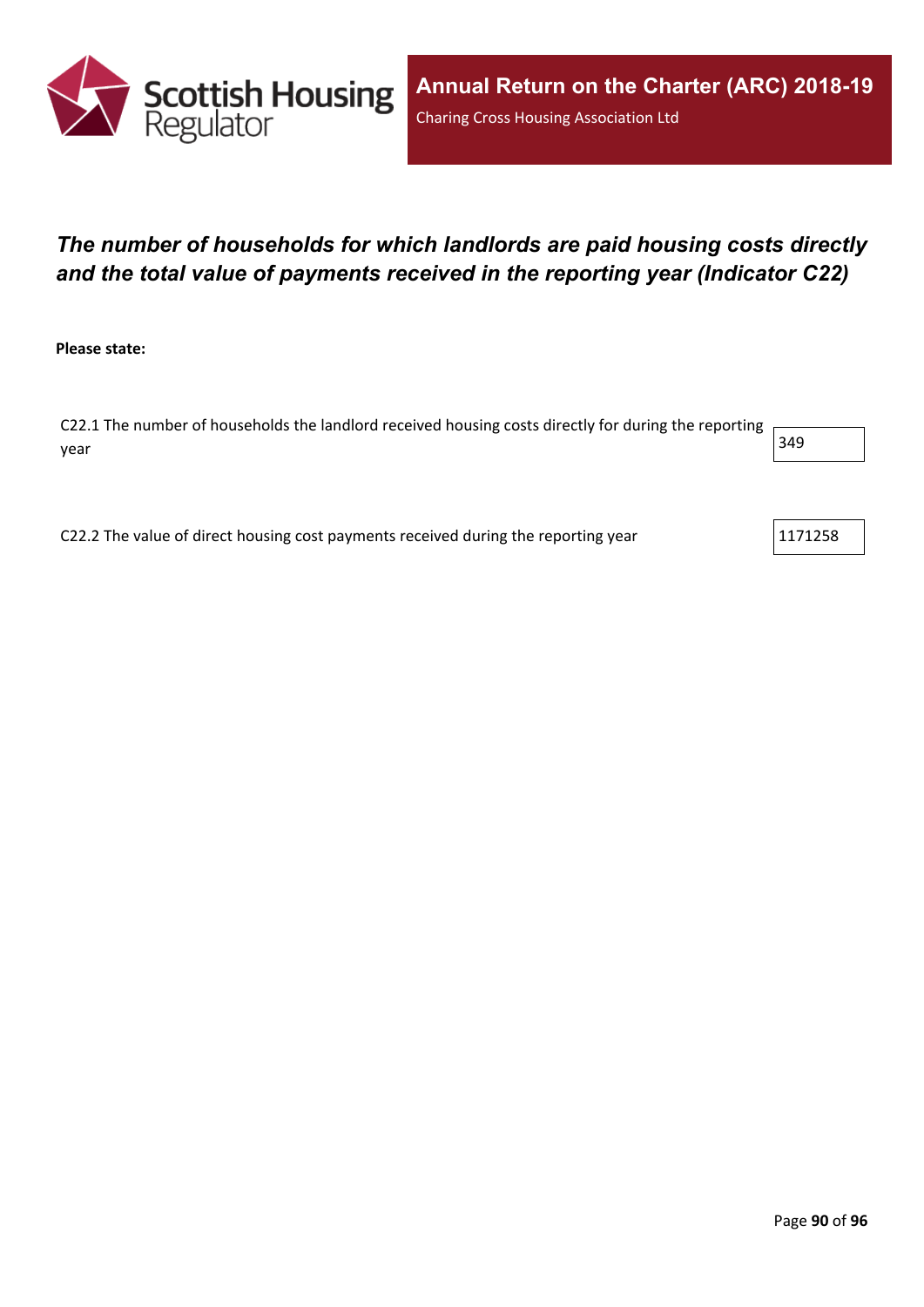

# *Amount and percentage of former tenant rent arrears written off at the year end (Indicator C23)*

**Please state:**

| C23.1 The total value of former tenant arrears at year end | 12301 |
|------------------------------------------------------------|-------|
|------------------------------------------------------------|-------|

C23.2 The total value of former tenant arrears written off at year end  $\vert$ 441

| Amount and percentage of former tenant rent arrears written off at the year end | 3.59 | % |
|---------------------------------------------------------------------------------|------|---|
| (Indicator C23)                                                                 |      |   |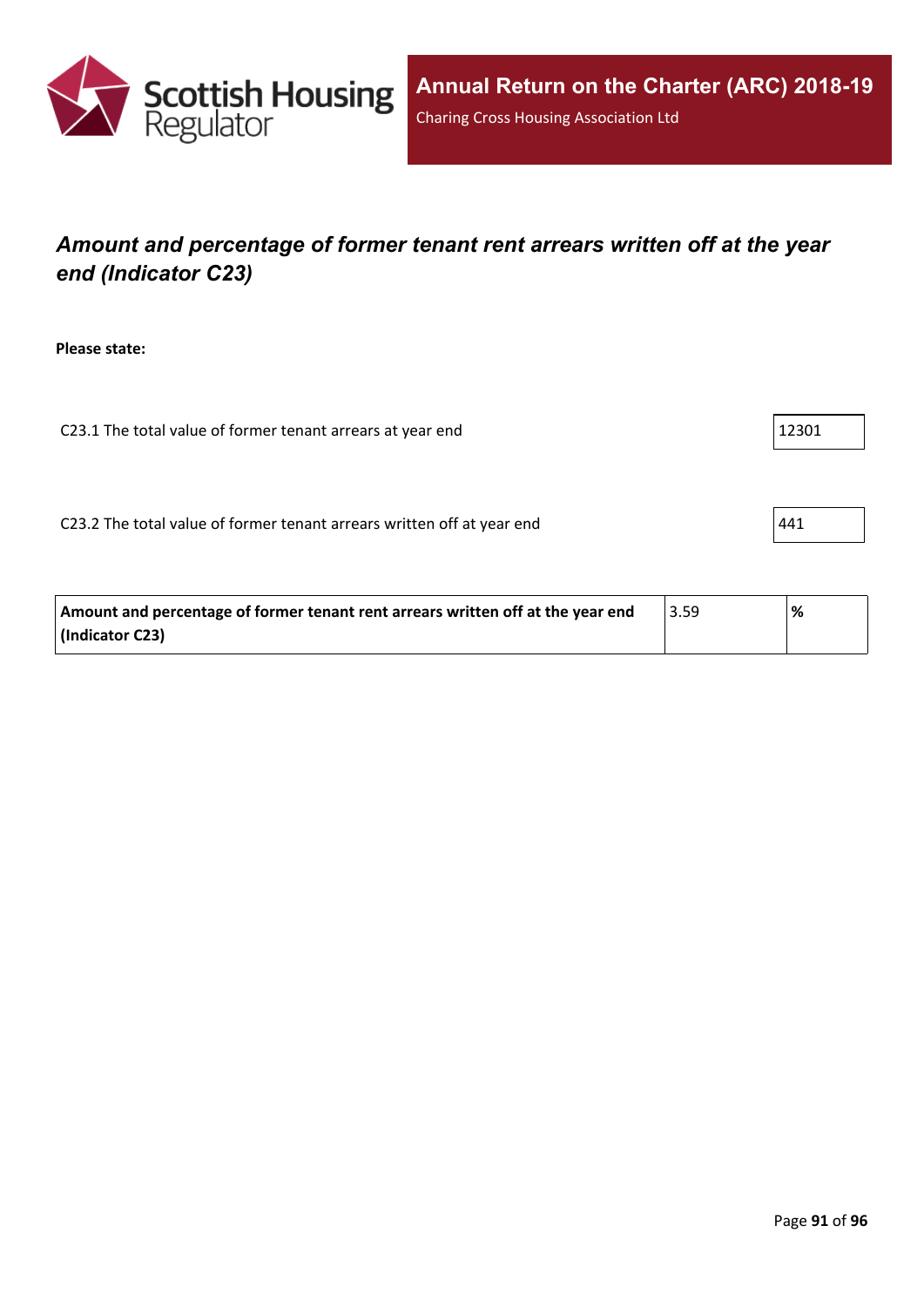

*Comments (Getting good value from rents and service charges)*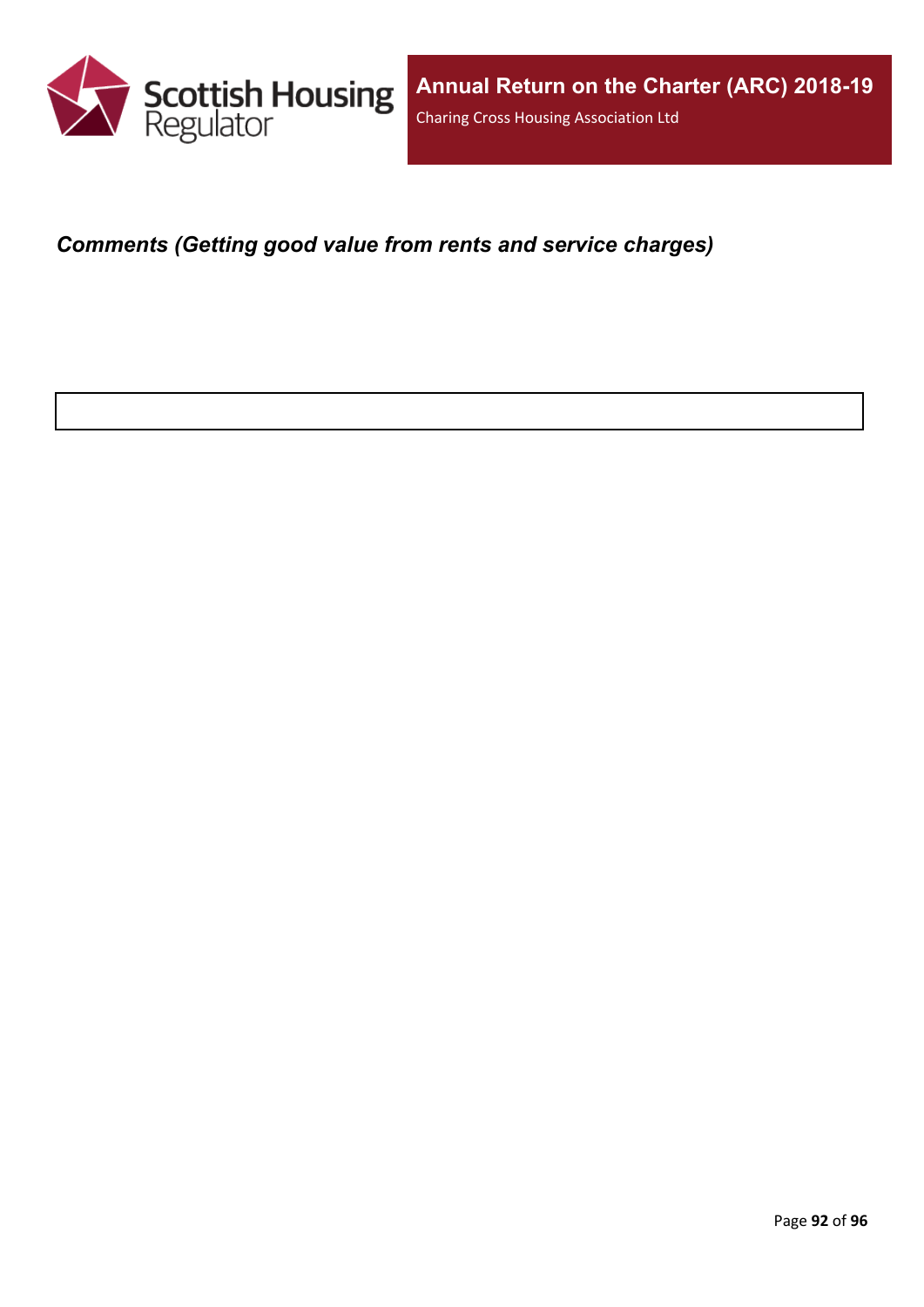

#### *Other Customers*

**The information you give us here will tell us about the services you offer to Gypsies/Travellers.**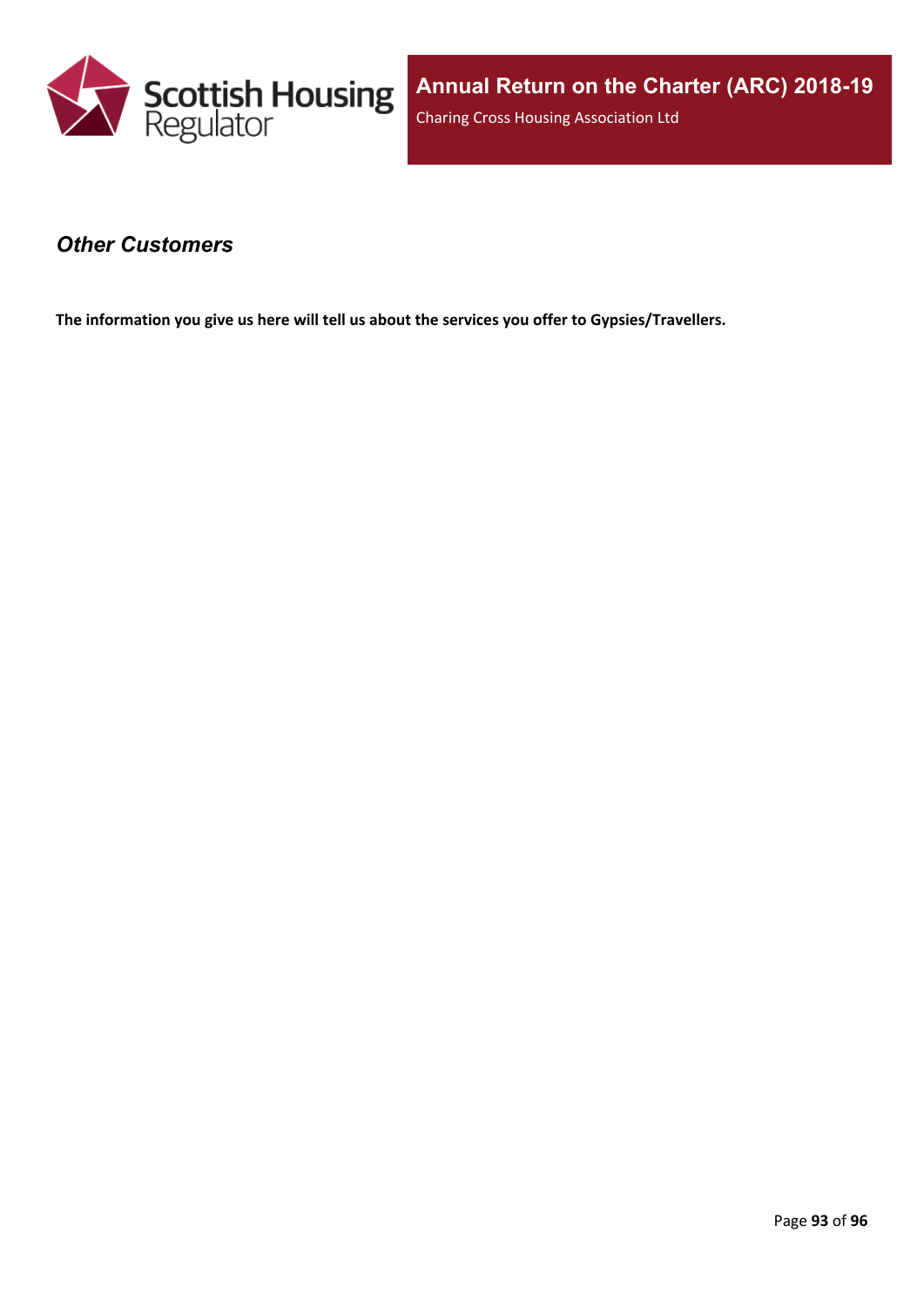

#### *Gypsies/travellers – Average weekly rent per pitch (Indicator 36)*

A pitch is a defined serviced area provided by a landlord for mainly Gypsies and Travellers to place their homes. **Please state:**

36.1 The total amount of rent set for all pitches during the reporting year

 $36.2$  The total number of pitches  $\boxed{0}$ 

| Gypsies/travellers - Average weekly rent per pitch (Indicator 36) |  | £ 0.0 |  |
|-------------------------------------------------------------------|--|-------|--|
|                                                                   |  |       |  |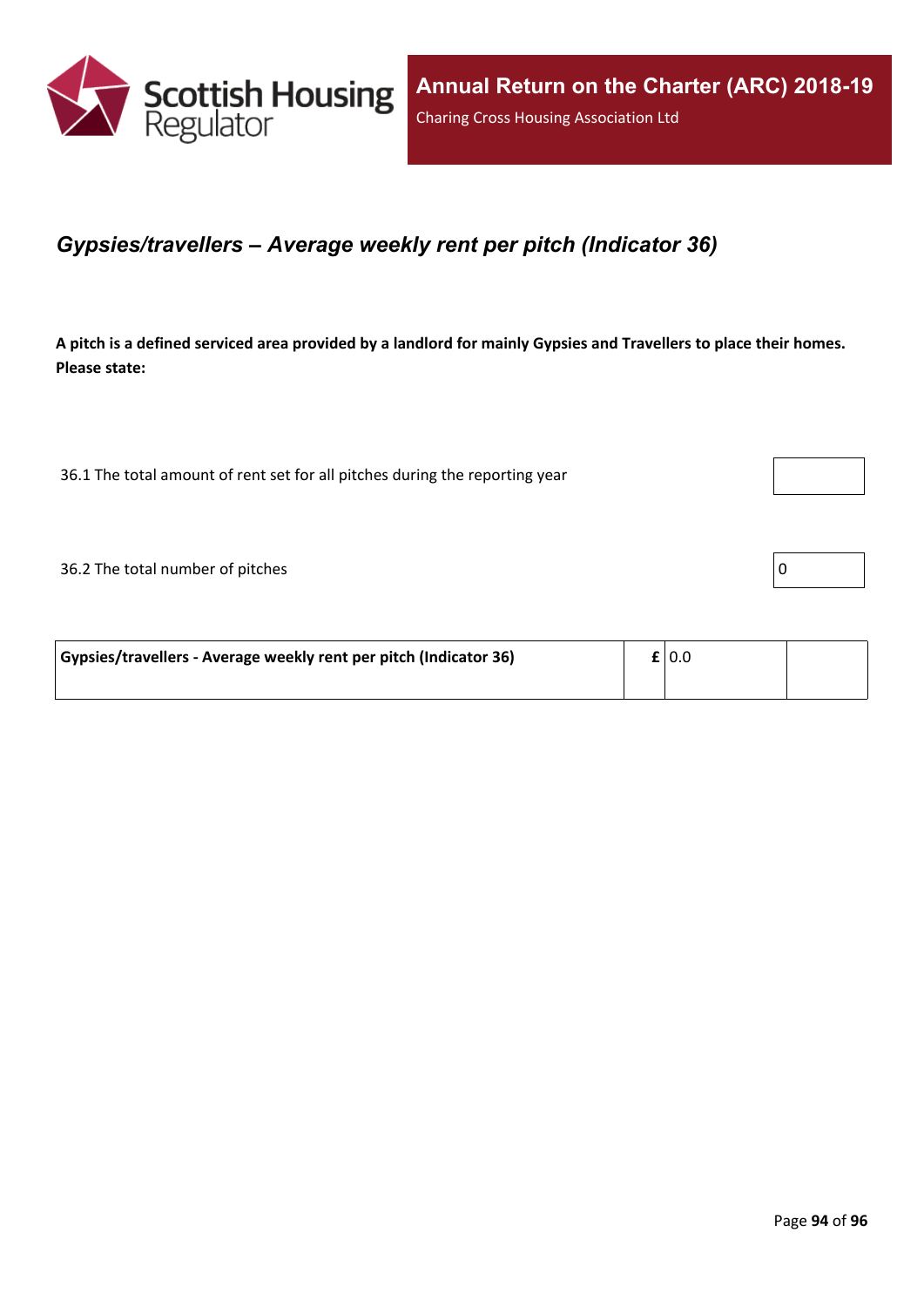

# *For those who provide sites – percentage of gypsies/travellers satisfied with the landlord's management of the site (Indicator 37)*

In relation to the satisfaction question on the management of sites provided to gypsies/travellers, please state:

37.1 How many Gypsies/Travellers answered the question "How satisfied or dissatisfied are you with your landlord's management of your site?"

37.2 Of the Gypsies/Travellers who answered, how many said that they were: **37.2.1 very satisfied**

**37.2.2 fairly satisfied**

**37.2.3 neither satisfied nor dissatisfied**

**37.2.4 fairly dissatisfied**

**37.2.5 very dissatisfied**

| For those who provide sites – percentage of gypsies/travellers satisfied with the | 0.0 | % |
|-----------------------------------------------------------------------------------|-----|---|
| I landlord's management of the site (Indicator 37)                                |     |   |